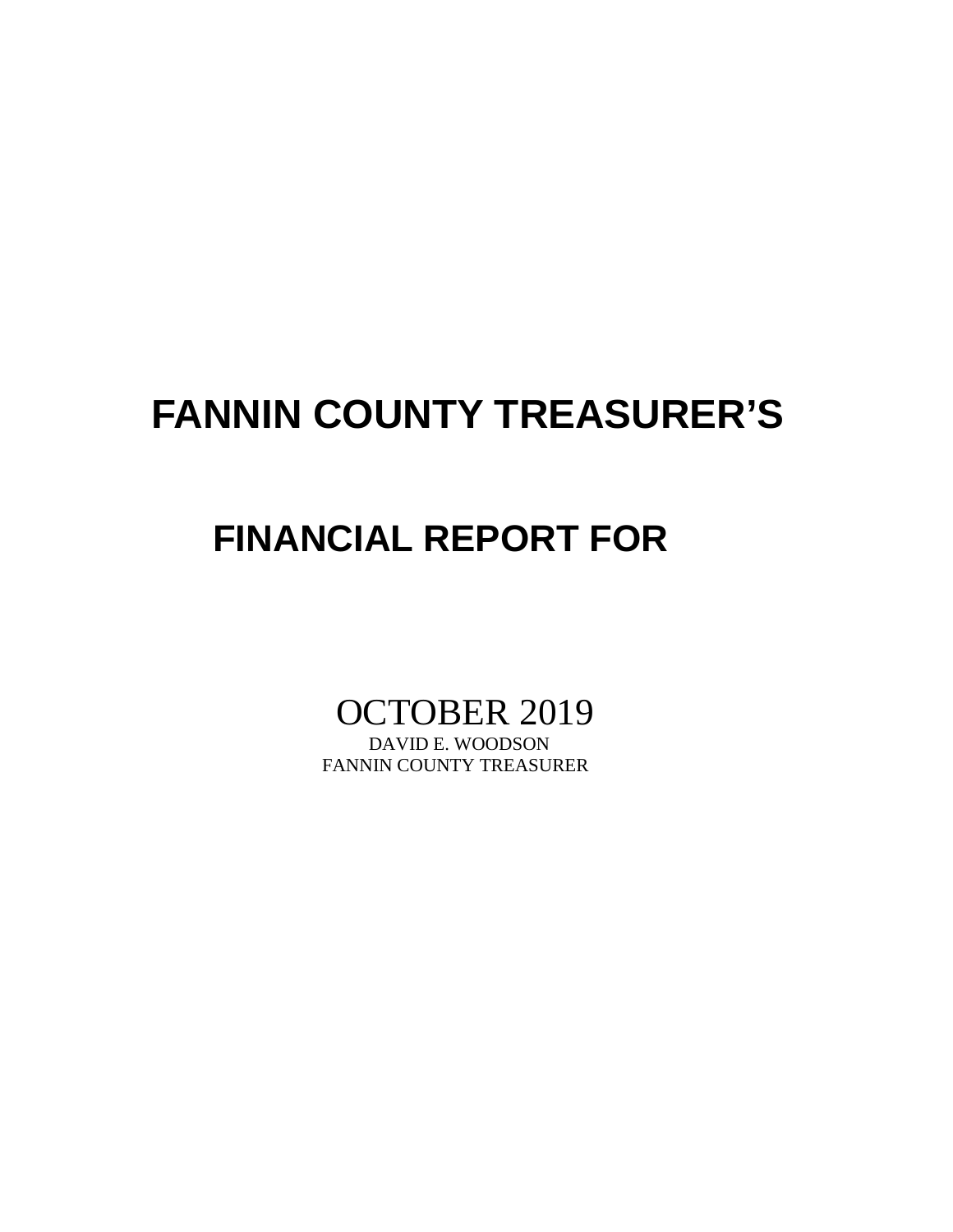#### 11/07/2019 FUND DEPOSIT LISTING PAGE 1

| RECEIPT | <b>RECEIVED</b> | DATE     | DATE    | DESCRIPTION       | BANK    | <b>NCOME</b> | REPORT | AMOUNT          |
|---------|-----------------|----------|---------|-------------------|---------|--------------|--------|-----------------|
| NUMBER  | FROM            | RECEIVED | DEPOSIT | OF MONEY RECEIVED | ACCOUNT | ACCOUNT      | CODES  | <b>RECEIVED</b> |
|         |                 |          |         |                   |         |              |        |                 |

GENERAL FUND

|                            | =====================================                                                       |                              |                                  |                                                                                                |                  |                  |           |
|----------------------------|---------------------------------------------------------------------------------------------|------------------------------|----------------------------------|------------------------------------------------------------------------------------------------|------------------|------------------|-----------|
|                            | 0000200003-01 DISTRICT ATTORNEY TRUST                                                       |                              |                                  | 10-02-2019 10-02-2019 DISTRICT ATTORNEY F 10-103-100                                           |                  | $10 - 340 - 475$ | 4.00      |
|                            | 0000200003-02 DISTRICT ATTORNEY TRUST                                                       |                              |                                  | 10-02-2019 10-02-2019 POSTAL EXPENSES                                                          | $10 - 103 - 100$ | $10 - 475 - 311$ | 6.80      |
|                            | 0000200004-01 BOND SUPERVISION                                                              |                              | 10-02-2019 10-02-2019 09/30/2019 |                                                                                                | $10 - 103 - 100$ | $10 - 340 - 573$ | 180.00    |
|                            | 0000200005-01 HEALTH & HUMAN SERVICES                                                       |                              |                                  | 10-02-2019 10-02-2019 UTILITIES REIMBURSE 10-103-100                                           |                  | $10 - 370 - 147$ | 1,142.00  |
|                            | 0000200008-01 APPRAISAL DISTRICT                                                            |                              | 10-03-2019 10-03-2019 TAXES      |                                                                                                | $10 - 103 - 100$ | $10 - 310 - 110$ | 2,074.84  |
|                            | 0000200008-02 APPRAISAL DISTRICT                                                            |                              | 10-03-2019 10-03-2019 TAXES      |                                                                                                | $10 - 103 - 100$ | $10 - 321 - 901$ | 3.33      |
|                            | 0000200008-08 APPRAISAL DISTRICT                                                            |                              | 10-03-2019 10-03-2019 TAXES      |                                                                                                | $10 - 103 - 100$ | $10 - 310 - 120$ | 1,396.44  |
| 0000200009-01 TEXPOOL      |                                                                                             |                              |                                  | 10-03-2019 10-03-2019 SEPT. 2019 INTEREST 10-103-175                                           |                  | $10 - 360 - 100$ | 6,031.76  |
|                            | 0000200010-01 CONSTABLE PCT. # 1                                                            |                              |                                  | 10-03-2019 10-03-2019 SERVE PAPERS                                                             | $10 - 103 - 100$ | $10 - 340 - 551$ | 70.00     |
| 0000200015-01 TAX A/C      |                                                                                             |                              |                                  | 10-04-2019 10-04-2019 WEEK OF 09/27/19 20 10-103-100                                           |                  | $10 - 321 - 250$ | 1,015.00  |
| 0000200016-01 TAX A/C      |                                                                                             |                              |                                  | 10-04-2019 10-04-2019 WEEK OF 09/27/19                                                         | $10 - 103 - 100$ | $10 - 321 - 200$ | 2,276.05  |
|                            | 0000200020-01 FANNIN COUNTY HEALTH INSP 10-08-2019 10-08-2019 SEPT. 2019 PERMITS 10-103-100 |                              |                                  |                                                                                                |                  | $10 - 320 - 300$ | 10,970.31 |
|                            | 0000200023-01 FANNIN COUNTY SHERIFF'S                                                       |                              |                                  | 10-08-2019 10-08-2019 A. BRANDON PROPERTY 10-103-100                                           |                  | $10 - 370 - 130$ | 60.60     |
| 0000200025-01 LEGEND BANK  |                                                                                             |                              |                                  | 10-08-2019 10-08-2019 SEPT. 2019 INTEREST 10-103-100                                           |                  | $10 - 360 - 100$ | 513.61    |
| 0000200025-29 LEGEND BANK  |                                                                                             |                              |                                  | 10-08-2019 10-08-2019 SEPT. 2019 INTEREST 10-100-100                                           |                  | $10 - 360 - 100$ | 19.29     |
| 0000200025-31 LEGEND BANK  |                                                                                             |                              |                                  | 10-08-2019 10-08-2019 SEPT. 2019 INTEREST 10-103-110                                           |                  | $10 - 360 - 110$ | 1,865.49  |
|                            | 0000200026-01 THE JWLEHMAN GROUP                                                            |                              | 10-08-2019 10-08-2019 REFUND     |                                                                                                | $10 - 103 - 100$ | $10 - 370 - 130$ | 119.00    |
|                            | 0000200027-01 BOND SUPERVISION                                                              |                              |                                  | 10-09-2019 10-09-2019 WEEK OF 10/01/19 TH 10-103-100                                           |                  | $10 - 340 - 573$ | 660.00    |
|                            | 0000200028-01 FANNIN COUNTY SHERIFF'S                                                       |                              |                                  | 10-09-2019 10-09-2019 REFUNDS & MISCELLAN 10-103-100                                           |                  | $10 - 370 - 130$ | 391.00    |
|                            | 0000200029-01 APPRAISAL DISTRICT                                                            |                              | 10-10-2019 10-10-2019 TAXES      |                                                                                                | $10 - 103 - 100$ | $10 - 310 - 110$ | 1,541.34  |
|                            | 0000200029-07 APPRAISAL DISTRICT                                                            |                              | 10-10-2019 10-10-2019 TAXES      |                                                                                                | $10 - 103 - 100$ | $10 - 310 - 120$ | 1,707.95  |
| 0000200030-01 TAX A/C      |                                                                                             |                              |                                  | 10-10-2019 10-10-2019 WEEK OF 10/04/19                                                         | 10-103-100       | $10 - 321 - 200$ | 2,262.30  |
| 0000200031-01 TAX A/C      |                                                                                             |                              |                                  | 10-10-2019 10-10-2019 WEEK OF 09/13/19                                                         | $10 - 103 - 100$ | $10 - 321 - 200$ | 7.10      |
| 0000200032-01 TAX A/C      |                                                                                             |                              |                                  | 10-10-2019 10-10-2019 WEEK OF 09/27/19                                                         | $10 - 103 - 100$ | $10 - 321 - 200$ | 2.30      |
| 0000200033-01 TAX A/C      |                                                                                             |                              |                                  | 10-10-2019 10-10-2019 WEEK OF 10/04/19 16 10-103-100                                           |                  | $10 - 321 - 250$ | 820.00    |
|                            | 0000200034-01 FIRST ADMINISTRATIVE                                                          | 10-10-2019 10-10-2019 REFUND |                                  |                                                                                                | $10 - 103 - 100$ | $10 - 370 - 130$ | 1,273.24  |
|                            | 0000200036-01 CONSTABLE PCT. # 1                                                            |                              |                                  | 10-15-2019 10-15-2019 SERVE PAPERS                                                             | $10 - 103 - 100$ | $10 - 340 - 551$ | 70.00     |
| 0000200037-01 COMPTROLLER  |                                                                                             |                              |                                  | 10-16-2019 10-16-2019 AUG. 2019 LOCAL SAL 10-103-100                                           |                  | $10 - 318 - 160$ | 97,014.04 |
|                            | 0000200040-01 DALE T. MCQUEEN                                                               |                              |                                  | 10-16-2019 10-16-2019 FEE FOR INFORMATION 10-103-100                                           |                  | $10 - 370 - 130$ | 150.00    |
| 0000200041-01 ERIK ORDUNA  |                                                                                             |                              |                                  | 10-16-2019 10-16-2019 ORDINA ADDITION 24 10-103-100                                            |                  | $10 - 340 - 652$ | 640.45    |
| 0000200042-01 GERALD JAMES |                                                                                             |                              | 10-16-2019 10-16-2019 SHORT PLAT |                                                                                                | $10 - 103 - 100$ | $10 - 340 - 652$ | 515.00    |
| 0000200046-01 FEDEX        |                                                                                             |                              |                                  | 10-16-2019 10-16-2019 FEDEX ERROR - REBIL 10-103-100                                           |                  | $10 - 370 - 130$ | 480.37    |
|                            | 0000200048-01 HEALTH & HUMAN SERVICES                                                       |                              |                                  | 10-16-2019 10-16-2019 UTILITIES REIMBURSE 10-103-100                                           |                  | $10 - 370 - 147$ | 1,203.83  |
|                            | 0000200049-01 BOND SUPERVISION                                                              |                              |                                  | 10-16-2019 10-16-2019 WEEK OF 10/06/19 TH 10-103-100                                           |                  | $10 - 340 - 573$ | 2,845.00  |
|                            | 0000200055-01 DISTRICT CLERK                                                                |                              |                                  | 10-17-2019 10-17-2019 SEPT. 1-30, 2019                                                         | 10-103-100       | $10 - 318 - 130$ | 7,256.54  |
|                            | 0000200055-02 DISTRICT CLERK                                                                |                              |                                  | 10-17-2019 10-17-2019 SEPT. 1-30, 2019                                                         | $10 - 103 - 100$ | $10 - 318 - 132$ | 0.05      |
|                            | 0000200055-03 DISTRICT CLERK                                                                |                              |                                  | 10-17-2019 10-17-2019 SEPT. 1-30, 2019                                                         | $10 - 103 - 100$ | $10 - 340 - 135$ | 225.82    |
|                            | 0000200055-04 DISTRICT CLERK                                                                |                              |                                  | 10-17-2019 10-17-2019 SEPT. 1-30, 2019                                                         | $10 - 103 - 100$ | $10 - 340 - 450$ | 6,331.46  |
|                            | 0000200055-05 DISTRICT CLERK                                                                |                              |                                  | 10-17-2019 10-17-2019 SEPT. 1-30, 2019                                                         | 10-103-100       | $10 - 340 - 560$ | 1,011.49  |
|                            | 0000200055-06 DISTRICT CLERK                                                                |                              |                                  | 10-17-2019 10-17-2019 SEPT. 1-30,2019                                                          | $10 - 103 - 100$ | $10 - 340 - 600$ | 167.66    |
|                            | 0000200055-07 DISTRICT CLERK                                                                |                              |                                  | 10-17-2019 10-17-2019 SEPT. 1-30,2019                                                          | $10 - 103 - 100$ | $10 - 370 - 162$ | 502.93    |
|                            | 0000200055-08 DISTRICT CLERK                                                                |                              |                                  | 10-17-2019 10-17-2019 SEPT. 1-30, 2019                                                         | $10 - 103 - 100$ | $10 - 370 - 163$ | 18.95     |
|                            | 0000200055-09 DISTRICT CLERK                                                                |                              |                                  | 10-17-2019 10-17-2019 SEPT. 1-30,2019                                                          | $10 - 103 - 100$ | $10 - 370 - 164$ | 75.82     |
|                            | 0000200055-10 DISTRICT CLERK                                                                |                              |                                  | 10-17-2019 10-17-2019 SEPT. 1-30,2019                                                          | 10-103-100       | $10 - 370 - 166$ | 3.62      |
|                            | 0000200055-11 DISTRICT CLERK                                                                |                              |                                  | 10-17-2019 10-17-2019 SEPT. 1-30,2019                                                          | $10 - 103 - 100$ |                  | 27.53     |
|                            | 0000200055-12 DISTRICT CLERK                                                                |                              |                                  | 10-17-2019 10-17-2019 SEPT. 1-30,2019                                                          |                  | $10 - 370 - 167$ |           |
|                            | 0000200059-01 APPRAISAL DISTRICT                                                            |                              | 10-18-2019 10-18-2019 TAXES      |                                                                                                | 10-103-100       | $10 - 370 - 450$ | 40.00     |
|                            | 0000200059-02 APPRAISAL DISTRICT                                                            |                              | 10-18-2019 10-18-2019 TAXES      |                                                                                                | $10 - 103 - 100$ | $10 - 310 - 110$ | 997.24    |
|                            |                                                                                             |                              |                                  |                                                                                                | $10 - 103 - 100$ | $10 - 321 - 901$ | 736.45    |
|                            | 0000200059-08 APPRAISAL DISTRICT                                                            |                              | 10-18-2019 10-18-2019 TAXES      |                                                                                                | $10 - 103 - 100$ | $10 - 310 - 120$ | 8,515.07  |
| 0000200060-01 COMPTROLLER  |                                                                                             |                              |                                  | 10-18-2019 10-18-2019 MB GR CNTY. ALLOC. 10-103-100                                            |                  | $10 - 318 - 140$ | 2,048.97  |
| 0000200060-02 COMPTROLLER  |                                                                                             |                              |                                  | 10-18-2019 10-18-2019 MB SALES CNTY. ALLO 10-103-100<br>10-18-2019 10-18-2019 WEEK OF 10/11/19 |                  | $10 - 318 - 140$ | 2,471.32  |
| 0000200061-01 TAX A/C      |                                                                                             |                              |                                  |                                                                                                | 10-103-100       | $10 - 321 - 200$ | 1,661.45  |
| 0000200062-01 TAX A/C      |                                                                                             |                              |                                  | 10-18-2019 10-18-2019 WEEK OF 10/04/19                                                         | $10 - 103 - 100$ | $10 - 321 - 200$ | 13.80     |
| 0000200064-01 TAX A/C      |                                                                                             |                              |                                  | 10-18-2019 10-18-2019 WEEK OF 10/11/19 17 10-103-100                                           |                  | $10 - 321 - 250$ | 880.00    |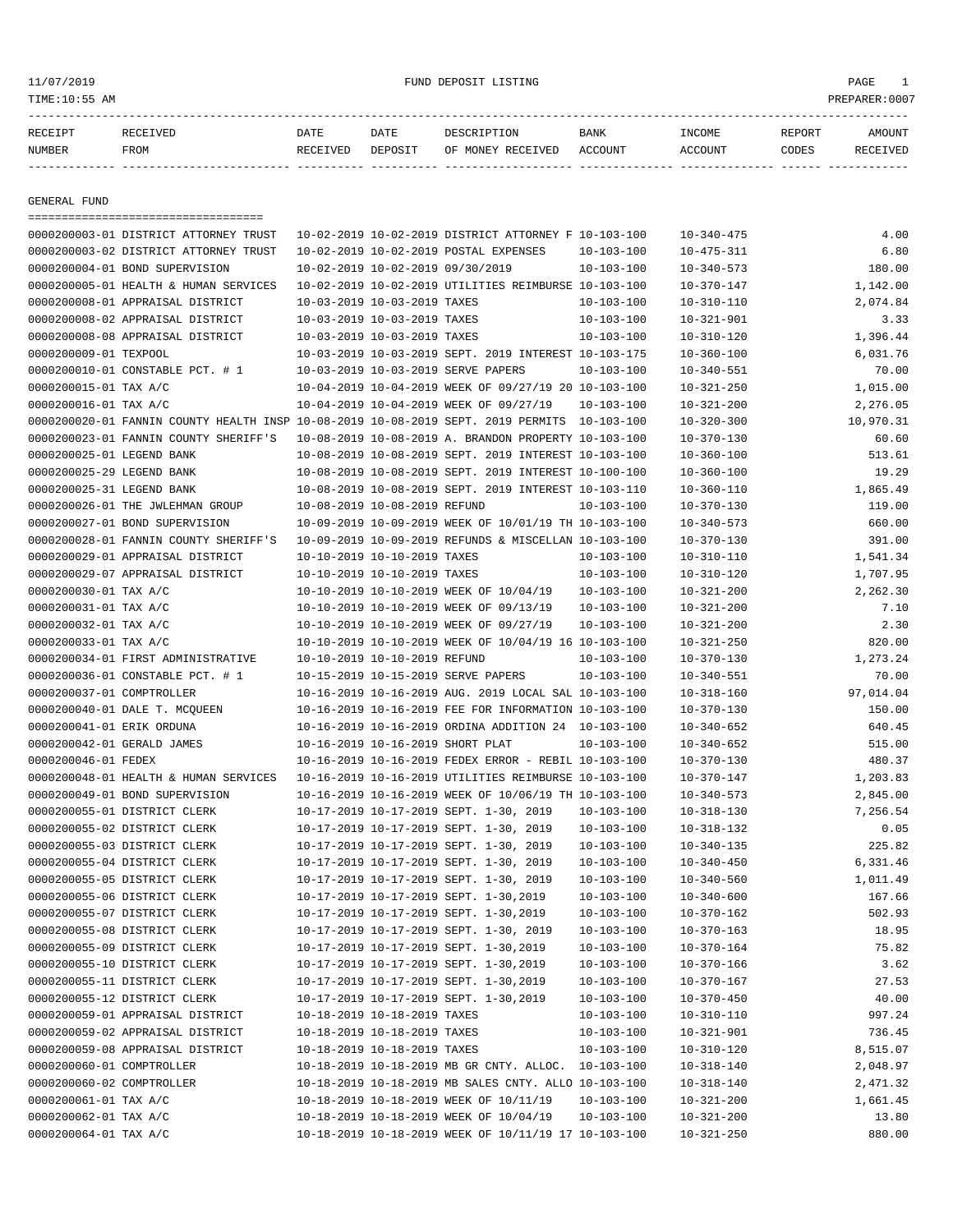#### 11/07/2019 FUND DEPOSIT LISTING PAGE 2

| RECEIPT | <b>RECEIVED</b> | DATE     | DATE    | DESCRIPTION       | BANK    | <b>INCOME</b> | REPORT | <b>AMOUNT</b> |
|---------|-----------------|----------|---------|-------------------|---------|---------------|--------|---------------|
| NUMBER  | FROM            | RECEIVED | DEPOSIT | OF MONEY RECEIVED | ACCOUNT | ACCOUNT       | CODES  | RECEIVEL      |
|         |                 |          |         |                   |         |               |        |               |

GENERAL FUND

| -------------------------------------   |                             |                             |                                                              |                  |                  |            |
|-----------------------------------------|-----------------------------|-----------------------------|--------------------------------------------------------------|------------------|------------------|------------|
| 0000200069-01 ALICIA WHIPPLE            |                             |                             | 10-21-2019 10-21-2019 REIMBURSEMENT FOR R 10-103-100         |                  | $10 - 495 - 427$ | 27.20      |
| 0000200070-01 CONSTABLE PCT. # 1        |                             |                             | 10-21-2019 10-21-2019 SERVE PAPERS                           | 10-103-100       | $10 - 340 - 551$ | 70.00      |
| 0000200071-01 US BANK                   |                             |                             | 10-21-2019 10-21-2019 SHERIFF OFF. R&M BL 10-103-100         |                  | $10 - 560 - 450$ | 15,835.00  |
| 0000200074-01 TAC                       |                             |                             | 10-23-2019 10-23-2019 TRAVEL REIMBURSEMEN 10-103-100         |                  | $10 - 370 - 130$ | 215.00     |
| 0000200075-01 FANNIN COUNTY BAIL BONDS  |                             |                             | 10-23-2019 10-23-2019 BOND FORFEITURE- CA 10-103-100         |                  | $10 - 352 - 201$ | 625.00     |
| 0000200076-01 SMITH, CURRIE & HANCOCK L |                             |                             | 10-24-2019 10-24-2019 LAWSUIT PROCEEDS                       | $10 - 103 - 100$ | $10 - 318 - 120$ | 1,143.00   |
| 0000200078-01 APPRAISAL DISTRICT        |                             | 10-24-2019 10-24-2019 TAXES |                                                              | $10 - 103 - 100$ | $10 - 310 - 110$ | 23,030.69  |
| 0000200078-02 APPRAISAL DISTRICT        | 10-24-2019 10-24-2019 TAXES |                             |                                                              | $10 - 103 - 100$ | $10 - 321 - 901$ | 10.00      |
| 0000200078-08 APPRAISAL DISTRICT        | 10-24-2019 10-24-2019 TAXES |                             |                                                              | $10 - 103 - 100$ | $10 - 310 - 120$ | 4,638.78   |
| 0000200079-01 TAX A/C                   |                             |                             | 10-24-2019 10-24-2019 WEEK OF 10/18/19 13 10-103-100         |                  | $10 - 321 - 250$ | 655.00     |
| 0000200080-01 TAX A/C                   |                             |                             | 10-24-2019 10-24-2019 WEEK OF 10/18/19                       | $10 - 103 - 100$ | $10 - 321 - 200$ | 1,332.80   |
| 0000200081-01 TAX A/C                   |                             |                             | $10-24-2019$ $10-24-2019$ TABC - SEPT, $2019$ - $10-103-100$ |                  | $10 - 320 - 200$ | 40.00      |
| 0000200082-01 UPPER TRINITY REGIONAL    |                             |                             | 10-24-2019 10-24-2019 PAY N LIEU TAX/UPPE 10-103-100         |                  | $10 - 318 - 121$ | 11,286.17  |
| 0000200085-01 CONSTABLE PCT. # 1        |                             |                             | 10-29-2019 10-29-2019 SERVE PAPERS                           | $10 - 103 - 100$ | $10 - 340 - 551$ | 70.00      |
| 0000200086-01 BOND SUPERVISION          |                             |                             | 10-29-2019 10-29-2019 WEEK OF 10/12/19 TH 10-103-100         |                  | $10 - 340 - 573$ | 660.00     |
| 0000200087-01 BOND SUPERVISION          |                             |                             | 10-29-2019 10-29-2019 WEEK OF 10/9/19 THR 10-103-100         |                  | $10 - 340 - 573$ | 1,925.00   |
| 0000200088-01 AMERICAN TOWER            |                             |                             | 10-29-2019 10-29-2019 NOV, 2019 TOWER REN 10-103-100         |                  | $10 - 370 - 115$ | 1,064.61   |
| 0000200090-01 APPRAISAL DISTRICT        |                             | 10-31-2019 10-31-2019 TAXES |                                                              | $10 - 103 - 100$ | $10 - 310 - 110$ | 168,388.99 |
| 0000200090-07 APPRAISAL DISTRICT        |                             | 10-31-2019 10-31-2019 TAXES |                                                              | $10 - 103 - 100$ | $10 - 310 - 120$ | 1,783.52   |
| 0000200091-01 SURETY BAIL BOND TRUST    |                             |                             | 10-31-2019 10-31-2019 10% COMM.ON SURETY                     | $10 - 103 - 100$ | $10 - 352 - 100$ | 229.50     |
| 0000200091-02 SURETY BAIL BOND TRUST    |                             |                             | 10-31-2019 10-31-2019 COURT COSTS/ARREST                     | $10 - 103 - 100$ | $10 - 409 - 489$ | 2,065.50   |
| 0000200092-01 VISION MEDIA GROUP, INC.  |                             |                             | 10-31-2019 10-31-2019 OCT. & NOV. 2019 TO 10-103-100         |                  | $10 - 370 - 100$ | 400.00     |

FUND TOTAL  $407,814.37$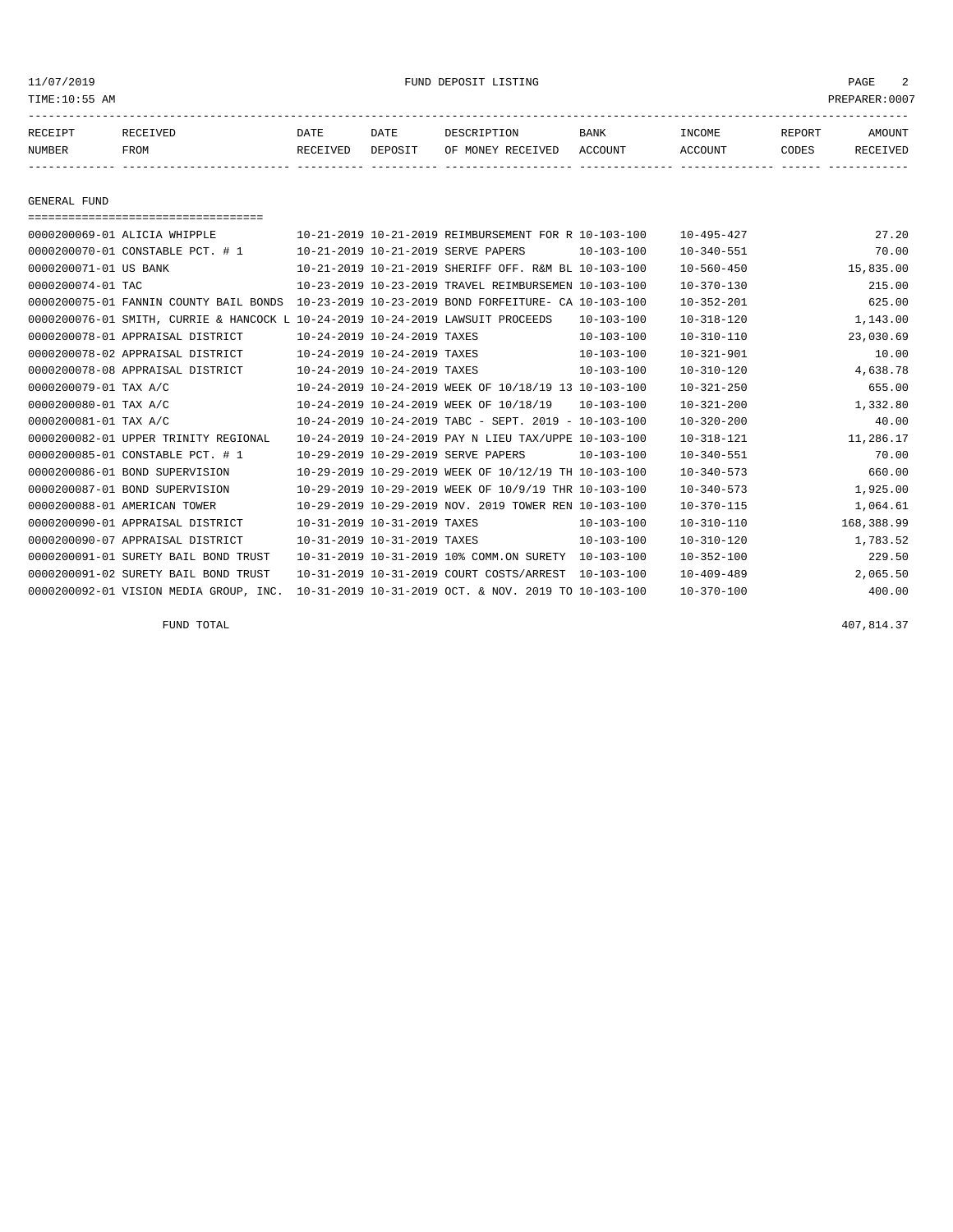TIME:10:55 AM PREPARER:0007

| RECEIPT | RECEIVED | DATE     | DATE    | DESCRIPTION       | <b>BANK</b> | INCOME  | REPORT | AMOUNT   |
|---------|----------|----------|---------|-------------------|-------------|---------|--------|----------|
| NUMBER  | FROM     | RECEIVED | DEPOSIT | OF MONEY RECEIVED | ACCOUNT     | ACCOUNT | CODES  | RECEIVED |
|         |          |          |         |                   |             |         |        |          |
|         |          |          |         |                   |             |         |        |          |

COURTHOUSE SECURITY

| 0000200025-02 LEGEND BANK    | 10-08-2019 10-08-2019 SEPT, 2019 INTEREST 11-103-100 |                  | $11 - 360 - 100$ | 25.66  |
|------------------------------|------------------------------------------------------|------------------|------------------|--------|
| 0000200055-13 DISTRICT CLERK | 10-17-2019 10-17-2019 SEPT. 1-30,2019                | $11 - 103 - 100$ | $11 - 340 - 650$ | 250.34 |

FUND TOTAL 276.00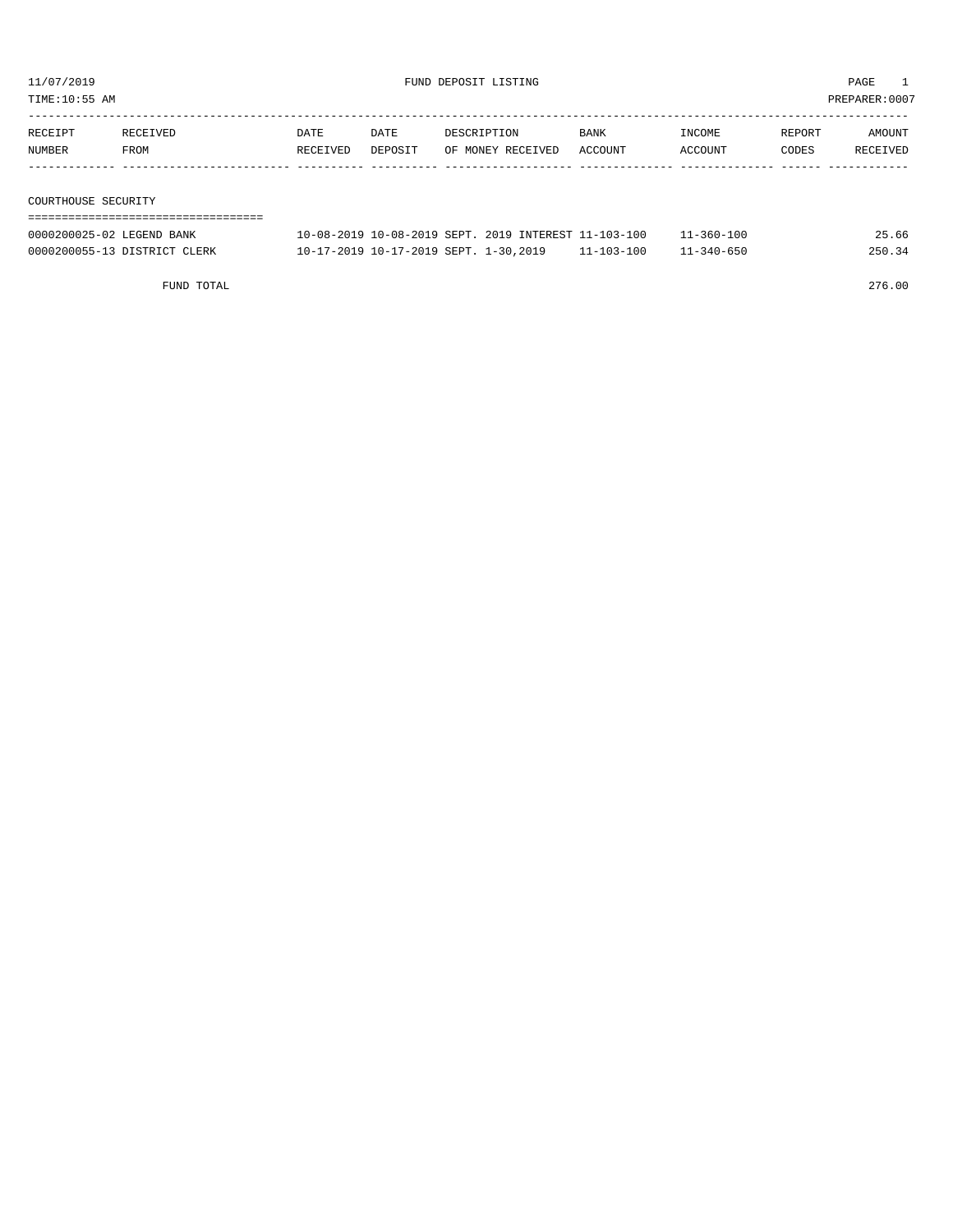| PREPARER: 0007<br>TIME:10:55 AM |                  |                  |                 |                                  |                 |                   |                 |                    |  |
|---------------------------------|------------------|------------------|-----------------|----------------------------------|-----------------|-------------------|-----------------|--------------------|--|
| RECEIPT<br>NUMBER               | RECEIVED<br>FROM | DATE<br>RECEIVED | DATE<br>DEPOSIT | DESCRIPTION<br>OF MONEY RECEIVED | BANK<br>ACCOUNT | INCOME<br>ACCOUNT | REPORT<br>CODES | AMOUNT<br>RECEIVED |  |
|                                 |                  |                  |                 |                                  |                 |                   |                 |                    |  |

CO.CLK.VITAL STAT.FEE

===================================

| 0000200025-03 LEGEND BANK | 10-08-2019 10-08-2019 SEPT, 2019 INTEREST 12-103-100 |  |  | $12 - 360 - 100$ | .76 |
|---------------------------|------------------------------------------------------|--|--|------------------|-----|
|                           |                                                      |  |  |                  |     |

FUND TOTAL 0.76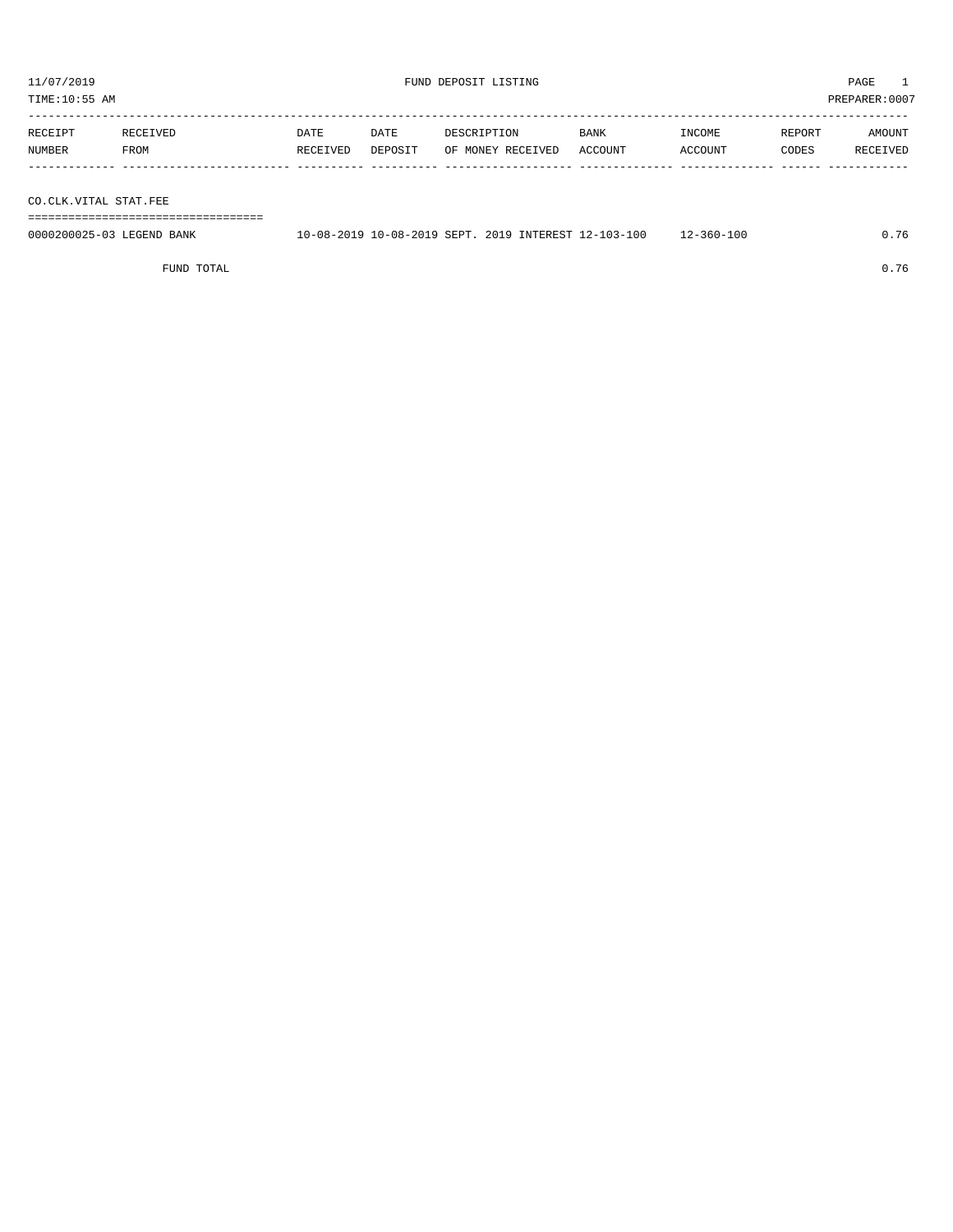| TIME:10:55 AM<br>PREPARER:0007 |                                      |          |                                 |                   |                  |                  |        |          |  |
|--------------------------------|--------------------------------------|----------|---------------------------------|-------------------|------------------|------------------|--------|----------|--|
|                                |                                      |          |                                 |                   |                  |                  |        |          |  |
| RECEIPT                        | RECEIVED                             | DATE     | DATE                            | DESCRIPTION       | <b>BANK</b>      | INCOME           | REPORT | AMOUNT   |  |
| NUMBER                         | FROM                                 | RECEIVED | DEPOSIT                         | OF MONEY RECEIVED | ACCOUNT          | ACCOUNT          | CODES  | RECEIVED |  |
|                                |                                      |          |                                 |                   |                  |                  |        |          |  |
|                                |                                      |          |                                 |                   |                  |                  |        |          |  |
| BAIL BONDS TRUST FUND          |                                      |          |                                 |                   |                  |                  |        |          |  |
|                                |                                      |          |                                 |                   |                  |                  |        |          |  |
|                                | 0000200012-01 CARPENTER'S BAIL BONDS |          | 10-03-2019 10-03-2019 BOND FEES |                   | $13 - 103 - 113$ | $13 - 345 - 113$ |        | 75.00    |  |
|                                |                                      |          |                                 |                   |                  |                  |        |          |  |

| FUND TOTAL                                                                      |                                 |  |                  |                  | 525.00 |
|---------------------------------------------------------------------------------|---------------------------------|--|------------------|------------------|--------|
| 0000200058-01 CARPENTER'S BAIL BONDS                                            | 10-18-2019 10-18-2019 BOND FEES |  | $13 - 103 - 113$ | $13 - 345 - 113$ | 120.00 |
| 0000200057-01 DOC'S BAIL BONDS                                                  | 10-18-2019 10-18-2019 BOND FEES |  | $13 - 103 - 113$ | $13 - 345 - 113$ | 120.00 |
| 0000200056-01 FANNIN COUNTY BAIL BONDS    10-18-2019    10-18-2019    BOND FEES |                                 |  | $13 - 103 - 113$ | $13 - 345 - 113$ | 135.00 |
| 0000200014-01 DOC'S BAIL BONDS                                                  | 10-03-2019 10-03-2019 BOND FEES |  | $13 - 103 - 113$ | $13 - 345 - 113$ | 15.00  |
| 0000200013-01 FANNIN COUNTY BAIL BONDS  10-03-2019 10-03-2019 BOND FEES         |                                 |  | $13 - 103 - 113$ | $13 - 345 - 113$ | 60.00  |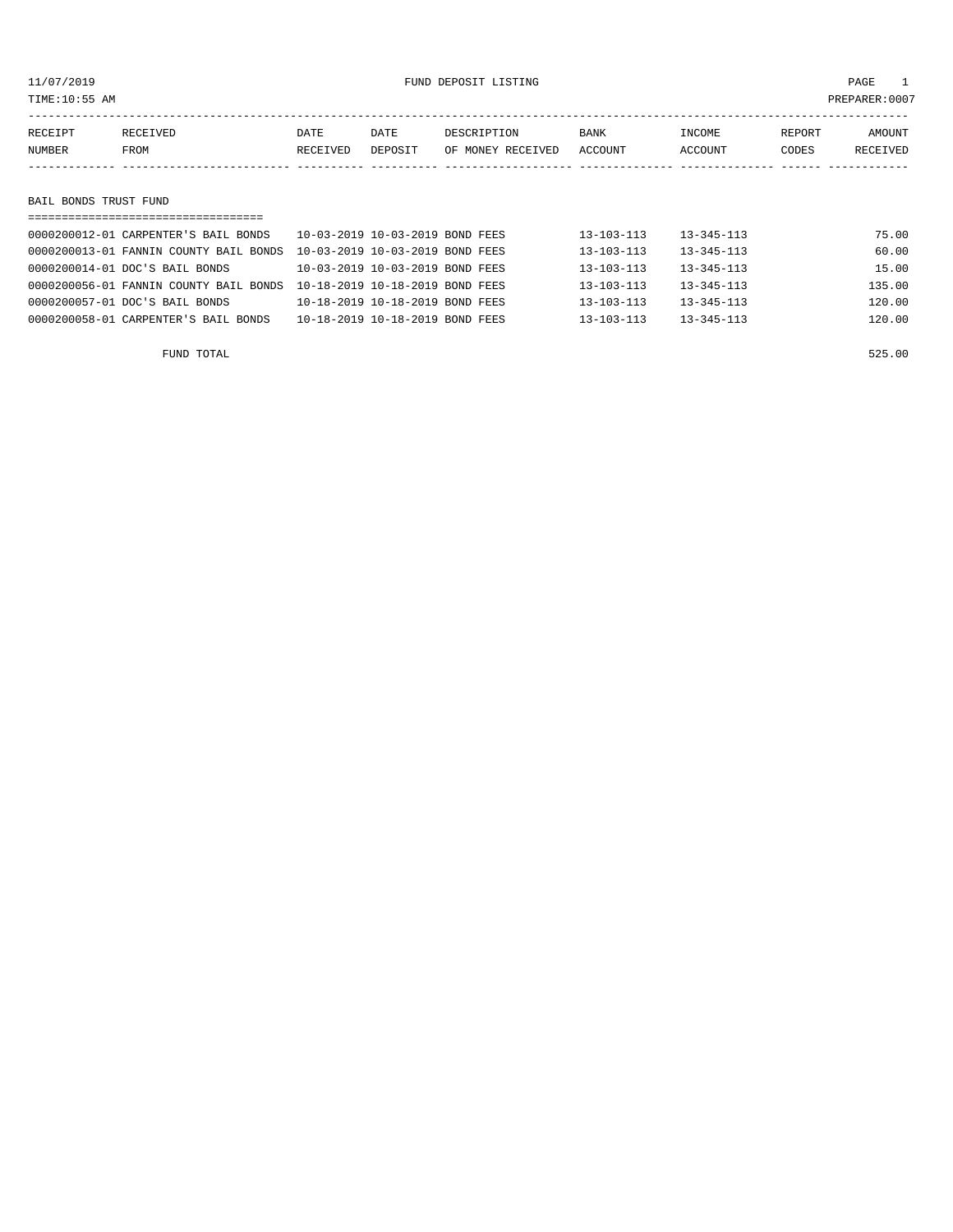| 11/07/2019<br>TIME:10:55 AM |                                    |                  | FUND DEPOSIT LISTING | PAGE<br>PREPARER: 0007           |                 |                   |                 |                    |
|-----------------------------|------------------------------------|------------------|----------------------|----------------------------------|-----------------|-------------------|-----------------|--------------------|
| RECEIPT<br><b>NUMBER</b>    | RECEIVED<br>FROM                   | DATE<br>RECEIVED | DATE<br>DEPOSIT      | DESCRIPTION<br>OF MONEY RECEIVED | BANK<br>ACCOUNT | INCOME<br>ACCOUNT | REPORT<br>CODES | AMOUNT<br>RECEIVED |
| CO.CLERK RECORD MNGMT.      | __________________________________ |                  |                      |                                  |                 |                   |                 |                    |

0000200025-04 LEGEND BANK 10-08-2019 10-08-2019 SEPT. 2019 INTEREST 18-103-100 18-360-100 17.59

FUND TOTAL 17.59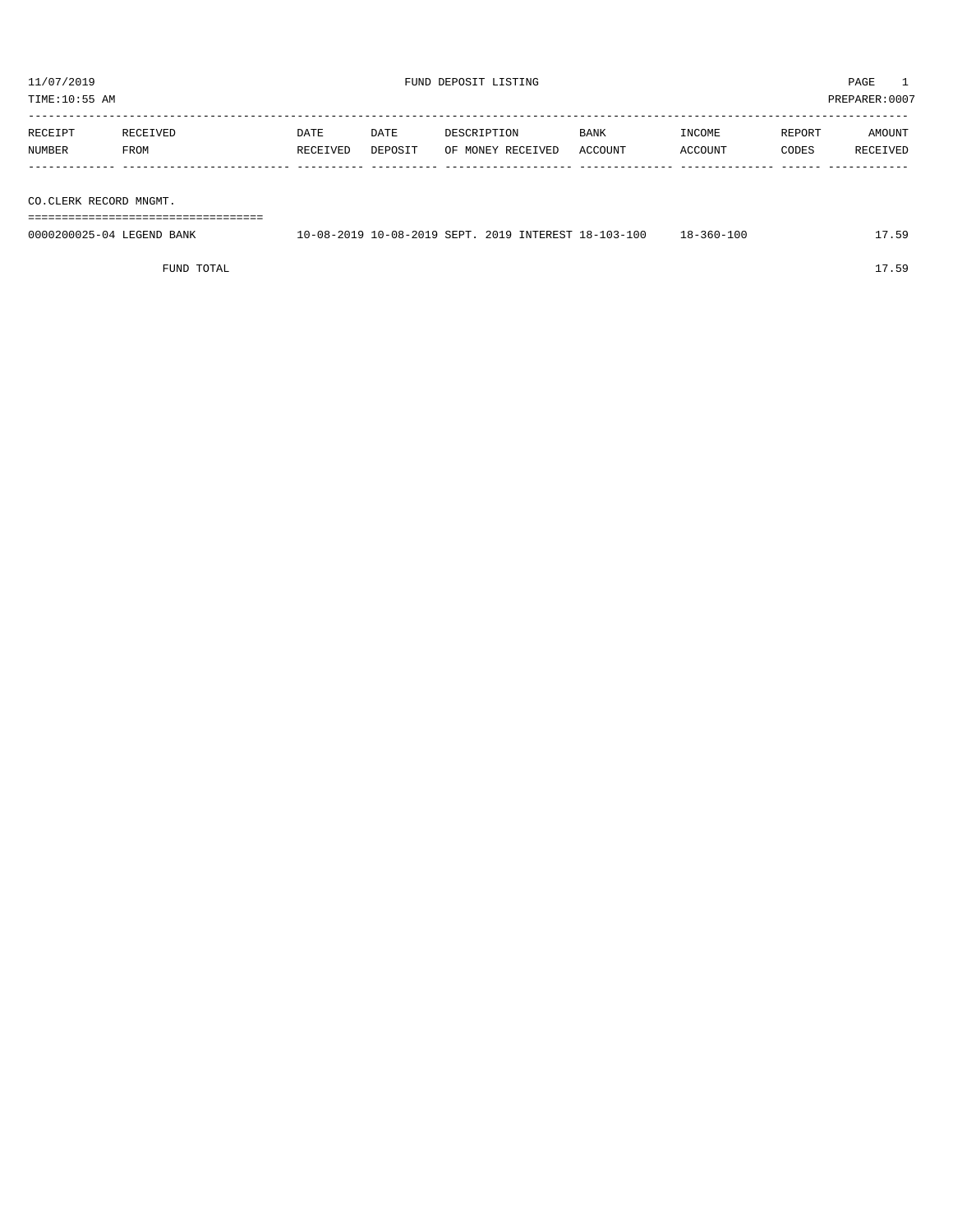TIME:10:55 AM PREPARER:0007

| RECEIPT                 | RECEIVED | DATE     | DATE    | DESCRIPTION       | BANK    | INCOME  | REPORT | AMOUNT   |  |
|-------------------------|----------|----------|---------|-------------------|---------|---------|--------|----------|--|
| NUMBER                  | FROM     | RECEIVED | DEPOSIT | OF MONEY RECEIVED | ACCOUNT | ACCOUNT | CODES  | RECEIVED |  |
|                         |          |          |         |                   |         |         |        |          |  |
|                         |          |          |         |                   |         |         |        |          |  |
| DIST.CLK.RECORDS MNGMT. |          |          |         |                   |         |         |        |          |  |
|                         |          |          |         |                   |         |         |        |          |  |

| 0000200025-05 LEGEND BANK    | 10-08-2019 10-08-2019 SEPT. 2019 INTEREST 19-103-100 |                  | 19-360-100 |        |
|------------------------------|------------------------------------------------------|------------------|------------|--------|
| 0000200055-14 DISTRICT CLERK | 10-17-2019 10-17-2019 SEPT. 1-30,2019                | $19 - 103 - 100$ | 19-370-136 | 281.70 |

FUND TOTAL 284.75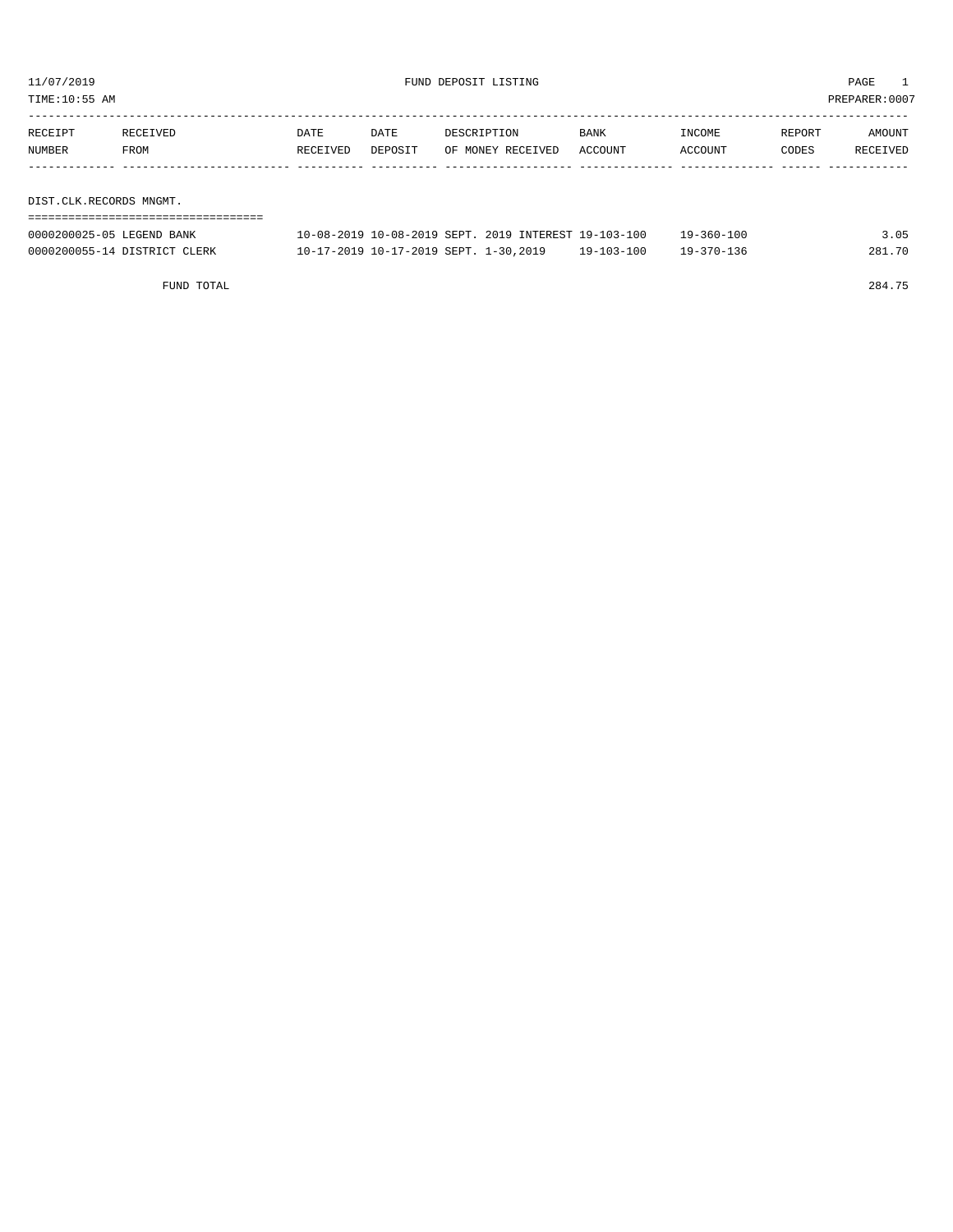TIME:10:55 AM PREPARER:0007

| RECEIPT                   | RECEIVED | DATE     | DATE    | DESCRIPTION       | BANK    | INCOME  | REPORT | AMOUNT   |
|---------------------------|----------|----------|---------|-------------------|---------|---------|--------|----------|
| NUMBER                    | FROM     | RECEIVED | DEPOSIT | OF MONEY RECEIVED | ACCOUNT | ACCOUNT | CODES  | RECEIVED |
|                           |          |          |         |                   |         |         |        |          |
|                           |          |          |         |                   |         |         |        |          |
| COUNTY OFFICES REC.MNGMT. |          |          |         |                   |         |         |        |          |

| ================================= |                                                      |                  |                  |        |
|-----------------------------------|------------------------------------------------------|------------------|------------------|--------|
| 0000200025-06 LEGEND BANK         | 10-08-2019 10-08-2019 SEPT, 2019 INTEREST 20-103-100 |                  | $20 - 360 - 100$ | 14.61  |
| 0000200055-15 DISTRICT CLERK      | 10-17-2019 10-17-2019 SEPT. 1-30,2019                | $20 - 103 - 100$ | $20 - 370 - 135$ | 407.23 |

FUND TOTAL 421.84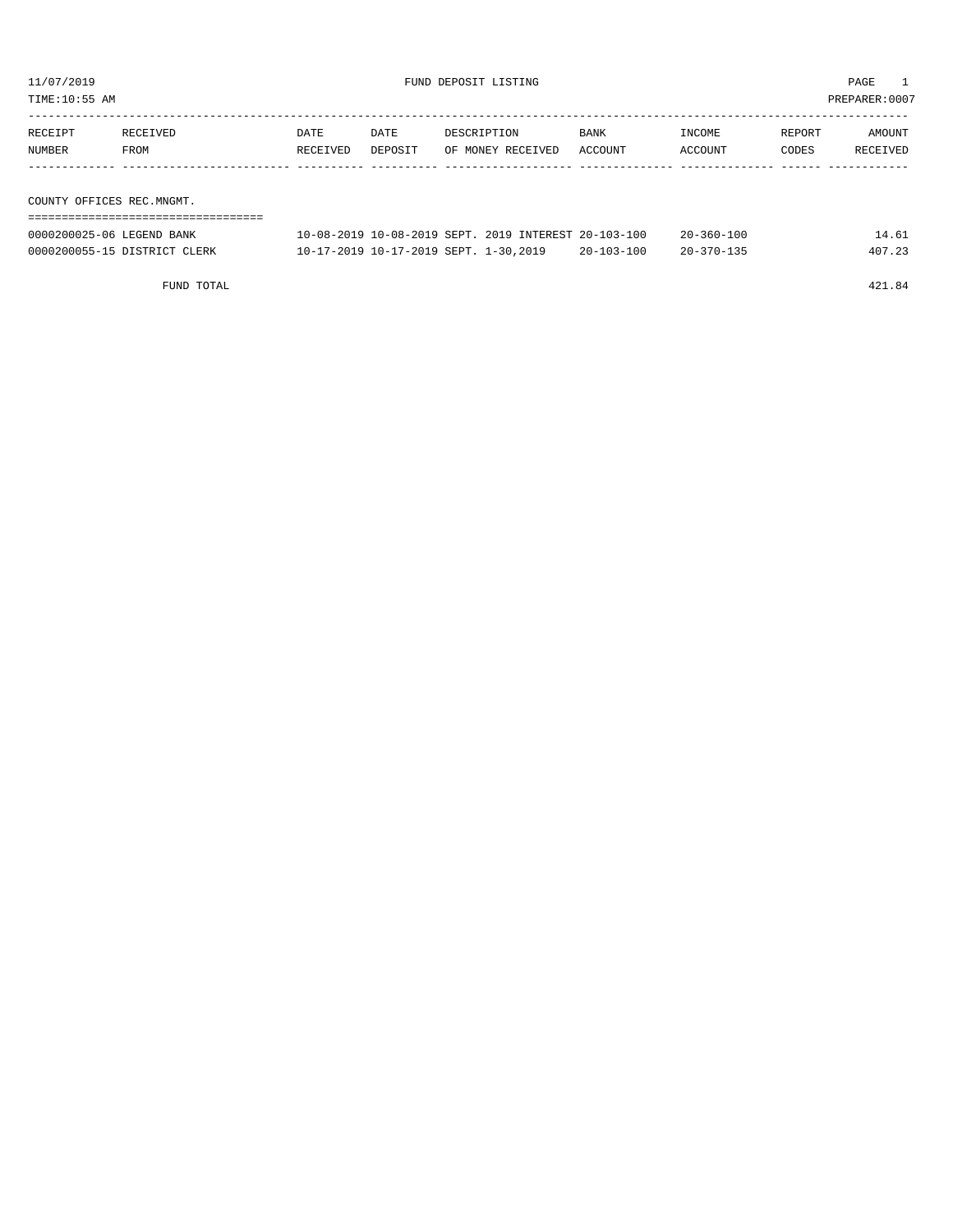#### 11/07/2019 FUND DEPOSIT LISTING PAGE 1

| RECEIPT | <b>RECEIVED</b> | DATE     | DATE    | DESCRIPTION       | BANK    | <b>INCOME</b> | REPORT | <b>AMOUNT</b> |
|---------|-----------------|----------|---------|-------------------|---------|---------------|--------|---------------|
| NUMBER  | FROM            | RECEIVED | DEPOSIT | OF MONEY RECEIVED | ACCOUNT | ACCOUNT       | CODES  | RECEIVEL      |
|         |                 |          |         |                   |         |               |        |               |

FANNIN CO. R & B #1 FUND

| ======================================                                       |                               |                                                      |                  |                  |           |
|------------------------------------------------------------------------------|-------------------------------|------------------------------------------------------|------------------|------------------|-----------|
| 0000200006-01 ARVELLE TAYLOR JR.                                             | 10-02-2019 10-02-2019 CULVERT |                                                      | $21 - 103 - 100$ | $21 - 370 - 145$ | 479.90    |
| 0000200008-04 APPRAISAL DISTRICT                                             | 10-03-2019 10-03-2019 TAXES   |                                                      | $21 - 103 - 100$ | $21 - 310 - 110$ | 131.28    |
| 0000200008-10 APPRAISAL DISTRICT                                             | 10-03-2019 10-03-2019 TAXES   |                                                      | $21 - 103 - 100$ | $21 - 310 - 120$ | 88.35     |
| 0000200009-02 TEXPOOL                                                        |                               | 10-03-2019 10-03-2019 SEPT. 2019 INTEREST 21-103-175 |                  | $21 - 360 - 100$ | 32.22     |
| 0000200016-02 TAX A/C                                                        |                               | 10-04-2019 10-04-2019 WEEK OF 09/27/19               | $21 - 103 - 100$ | $21 - 321 - 300$ | 1,359.35  |
| 0000200017-01 DONALD COONROD                                                 |                               | 10-04-2019 10-04-2019 CULVERT & ROCK                 | 21-103-100       | $21 - 370 - 145$ | 773.79    |
| 0000200018-01 RJ METAL LLC                                                   |                               | 10-04-2019 10-04-2019 SALE OF SCRAP METAL 21-103-100 |                  | $21 - 370 - 130$ | 140.50    |
| 0000200025-07 LEGEND BANK                                                    |                               | 10-08-2019 10-08-2019 SEPT. 2019 INTEREST 21-103-100 |                  | $21 - 360 - 100$ | 19.97     |
| 0000200029-03 APPRAISAL DISTRICT                                             | 10-10-2019 10-10-2019 TAXES   |                                                      | $21 - 103 - 100$ | $21 - 310 - 110$ | 97.52     |
| 0000200029-09 APPRAISAL DISTRICT                                             | 10-10-2019 10-10-2019 TAXES   |                                                      | $21 - 103 - 100$ | $21 - 310 - 120$ | 108.07    |
| 0000200030-02 TAX A/C                                                        |                               | 10-10-2019 10-10-2019 WEEK OF 10/04/19               | $21 - 103 - 100$ | $21 - 321 - 300$ | 1,557.03  |
| 0000200031-02 TAX A/C                                                        |                               | 10-10-2019 10-10-2019 WEEK OF 09/13/19               | $21 - 103 - 100$ | $21 - 321 - 300$ | 4.08      |
| 0000200032-02 TAX A/C                                                        |                               | 10-10-2019 10-10-2019 WEEK OF 09/27/19               | $21 - 103 - 100$ | $21 - 321 - 300$ | 2.04      |
| 0000200037-02 COMPTROLLER                                                    |                               | 10-16-2019 10-16-2019 AUG. 2019 LOCAL SAL 21-103-100 |                  | $21 - 318 - 160$ | 5,576.57  |
| 0000200038-01 COMPTROLLER                                                    |                               | 10-16-2019 10-16-2019 2020 COUNTY LATERAL 21-103-100 |                  | $21 - 370 - 120$ | 8,459.87  |
| 0000200050-01 TEXAS DIVISION OF EMERGEN 10-16-2019 10-16-2019 FEMA - CULVERT |                               |                                                      | 21-103-100       | $21 - 330 - 200$ | 15,761.75 |
| 0000200054-01 COMPTROLLER                                                    |                               | 10-17-2019 10-17-2019 2019 GROSS WEIGHT A 21-103-100 |                  | $21 - 370 - 125$ | 11,531.40 |
| 0000200055-18 DISTRICT CLERK                                                 |                               | 10-17-2019 10-17-2019 SEPT. 1-30,2019                | $21 - 103 - 100$ | $21 - 350 - 450$ | 553.04    |
| 0000200059-04 APPRAISAL DISTRICT                                             | 10-18-2019 10-18-2019 TAXES   |                                                      | $21 - 103 - 100$ | $21 - 310 - 110$ | 63.10     |
| 0000200059-10 APPRAISAL DISTRICT                                             | 10-18-2019 10-18-2019 TAXES   |                                                      | $21 - 103 - 100$ | $21 - 310 - 120$ | 538.75    |
| 0000200061-02 TAX A/C                                                        |                               | 10-18-2019 10-18-2019 WEEK OF 10/11/19               | $21 - 103 - 100$ | $21 - 321 - 300$ | 1,151.47  |
| 0000200062-02 TAX A/C                                                        |                               | 10-18-2019 10-18-2019 WEEK OF 10/04/19               | $21 - 103 - 100$ | $21 - 321 - 300$ | 12.23     |
| 0000200078-04 APPRAISAL DISTRICT                                             | 10-24-2019 10-24-2019 TAXES   |                                                      | $21 - 103 - 100$ | $21 - 310 - 110$ | 1,457.16  |
| 0000200078-10 APPRAISAL DISTRICT                                             | 10-24-2019 10-24-2019 TAXES   |                                                      | $21 - 103 - 100$ | $21 - 310 - 120$ | 293.50    |
| 0000200080-02 TAX A/C                                                        |                               | 10-24-2019 10-24-2019 WEEK OF 10/18/19               | $21 - 103 - 100$ | $21 - 321 - 300$ | 843.73    |
| 0000200082-03 UPPER TRINITY REGIONAL                                         |                               | 10-24-2019 10-24-2019 PAY N LIEU TAX/UPPE 21-103-100 |                  | $21 - 318 - 121$ | 684.73    |
| 0000200084-01 RONNIE RHUDY                                                   |                               | 10-28-2019 10-28-2019 TWO CULVERTS                   | $21 - 103 - 100$ | $21 - 370 - 145$ | 3,469.20  |
| 0000200090-03 APPRAISAL DISTRICT                                             | 10-31-2019 10-31-2019 TAXES   |                                                      | $21 - 103 - 100$ | $21 - 310 - 110$ | 10,654.02 |
| 0000200090-09 APPRAISAL DISTRICT                                             | 10-31-2019 10-31-2019 TAXES   |                                                      | $21 - 103 - 100$ | $21 - 310 - 120$ | 112.85    |

FUND TOTAL  $65,957.47$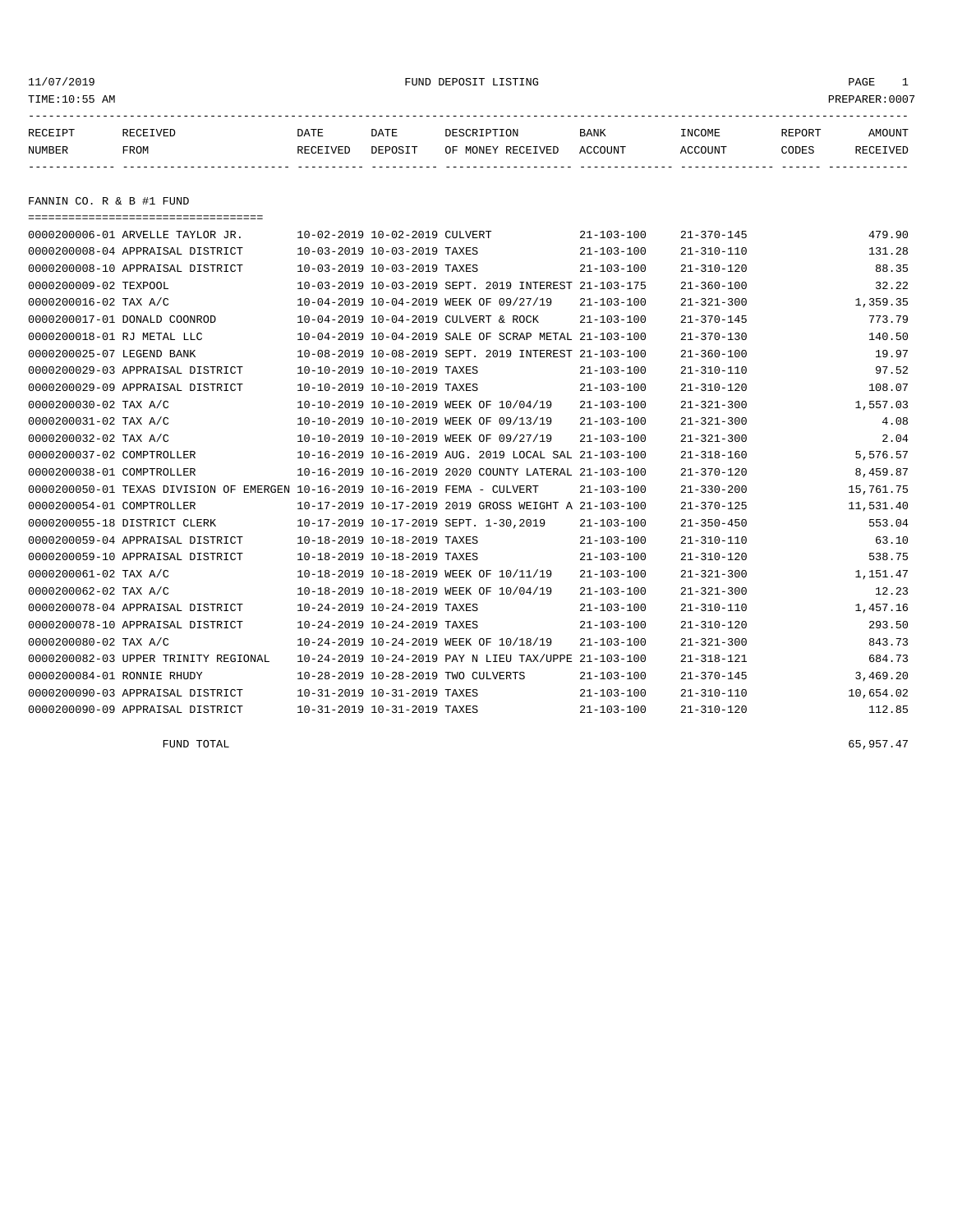#### 11/07/2019 FUND DEPOSIT LISTING PAGE 1

| RECEIPT | <b>RECEIVED</b> | DATE     | DATE    | DESCRIPTION          | <b>BANK</b>    | INCOME  | <b>REPORT</b> | AMOUNT          |
|---------|-----------------|----------|---------|----------------------|----------------|---------|---------------|-----------------|
| NUMBER  | FROM            | RECEIVED | DEPOSIT | RECEIVED<br>OF MONEY | <b>ACCOUNT</b> | ACCOUNT | CODES         | <b>RECEIVED</b> |
|         |                 |          |         |                      |                |         |               |                 |

FANNIN CO. R & B #2 FUND

| 0000200008-05 APPRAISAL DISTRICT<br>10-03-2019 10-03-2019 TAXES<br>$22 - 103 - 100$<br>$22 - 310 - 110$<br>0000200008-11 APPRAISAL DISTRICT<br>10-03-2019 10-03-2019 TAXES<br>$22 - 103 - 100$<br>$22 - 310 - 120$<br>0000200009-03 TEXPOOL<br>10-03-2019 10-03-2019 SEPT, 2019 INTEREST 22-103-175<br>$22 - 360 - 100$<br>0000200016-03 TAX A/C<br>10-04-2019 10-04-2019 WEEK OF 09/27/19<br>$22 - 103 - 100$<br>$22 - 321 - 300$<br>10-04-2019 10-04-2019 CULVERT<br>$22 - 103 - 100$<br>0000200019-01 RACHEL GOOSEM<br>$22 - 370 - 145$<br>0000200025-08 LEGEND BANK<br>10-08-2019 10-08-2019 SEPT. 2019 INTEREST 22-103-100<br>$22 - 360 - 100$<br>10-10-2019 10-10-2019 TAXES<br>$22 - 310 - 110$<br>0000200029-04 APPRAISAL DISTRICT<br>$22 - 103 - 100$<br>0000200029-10 APPRAISAL DISTRICT<br>10-10-2019 10-10-2019 TAXES<br>$22 - 103 - 100$<br>$22 - 310 - 120$<br>0000200030-03 TAX A/C<br>10-10-2019 10-10-2019 WEEK OF 10/04/19<br>$22 - 103 - 100$<br>$22 - 321 - 300$<br>0000200031-03 TAX A/C<br>10-10-2019 10-10-2019 WEEK OF 09/13/19<br>$22 - 103 - 100$<br>$22 - 321 - 300$<br>0000200032-03 TAX A/C<br>10-10-2019 10-10-2019 WEEK OF 09/27/19<br>$22 - 103 - 100$<br>$22 - 321 - 300$<br>0000200037-03 COMPTROLLER<br>10-16-2019 10-16-2019 AUG. 2019 LOCAL SAL 22-103-100<br>$22 - 318 - 160$<br>10-16-2019 10-16-2019 2020 COUNTY LATERAL 22-103-100<br>$22 - 370 - 120$<br>0000200038-02 COMPTROLLER<br>0000200054-02 COMPTROLLER<br>10-17-2019 10-17-2019 2019 GROSS WEIGHT A 22-103-100<br>$22 - 370 - 125$<br>0000200055-19 DISTRICT CLERK<br>10-17-2019 10-17-2019 SEPT. 1-30,2019<br>$22 - 350 - 450$<br>$22 - 103 - 100$<br>10-18-2019 10-18-2019 TAXES<br>$22 - 310 - 110$<br>0000200059-05 APPRAISAL DISTRICT<br>$22 - 103 - 100$<br>10-18-2019 10-18-2019 TAXES<br>$22 - 103 - 100$<br>$22 - 310 - 120$<br>0000200059-11 APPRAISAL DISTRICT<br>0000200061-03 TAX A/C<br>10-18-2019 10-18-2019 WEEK OF 10/11/19<br>$22 - 103 - 100$<br>$22 - 321 - 300$<br>10-18-2019 10-18-2019 WEEK OF 10/04/19<br>0000200062-03 TAX A/C<br>$22 - 103 - 100$<br>$22 - 321 - 300$<br>10-22-2019 10-22-2019 CULVERT<br>$22 - 103 - 100$<br>$22 - 370 - 145$<br>0000200072-01 RICHARD HARLEY SMITH<br>0000200078-05 APPRAISAL DISTRICT<br>10-24-2019 10-24-2019 TAXES<br>$22 - 103 - 100$<br>$22 - 310 - 110$<br>0000200078-11 APPRAISAL DISTRICT<br>10-24-2019 10-24-2019 TAXES<br>$22 - 103 - 100$<br>$22 - 310 - 120$<br>10-24-2019 10-24-2019 WEEK OF 10/18/19<br>$22 - 103 - 100$<br>0000200080-03 TAX A/C<br>$22 - 321 - 300$<br>10-24-2019 10-24-2019 PAY N LIEU TAX/UPPE 22-103-100<br>$22 - 318 - 121$<br>0000200082-04 UPPER TRINITY REGIONAL<br>10-31-2019 10-31-2019 TAXES<br>$22 - 103 - 100$<br>$22 - 310 - 110$<br>0000200090-04 APPRAISAL DISTRICT<br>10-31-2019 10-31-2019 TAXES<br>0000200090-10 APPRAISAL DISTRICT<br>$22 - 103 - 100$<br>$22 - 310 - 120$ | ===================================== |  |  |           |
|----------------------------------------------------------------------------------------------------------------------------------------------------------------------------------------------------------------------------------------------------------------------------------------------------------------------------------------------------------------------------------------------------------------------------------------------------------------------------------------------------------------------------------------------------------------------------------------------------------------------------------------------------------------------------------------------------------------------------------------------------------------------------------------------------------------------------------------------------------------------------------------------------------------------------------------------------------------------------------------------------------------------------------------------------------------------------------------------------------------------------------------------------------------------------------------------------------------------------------------------------------------------------------------------------------------------------------------------------------------------------------------------------------------------------------------------------------------------------------------------------------------------------------------------------------------------------------------------------------------------------------------------------------------------------------------------------------------------------------------------------------------------------------------------------------------------------------------------------------------------------------------------------------------------------------------------------------------------------------------------------------------------------------------------------------------------------------------------------------------------------------------------------------------------------------------------------------------------------------------------------------------------------------------------------------------------------------------------------------------------------------------------------------------------------------------------------------------------------------------------------------------------------------------------------------------------------------------------------------------------------------------------------------------------------------------------------------------------------------------------------------------------------------------------------------------------------------------------------------------------------------------------|---------------------------------------|--|--|-----------|
|                                                                                                                                                                                                                                                                                                                                                                                                                                                                                                                                                                                                                                                                                                                                                                                                                                                                                                                                                                                                                                                                                                                                                                                                                                                                                                                                                                                                                                                                                                                                                                                                                                                                                                                                                                                                                                                                                                                                                                                                                                                                                                                                                                                                                                                                                                                                                                                                                                                                                                                                                                                                                                                                                                                                                                                                                                                                                              |                                       |  |  | 152.92    |
|                                                                                                                                                                                                                                                                                                                                                                                                                                                                                                                                                                                                                                                                                                                                                                                                                                                                                                                                                                                                                                                                                                                                                                                                                                                                                                                                                                                                                                                                                                                                                                                                                                                                                                                                                                                                                                                                                                                                                                                                                                                                                                                                                                                                                                                                                                                                                                                                                                                                                                                                                                                                                                                                                                                                                                                                                                                                                              |                                       |  |  | 102.92    |
|                                                                                                                                                                                                                                                                                                                                                                                                                                                                                                                                                                                                                                                                                                                                                                                                                                                                                                                                                                                                                                                                                                                                                                                                                                                                                                                                                                                                                                                                                                                                                                                                                                                                                                                                                                                                                                                                                                                                                                                                                                                                                                                                                                                                                                                                                                                                                                                                                                                                                                                                                                                                                                                                                                                                                                                                                                                                                              |                                       |  |  | 461.23    |
|                                                                                                                                                                                                                                                                                                                                                                                                                                                                                                                                                                                                                                                                                                                                                                                                                                                                                                                                                                                                                                                                                                                                                                                                                                                                                                                                                                                                                                                                                                                                                                                                                                                                                                                                                                                                                                                                                                                                                                                                                                                                                                                                                                                                                                                                                                                                                                                                                                                                                                                                                                                                                                                                                                                                                                                                                                                                                              |                                       |  |  | 1,583.46  |
|                                                                                                                                                                                                                                                                                                                                                                                                                                                                                                                                                                                                                                                                                                                                                                                                                                                                                                                                                                                                                                                                                                                                                                                                                                                                                                                                                                                                                                                                                                                                                                                                                                                                                                                                                                                                                                                                                                                                                                                                                                                                                                                                                                                                                                                                                                                                                                                                                                                                                                                                                                                                                                                                                                                                                                                                                                                                                              |                                       |  |  | 224.10    |
|                                                                                                                                                                                                                                                                                                                                                                                                                                                                                                                                                                                                                                                                                                                                                                                                                                                                                                                                                                                                                                                                                                                                                                                                                                                                                                                                                                                                                                                                                                                                                                                                                                                                                                                                                                                                                                                                                                                                                                                                                                                                                                                                                                                                                                                                                                                                                                                                                                                                                                                                                                                                                                                                                                                                                                                                                                                                                              |                                       |  |  | 57.87     |
|                                                                                                                                                                                                                                                                                                                                                                                                                                                                                                                                                                                                                                                                                                                                                                                                                                                                                                                                                                                                                                                                                                                                                                                                                                                                                                                                                                                                                                                                                                                                                                                                                                                                                                                                                                                                                                                                                                                                                                                                                                                                                                                                                                                                                                                                                                                                                                                                                                                                                                                                                                                                                                                                                                                                                                                                                                                                                              |                                       |  |  | 113.60    |
|                                                                                                                                                                                                                                                                                                                                                                                                                                                                                                                                                                                                                                                                                                                                                                                                                                                                                                                                                                                                                                                                                                                                                                                                                                                                                                                                                                                                                                                                                                                                                                                                                                                                                                                                                                                                                                                                                                                                                                                                                                                                                                                                                                                                                                                                                                                                                                                                                                                                                                                                                                                                                                                                                                                                                                                                                                                                                              |                                       |  |  | 125.88    |
|                                                                                                                                                                                                                                                                                                                                                                                                                                                                                                                                                                                                                                                                                                                                                                                                                                                                                                                                                                                                                                                                                                                                                                                                                                                                                                                                                                                                                                                                                                                                                                                                                                                                                                                                                                                                                                                                                                                                                                                                                                                                                                                                                                                                                                                                                                                                                                                                                                                                                                                                                                                                                                                                                                                                                                                                                                                                                              |                                       |  |  | 1,813.74  |
|                                                                                                                                                                                                                                                                                                                                                                                                                                                                                                                                                                                                                                                                                                                                                                                                                                                                                                                                                                                                                                                                                                                                                                                                                                                                                                                                                                                                                                                                                                                                                                                                                                                                                                                                                                                                                                                                                                                                                                                                                                                                                                                                                                                                                                                                                                                                                                                                                                                                                                                                                                                                                                                                                                                                                                                                                                                                                              |                                       |  |  | 4.75      |
|                                                                                                                                                                                                                                                                                                                                                                                                                                                                                                                                                                                                                                                                                                                                                                                                                                                                                                                                                                                                                                                                                                                                                                                                                                                                                                                                                                                                                                                                                                                                                                                                                                                                                                                                                                                                                                                                                                                                                                                                                                                                                                                                                                                                                                                                                                                                                                                                                                                                                                                                                                                                                                                                                                                                                                                                                                                                                              |                                       |  |  | 2.37      |
|                                                                                                                                                                                                                                                                                                                                                                                                                                                                                                                                                                                                                                                                                                                                                                                                                                                                                                                                                                                                                                                                                                                                                                                                                                                                                                                                                                                                                                                                                                                                                                                                                                                                                                                                                                                                                                                                                                                                                                                                                                                                                                                                                                                                                                                                                                                                                                                                                                                                                                                                                                                                                                                                                                                                                                                                                                                                                              |                                       |  |  | 6,495.96  |
|                                                                                                                                                                                                                                                                                                                                                                                                                                                                                                                                                                                                                                                                                                                                                                                                                                                                                                                                                                                                                                                                                                                                                                                                                                                                                                                                                                                                                                                                                                                                                                                                                                                                                                                                                                                                                                                                                                                                                                                                                                                                                                                                                                                                                                                                                                                                                                                                                                                                                                                                                                                                                                                                                                                                                                                                                                                                                              |                                       |  |  | 9,854.63  |
|                                                                                                                                                                                                                                                                                                                                                                                                                                                                                                                                                                                                                                                                                                                                                                                                                                                                                                                                                                                                                                                                                                                                                                                                                                                                                                                                                                                                                                                                                                                                                                                                                                                                                                                                                                                                                                                                                                                                                                                                                                                                                                                                                                                                                                                                                                                                                                                                                                                                                                                                                                                                                                                                                                                                                                                                                                                                                              |                                       |  |  | 13,432.55 |
|                                                                                                                                                                                                                                                                                                                                                                                                                                                                                                                                                                                                                                                                                                                                                                                                                                                                                                                                                                                                                                                                                                                                                                                                                                                                                                                                                                                                                                                                                                                                                                                                                                                                                                                                                                                                                                                                                                                                                                                                                                                                                                                                                                                                                                                                                                                                                                                                                                                                                                                                                                                                                                                                                                                                                                                                                                                                                              |                                       |  |  | 644.22    |
|                                                                                                                                                                                                                                                                                                                                                                                                                                                                                                                                                                                                                                                                                                                                                                                                                                                                                                                                                                                                                                                                                                                                                                                                                                                                                                                                                                                                                                                                                                                                                                                                                                                                                                                                                                                                                                                                                                                                                                                                                                                                                                                                                                                                                                                                                                                                                                                                                                                                                                                                                                                                                                                                                                                                                                                                                                                                                              |                                       |  |  | 73.50     |
|                                                                                                                                                                                                                                                                                                                                                                                                                                                                                                                                                                                                                                                                                                                                                                                                                                                                                                                                                                                                                                                                                                                                                                                                                                                                                                                                                                                                                                                                                                                                                                                                                                                                                                                                                                                                                                                                                                                                                                                                                                                                                                                                                                                                                                                                                                                                                                                                                                                                                                                                                                                                                                                                                                                                                                                                                                                                                              |                                       |  |  | 627.58    |
|                                                                                                                                                                                                                                                                                                                                                                                                                                                                                                                                                                                                                                                                                                                                                                                                                                                                                                                                                                                                                                                                                                                                                                                                                                                                                                                                                                                                                                                                                                                                                                                                                                                                                                                                                                                                                                                                                                                                                                                                                                                                                                                                                                                                                                                                                                                                                                                                                                                                                                                                                                                                                                                                                                                                                                                                                                                                                              |                                       |  |  | 1,341.31  |
|                                                                                                                                                                                                                                                                                                                                                                                                                                                                                                                                                                                                                                                                                                                                                                                                                                                                                                                                                                                                                                                                                                                                                                                                                                                                                                                                                                                                                                                                                                                                                                                                                                                                                                                                                                                                                                                                                                                                                                                                                                                                                                                                                                                                                                                                                                                                                                                                                                                                                                                                                                                                                                                                                                                                                                                                                                                                                              |                                       |  |  | 14.24     |
|                                                                                                                                                                                                                                                                                                                                                                                                                                                                                                                                                                                                                                                                                                                                                                                                                                                                                                                                                                                                                                                                                                                                                                                                                                                                                                                                                                                                                                                                                                                                                                                                                                                                                                                                                                                                                                                                                                                                                                                                                                                                                                                                                                                                                                                                                                                                                                                                                                                                                                                                                                                                                                                                                                                                                                                                                                                                                              |                                       |  |  | 298.80    |
|                                                                                                                                                                                                                                                                                                                                                                                                                                                                                                                                                                                                                                                                                                                                                                                                                                                                                                                                                                                                                                                                                                                                                                                                                                                                                                                                                                                                                                                                                                                                                                                                                                                                                                                                                                                                                                                                                                                                                                                                                                                                                                                                                                                                                                                                                                                                                                                                                                                                                                                                                                                                                                                                                                                                                                                                                                                                                              |                                       |  |  | 1,697.40  |
|                                                                                                                                                                                                                                                                                                                                                                                                                                                                                                                                                                                                                                                                                                                                                                                                                                                                                                                                                                                                                                                                                                                                                                                                                                                                                                                                                                                                                                                                                                                                                                                                                                                                                                                                                                                                                                                                                                                                                                                                                                                                                                                                                                                                                                                                                                                                                                                                                                                                                                                                                                                                                                                                                                                                                                                                                                                                                              |                                       |  |  | 341.89    |
|                                                                                                                                                                                                                                                                                                                                                                                                                                                                                                                                                                                                                                                                                                                                                                                                                                                                                                                                                                                                                                                                                                                                                                                                                                                                                                                                                                                                                                                                                                                                                                                                                                                                                                                                                                                                                                                                                                                                                                                                                                                                                                                                                                                                                                                                                                                                                                                                                                                                                                                                                                                                                                                                                                                                                                                                                                                                                              |                                       |  |  | 982.84    |
|                                                                                                                                                                                                                                                                                                                                                                                                                                                                                                                                                                                                                                                                                                                                                                                                                                                                                                                                                                                                                                                                                                                                                                                                                                                                                                                                                                                                                                                                                                                                                                                                                                                                                                                                                                                                                                                                                                                                                                                                                                                                                                                                                                                                                                                                                                                                                                                                                                                                                                                                                                                                                                                                                                                                                                                                                                                                                              |                                       |  |  | 797.62    |
|                                                                                                                                                                                                                                                                                                                                                                                                                                                                                                                                                                                                                                                                                                                                                                                                                                                                                                                                                                                                                                                                                                                                                                                                                                                                                                                                                                                                                                                                                                                                                                                                                                                                                                                                                                                                                                                                                                                                                                                                                                                                                                                                                                                                                                                                                                                                                                                                                                                                                                                                                                                                                                                                                                                                                                                                                                                                                              |                                       |  |  | 12,410.52 |
|                                                                                                                                                                                                                                                                                                                                                                                                                                                                                                                                                                                                                                                                                                                                                                                                                                                                                                                                                                                                                                                                                                                                                                                                                                                                                                                                                                                                                                                                                                                                                                                                                                                                                                                                                                                                                                                                                                                                                                                                                                                                                                                                                                                                                                                                                                                                                                                                                                                                                                                                                                                                                                                                                                                                                                                                                                                                                              |                                       |  |  | 131.45    |

FUND TOTAL 53,787.35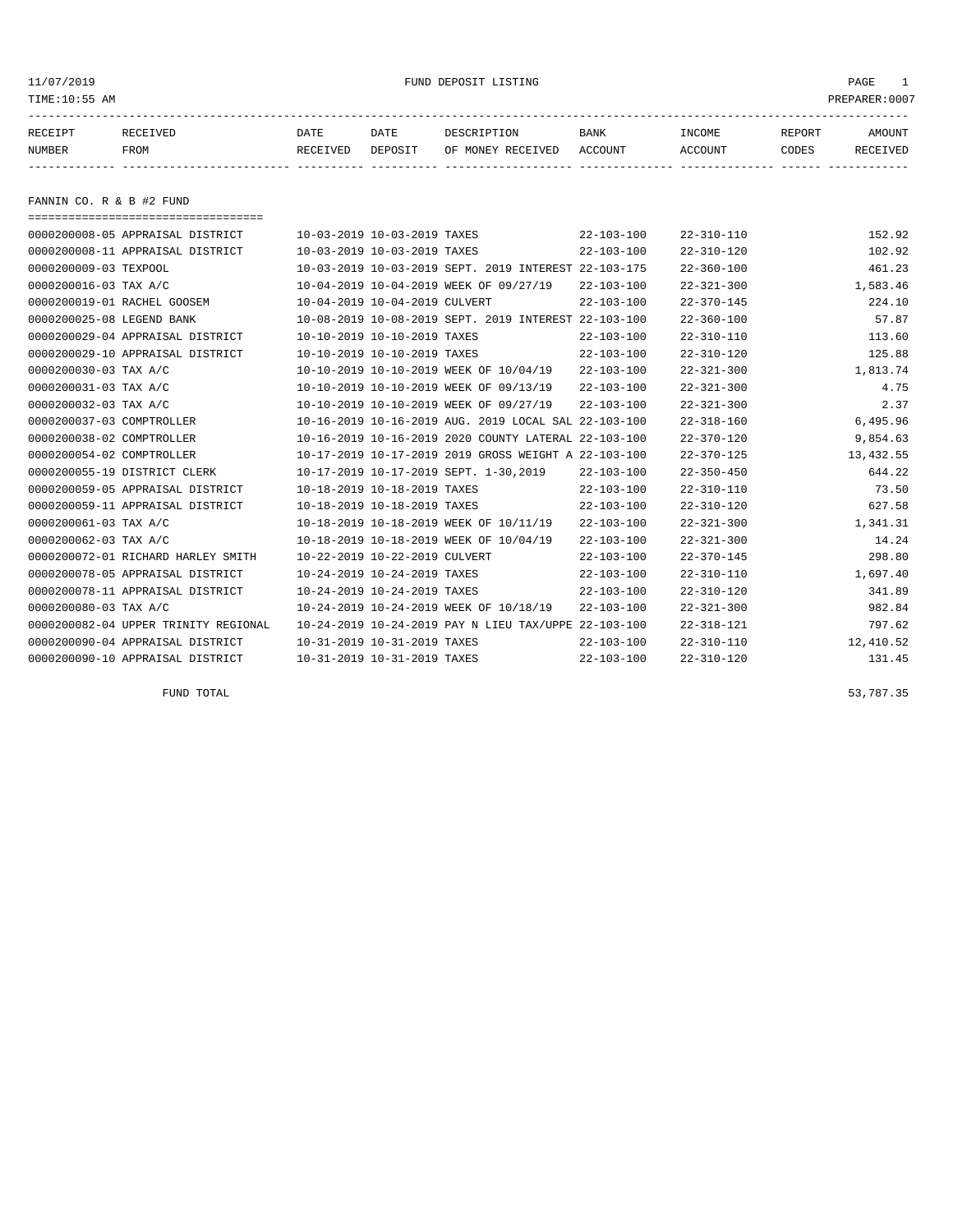#### 11/07/2019 FUND DEPOSIT LISTING PAGE 1

| RECEIPT | <b>RECEIVED</b> | DATE     | DATE    | DESCRIPTION       | BANK    | <b>INCOME</b> | REPORT | <b>AMOUNT</b> |
|---------|-----------------|----------|---------|-------------------|---------|---------------|--------|---------------|
| NUMBER  | FROM            | RECEIVED | DEPOSIT | OF MONEY RECEIVED | ACCOUNT | ACCOUNT       | CODES  | RECEIVED      |
|         |                 |          |         |                   |         |               |        |               |

FANNIN CO. R & B #3 FUND

| ====================================== |                               |                                                      |                  |                  |           |
|----------------------------------------|-------------------------------|------------------------------------------------------|------------------|------------------|-----------|
| 0000200008-06 APPRAISAL DISTRICT       | 10-03-2019 10-03-2019 TAXES   |                                                      | $23 - 103 - 100$ | $23 - 310 - 110$ | 229.37    |
| 0000200008-12 APPRAISAL DISTRICT       | 10-03-2019 10-03-2019 TAXES   |                                                      | $23 - 103 - 100$ | $23 - 310 - 120$ | 154.38    |
| 0000200009-04 TEXPOOL                  |                               | 10-03-2019 10-03-2019 SEPT. 2019 INTEREST 23-103-175 |                  | $23 - 360 - 100$ | 386.90    |
| 0000200016-04 TAX A/C                  |                               | 10-04-2019 10-04-2019 WEEK OF 09/27/19               | $23 - 103 - 100$ | $23 - 321 - 300$ | 2,375.19  |
| 0000200025-09 LEGEND BANK              |                               | 10-08-2019 10-08-2019 SEPT. 2019 INTEREST 23-103-100 |                  | $23 - 360 - 100$ | 89.74     |
| 0000200029-05 APPRAISAL DISTRICT       | 10-10-2019 10-10-2019 TAXES   |                                                      | $23 - 103 - 100$ | $23 - 310 - 110$ | 170.40    |
| 0000200029-11 APPRAISAL DISTRICT       | 10-10-2019 10-10-2019 TAXES   |                                                      | $23 - 103 - 100$ | $23 - 310 - 120$ | 188.82    |
| 0000200030-04 TAX A/C                  |                               | 10-10-2019 10-10-2019 WEEK OF 10/04/19               | $23 - 103 - 100$ | $23 - 321 - 300$ | 2,720.60  |
| 0000200031-04 TAX A/C                  |                               | 10-10-2019 10-10-2019 WEEK OF 09/13/19               | $23 - 103 - 100$ | $23 - 321 - 300$ | 7.12      |
| 0000200032-04 TAX A/C                  |                               | 10-10-2019 10-10-2019 WEEK OF 09/27/19               | $23 - 103 - 100$ | $23 - 321 - 300$ | 3.56      |
| 0000200035-01 JAMES L. SIMPSON         | 10-15-2019 10-15-2019 CULVERT |                                                      | $23 - 103 - 100$ | $23 - 370 - 145$ | 430.00    |
| 0000200037-04 COMPTROLLER              |                               | 10-16-2019 10-16-2019 AUG. 2019 LOCAL SER 23-103-100 |                  | $23 - 318 - 160$ | 9,743.94  |
| 0000200038-03 COMPTROLLER              |                               | 10-16-2019 10-16-2019 2020 COUNTY LATERAL 23-103-100 |                  | $23 - 370 - 120$ | 14,781.95 |
| 0000200054-03 COMPTROLLER              |                               | 10-17-2019 10-17-2019 2019 GROSS WEIGHT A 23-103-100 |                  | $23 - 370 - 125$ | 20,148.82 |
| 0000200055-20 DISTRICT CLERK           |                               | 10-17-2019 10-17-2019 SEPT. 1-30,2019                | $23 - 103 - 100$ | $23 - 350 - 450$ | 966.33    |
| 0000200059-06 APPRAISAL DISTRICT       | 10-18-2019 10-18-2019 TAXES   |                                                      | $23 - 103 - 100$ | $23 - 310 - 110$ | 110.24    |
| 0000200059-12 APPRAISAL DISTRICT       | 10-18-2019 10-18-2019 TAXES   |                                                      | $23 - 103 - 100$ | $23 - 310 - 120$ | 941.36    |
| 0000200061-04 TAX A/C                  |                               | 10-18-2019 10-18-2019 WEEK OF 10/11/19               | $23 - 103 - 100$ | $23 - 321 - 300$ | 2,011.96  |
| 0000200062-04 TAX A/C                  |                               | 10-18-2019 10-18-2019 WEEK OF 10/04/19               | $23 - 103 - 100$ | $23 - 321 - 300$ | 21.37     |
| 0000200078-06 APPRAISAL DISTRICT       | 10-24-2019 10-24-2019 TAXES   |                                                      | $23 - 103 - 100$ | $23 - 310 - 110$ | 2,546.10  |
| 0000200078-12 APPRAISAL DISTRICT       | 10-24-2019 10-24-2019 TAXES   |                                                      | $23 - 103 - 100$ | $23 - 310 - 120$ | 512.82    |
| 0000200080-04 TAX A/C                  |                               | 10-24-2019 10-24-2019 WEEK OF 10/18/19               | $23 - 103 - 100$ | $23 - 321 - 300$ | 1,474.25  |
| 0000200082-05 UPPER TRINITY REGIONAL   |                               | 10-24-2019 10-24-2019 PAY N LIEU TAX/UPPE 23-103-100 |                  | $23 - 318 - 121$ | 1,196.44  |
| 0000200089-01 HEATHER BANKER           | 10-31-2019 10-31-2019 CULVERT |                                                      | $23 - 103 - 100$ | $23 - 370 - 145$ | 430.00    |
| 0000200090-05 APPRAISAL DISTRICT       | 10-31-2019 10-31-2019 TAXES   |                                                      | $23 - 103 - 100$ | $23 - 310 - 110$ | 18,615.78 |
| 0000200090-11 APPRAISAL DISTRICT       | 10-31-2019 10-31-2019 TAXES   |                                                      | $23 - 103 - 100$ | $23 - 310 - 120$ | 197.17    |

FUND TOTAL  $80,454.61$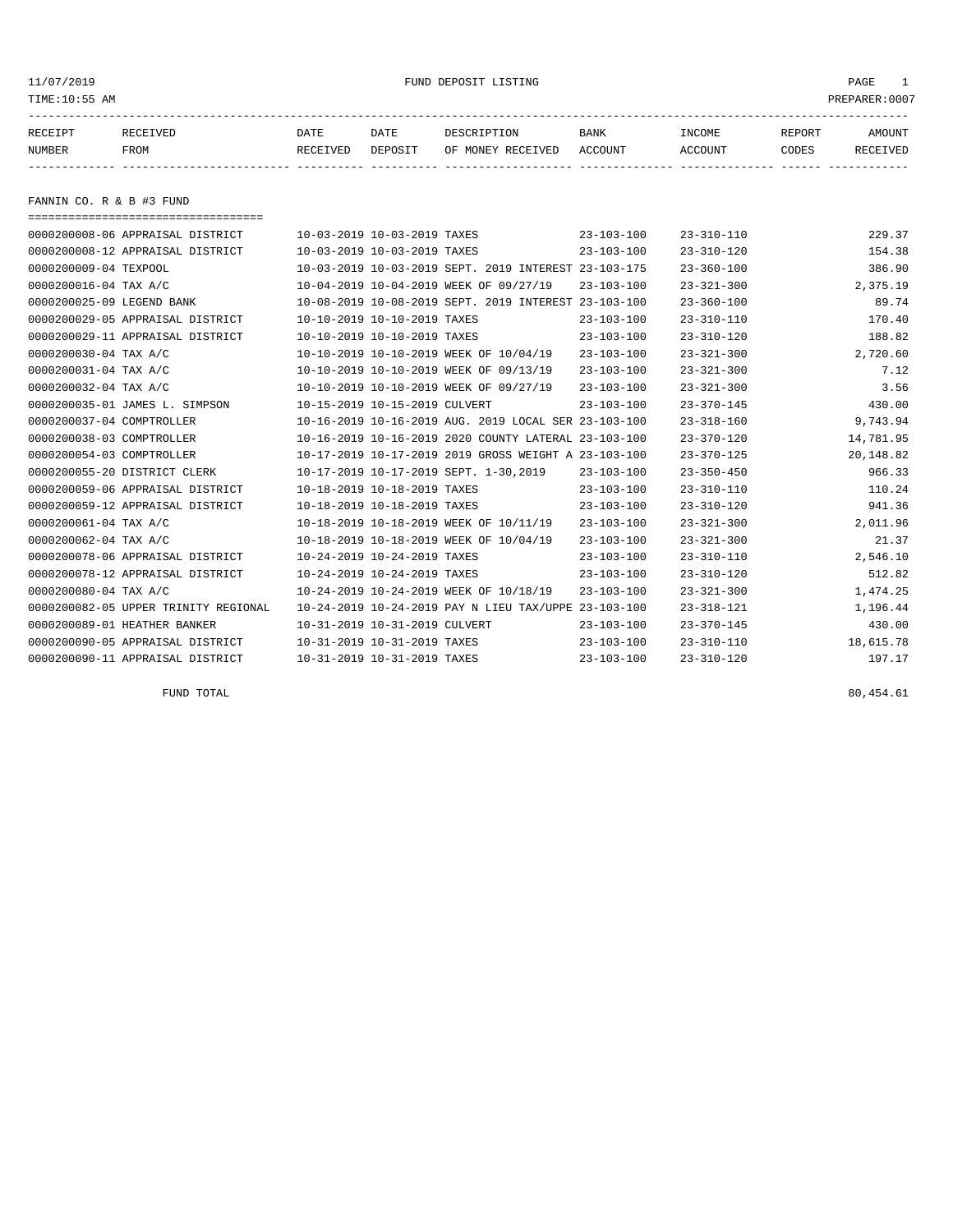#### 11/07/2019 FUND DEPOSIT LISTING PAGE 1

| RECEIPT | <b>RECEIVED</b> | DATE     | DATE    | DESCRIPTION       | <b>BANK</b> | INCOME  | <b>REPORT</b> | AMOUNT          |
|---------|-----------------|----------|---------|-------------------|-------------|---------|---------------|-----------------|
| NUMBER  | FROM            | RECEIVED | DEPOSIT | OF MONEY RECEIVED | ACCOUNT     | ACCOUNT | CODES         | <b>RECEIVED</b> |
|         |                 |          |         |                   |             |         |               |                 |

FANNIN CO. R & B #4 FUND

| ===================================== |                             |                             |                                                      |                  |                  |           |
|---------------------------------------|-----------------------------|-----------------------------|------------------------------------------------------|------------------|------------------|-----------|
| 0000200008-07 APPRAISAL DISTRICT      | 10-03-2019 10-03-2019 TAXES |                             |                                                      | $24 - 103 - 100$ | $24 - 310 - 110$ | 130.57    |
| 0000200008-13 APPRAISAL DISTRICT      | 10-03-2019 10-03-2019 TAXES |                             |                                                      | $24 - 103 - 100$ | $24 - 310 - 120$ | 87.88     |
| 0000200009-05 TEXPOOL                 |                             |                             | 10-03-2019 10-03-2019 SEPT. 2019 INTEREST 24-103-175 |                  | $24 - 360 - 100$ | 370.19    |
| 0000200016-05 TAX A/C                 |                             |                             | 10-04-2019 10-04-2019 WEEK OF 09/27/19               | $24 - 103 - 100$ | $24 - 321 - 300$ | 1,352.00  |
| 0000200025-10 LEGEND BANK             |                             |                             | 10-08-2019 10-08-2019 SEPT, 2019 INTEREST 24-103-100 |                  | $24 - 360 - 100$ | 21.24     |
| 0000200029-06 APPRAISAL DISTRICT      | 10-10-2019 10-10-2019 TAXES |                             |                                                      | $24 - 103 - 100$ | $24 - 310 - 110$ | 97.00     |
| 0000200029-12 APPRAISAL DISTRICT      | 10-10-2019 10-10-2019 TAXES |                             |                                                      | $24 - 103 - 100$ | $24 - 310 - 120$ | 107.48    |
| 0000200030-05 TAX A/C                 |                             |                             | 10-10-2019 10-10-2019 WEEK OF 10/04/19               | $24 - 103 - 100$ | $24 - 321 - 300$ | 1,548.63  |
| 0000200031-05 TAX A/C                 |                             |                             | 10-10-2019 10-10-2019 WEEK OF 09/13/19               | $24 - 103 - 100$ | $24 - 321 - 300$ | 4.05      |
| 0000200032-05 TAX A/C                 |                             |                             | 10-10-2019 10-10-2019 WEEK OF 09/27/19               | $24 - 103 - 100$ | $24 - 321 - 300$ | 2.03      |
| 0000200037-05 COMPTROLLER             |                             |                             | 10-16-2019 10-16-2019 AUG. 2019 LOCAL SAL 24-103-100 |                  | $24 - 318 - 160$ | 5,546.47  |
| 0000200038-04 COMPTROLLER             |                             |                             | 10-16-2019 10-16-2019 2020 COUNTY LATERAL 24-103-100 |                  | $24 - 370 - 120$ | 8, 414.22 |
| 0000200051-01 AMI M. LYDE             |                             |                             | 10-16-2019 10-16-2019 CULVERT & GRAVEL               | $24 - 103 - 100$ | $24 - 370 - 145$ | 409.80    |
| 0000200052-01 DODD CITY VFD           | 10-16-2019 10-16-2019 FUEL  |                             |                                                      | $24 - 103 - 100$ | $24 - 370 - 145$ | 272.54    |
| 0000200054-04 COMPTROLLER             |                             |                             | 10-17-2019 10-17-2019 2019 GROSS WEIGHT A 24-103-100 |                  | $24 - 370 - 125$ | 11,469.16 |
| 0000200055-21 DISTRICT CLERK          |                             |                             | 10-17-2019 10-17-2019 SEPT. 1-30,2019                | $24 - 103 - 100$ | $24 - 350 - 450$ | 550.07    |
| 0000200059-07 APPRAISAL DISTRICT      | 10-18-2019 10-18-2019 TAXES |                             |                                                      | $24 - 103 - 100$ | $24 - 310 - 110$ | 62.76     |
| 0000200059-13 APPRAISAL DISTRICT      | 10-18-2019 10-18-2019 TAXES |                             |                                                      | $24 - 103 - 100$ | $24 - 310 - 120$ | 535.85    |
| 0000200061-05 TAX A/C                 |                             |                             | 10-18-2019 10-18-2019 WEEK OF 10/11/19               | $24 - 103 - 100$ | $24 - 321 - 300$ | 1,145.26  |
| 0000200062-05 TAX A/C                 |                             |                             | 10-18-2019 10-18-2019 WEEK OF 10/04/19               | $24 - 103 - 100$ | $24 - 321 - 300$ | 12.16     |
| 0000200078-07 APPRAISAL DISTRICT      | 10-24-2019 10-24-2019 TAXES |                             |                                                      | $24 - 103 - 100$ | $24 - 310 - 110$ | 1,449.29  |
| 0000200078-13 APPRAISAL DISTRICT      | 10-24-2019 10-24-2019 TAXES |                             |                                                      | $24 - 103 - 100$ | $24 - 310 - 120$ | 291.92    |
| 0000200080-05 TAX A/C                 |                             |                             | 10-24-2019 10-24-2019 WEEK OF 10/18/19               | $24 - 103 - 100$ | $24 - 321 - 300$ | 839.18    |
| 0000200082-06 UPPER TRINITY REGIONAL  |                             |                             | 10-24-2019 10-24-2019 PAY N LIEU TAX/UPPE 24-103-100 |                  | $24 - 318 - 121$ | 681.04    |
| 0000200090-06 APPRAISAL DISTRICT      | 10-31-2019 10-31-2019 TAXES |                             |                                                      | $24 - 103 - 100$ | $24 - 310 - 110$ | 10,596.52 |
| 0000200090-12 APPRAISAL DISTRICT      |                             | 10-31-2019 10-31-2019 TAXES |                                                      | $24 - 103 - 100$ | $24 - 310 - 120$ | 112.24    |

FUND TOTAL  $46,109.55$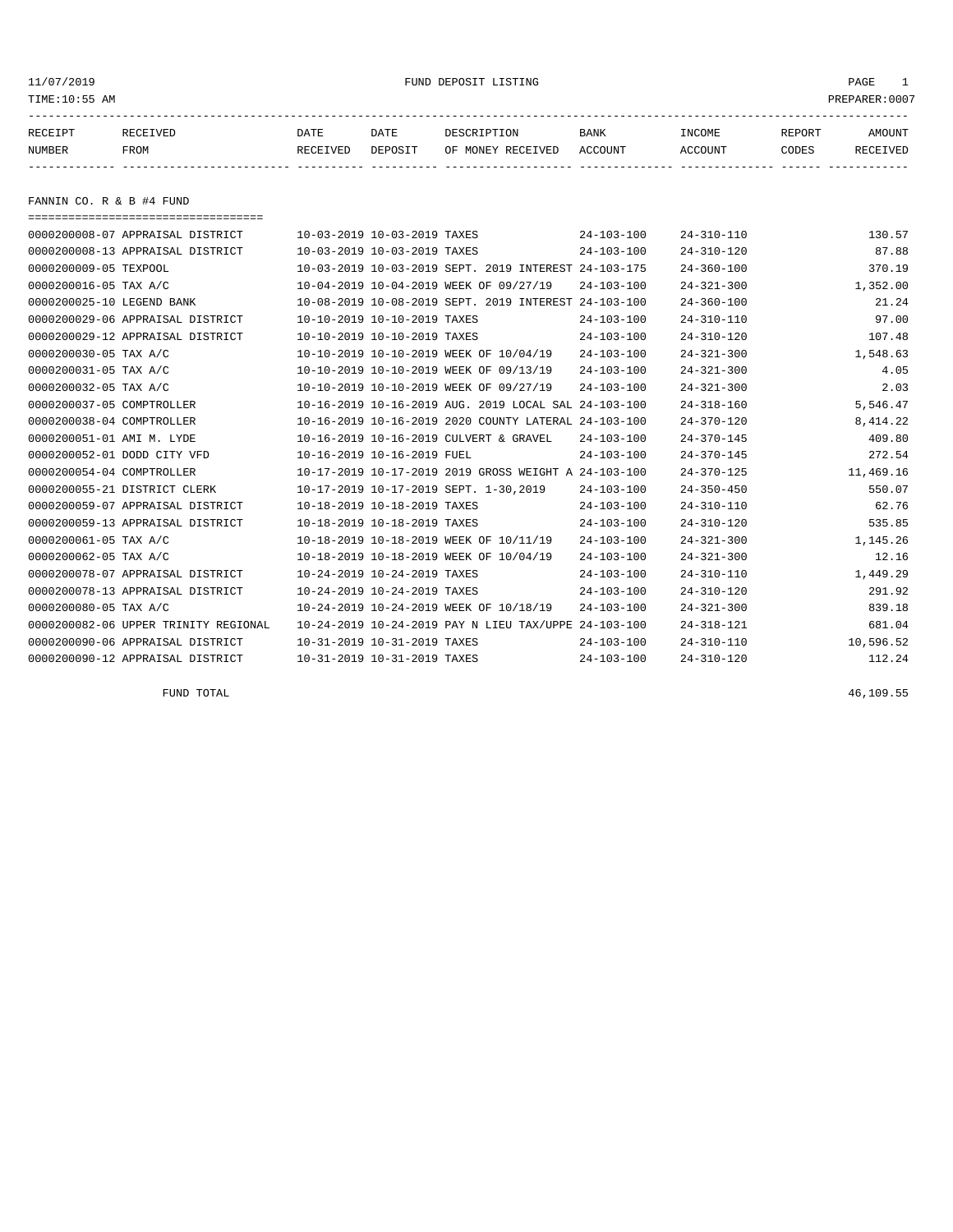TIME:10:55 AM PREPARER:0007

| RECEIPT                   | RECEIVED | DATE     | DATE    | DESCRIPTION       | <b>BANK</b> | INCOME  | REPORT | AMOUNT   |
|---------------------------|----------|----------|---------|-------------------|-------------|---------|--------|----------|
| NUMBER                    | FROM     | RECEIVED | DEPOSIT | OF MONEY RECEIVED | ACCOUNT     | ACCOUNT | CODES  | RECEIVED |
|                           |          |          |         |                   |             |         |        |          |
|                           |          |          |         |                   |             |         |        |          |
| J.P.#1 JUST.CT.TECHNOLOGY |          |          |         |                   |             |         |        |          |

| - - |  | ------------------------------- | ---------------------------------- |
|-----|--|---------------------------------|------------------------------------|
|     |  |                                 |                                    |

| 0000200025-11 LEGEND BANK |  |  | 10-08-2019 10-08-2019 SEPT, 2019 INTEREST 26-103-100 | $26 - 360 - 100$ | 10.87 |
|---------------------------|--|--|------------------------------------------------------|------------------|-------|
|                           |  |  |                                                      |                  |       |

FUND TOTAL  $10.87$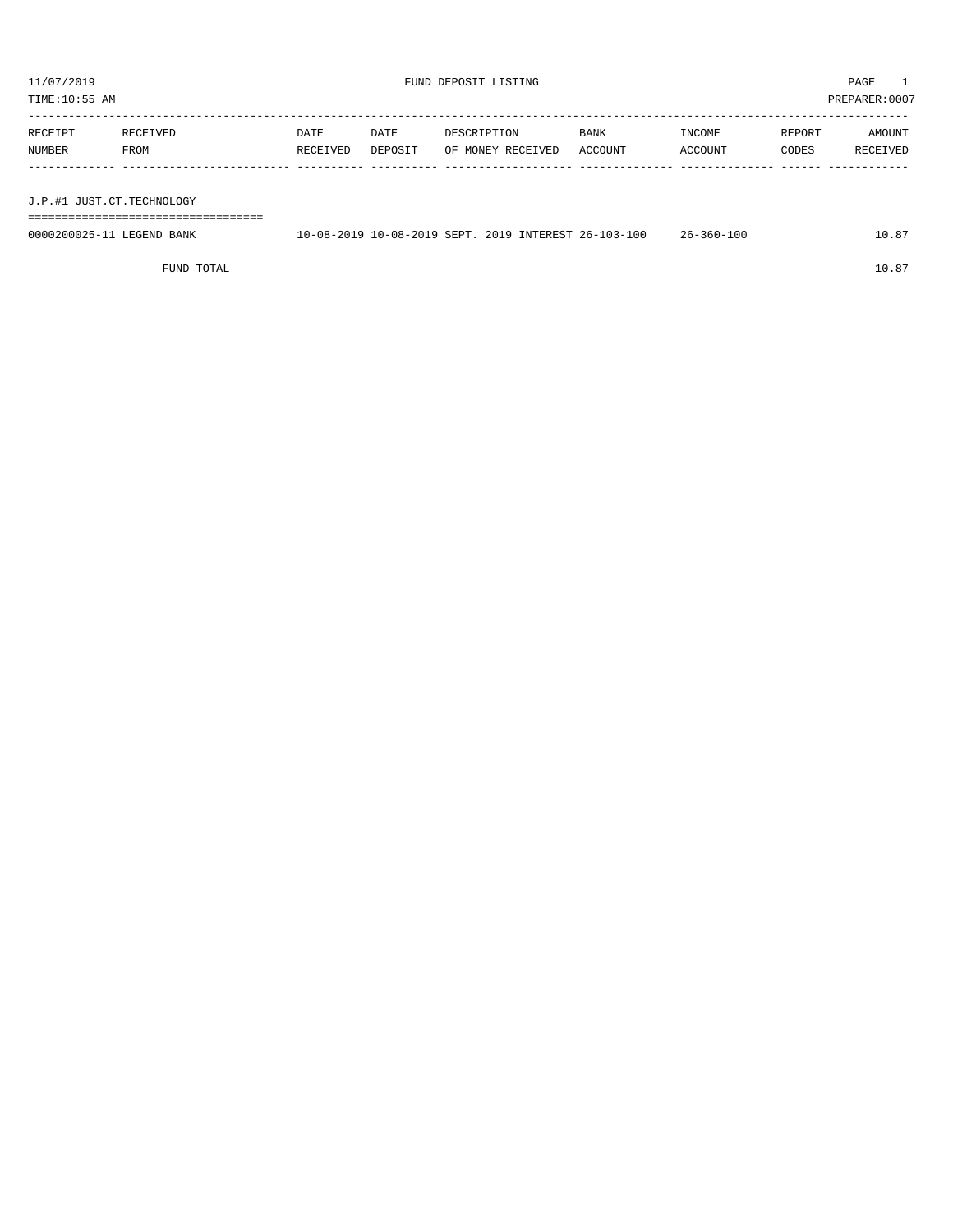${\rm FUND\ DEPOSIT\ LISTING} \begin{array}{l} {\rm FUND\ DEPOSIT\ LISTING} \end{array}$ 

TIME:10:55 AM PREPARER:0007 -----------------------------------------------------------------------------------------------------------------------------------

| RECEIPT | RECEIVED                                                                         | DATE     | DATE    | DESCRIPTION       | <b>BANK</b> | INCOME  | REPORT | AMOUNT   |
|---------|----------------------------------------------------------------------------------|----------|---------|-------------------|-------------|---------|--------|----------|
| NUMBER  | FROM                                                                             | RECEIVED | DEPOSIT | OF MONEY RECEIVED | ACCOUNT     | ACCOUNT | CODES  | RECEIVED |
|         |                                                                                  |          |         |                   |             |         |        |          |
|         |                                                                                  |          |         |                   |             |         |        |          |
|         | ,我们就是一个人的人,我们就是一个人的人,我们就是一个人的人,我们就是一个人的人,我们就是一个人的人,我们就是一个人的人,我们就是一个人的人,我们就是一个人的人 |          |         |                   |             |         |        |          |

J.P.#2 JUST.CT.TECHNOLOGY

===================================

| 0000200025-12 LEGEND BANK | 10-08-2019 10-08-2019 SEPT, 2019 INTEREST 27-103-100 |  |  | 27-360-100 | $\angle 0.02$ |
|---------------------------|------------------------------------------------------|--|--|------------|---------------|
|                           |                                                      |  |  |            |               |

FUND TOTAL 2.03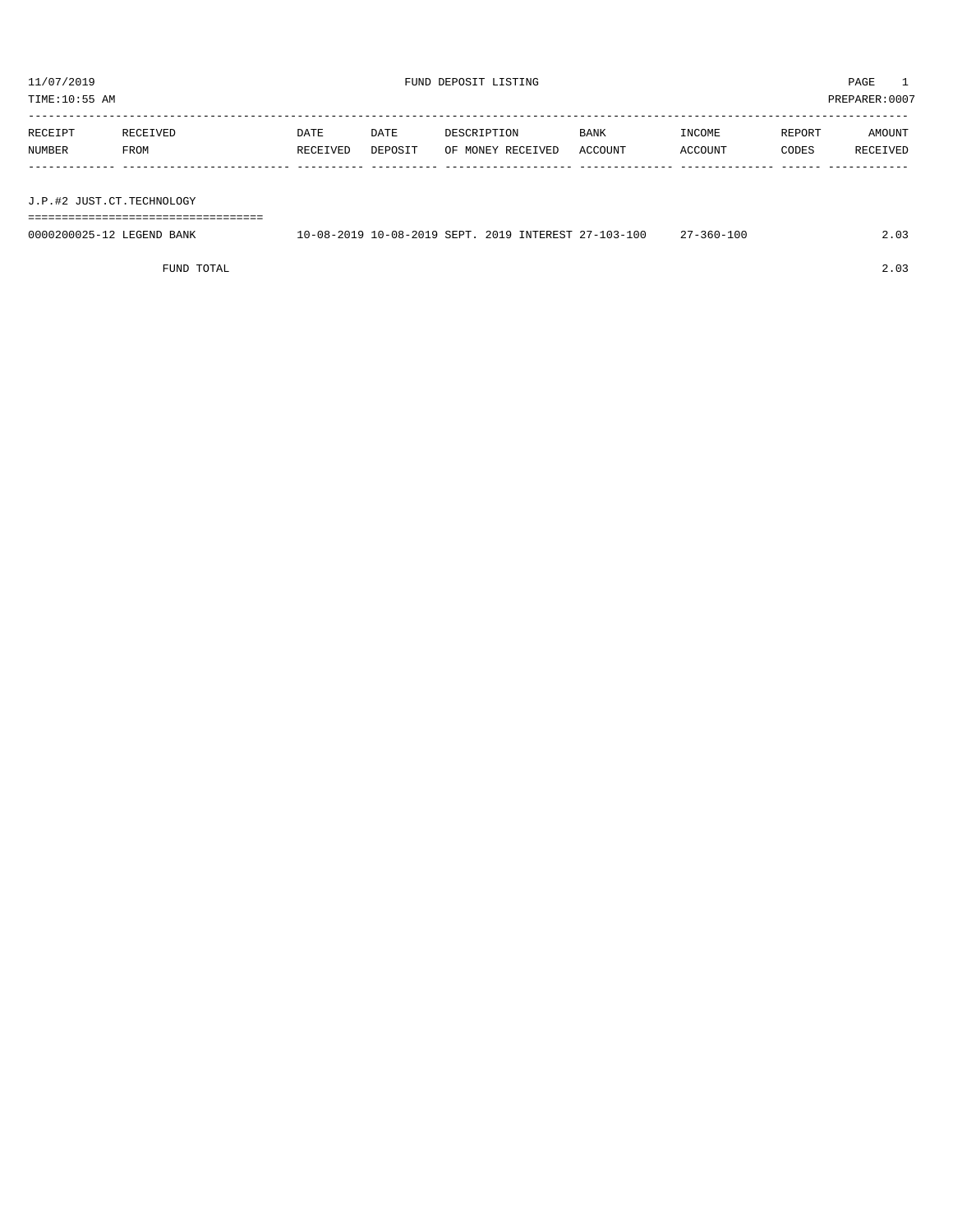TIME:10:55 AM PREPARER:0007

| RECEIPT | RECEIVED    | DATE     | DATE    | DESCRIPTION       | BANK    | INCOME  | REPORT | AMOUNT   |
|---------|-------------|----------|---------|-------------------|---------|---------|--------|----------|
| NUMBER  | <b>FROM</b> | RECEIVED | DEPOSIT | OF MONEY RECEIVED | ACCOUNT | ACCOUNT | CODES  | RECEIVED |
|         |             |          |         |                   |         |         |        |          |
|         |             |          |         |                   |         |         |        |          |

J.P.#3 JUST.CT.TECHNOLOGY

===================================

| 0000200025-13 LEGEND BANK | 10-08-2019 10-08-2019 SEPT, 2019 INTEREST 28-103-100 |  |  | $28 - 360 - 100$ |  |
|---------------------------|------------------------------------------------------|--|--|------------------|--|
|                           |                                                      |  |  |                  |  |

FUND TOTAL  $1.35$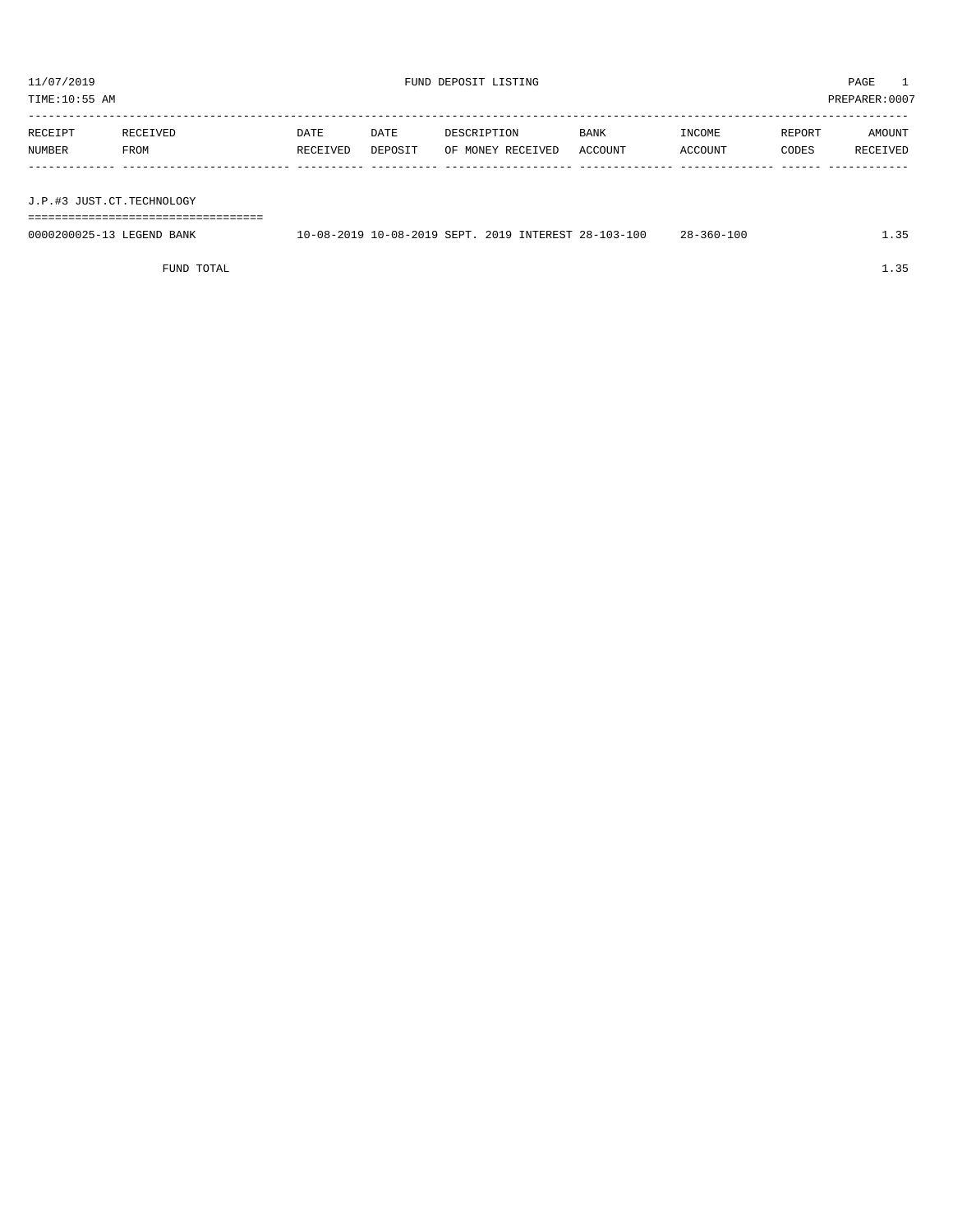TIME:10:55 AM PREPARER:0007

| RECEIPT | RECEIVED                    | DATE     | DATE    | DESCRIPTION       | <b>BANK</b> | INCOME  | REPORT | AMOUNT   |
|---------|-----------------------------|----------|---------|-------------------|-------------|---------|--------|----------|
| NUMBER  | FROM                        | RECEIVED | DEPOSIT | OF MONEY RECEIVED | ACCOUNT     | ACCOUNT | CODES  | RECEIVED |
|         |                             |          |         |                   |             |         |        |          |
|         |                             |          |         |                   |             |         |        |          |
|         | DISTRICT CT.RECORDS ARCHIVE |          |         |                   |             |         |        |          |

===================================

| 0000200025-14 LEGEND BANK    |                                       |  |  | 10-08-2019 10-08-2019 SEPT, 2019 INTEREST 34-103-100 | $34 - 360 - 100$ | 7.05   |
|------------------------------|---------------------------------------|--|--|------------------------------------------------------|------------------|--------|
| 0000200055-16 DISTRICT CLERK | 10-17-2019 10-17-2019 SEPT. 1-30,2019 |  |  | $34 - 103 - 100$                                     | $34 - 370 - 450$ | 515.26 |

FUND TOTAL 522.31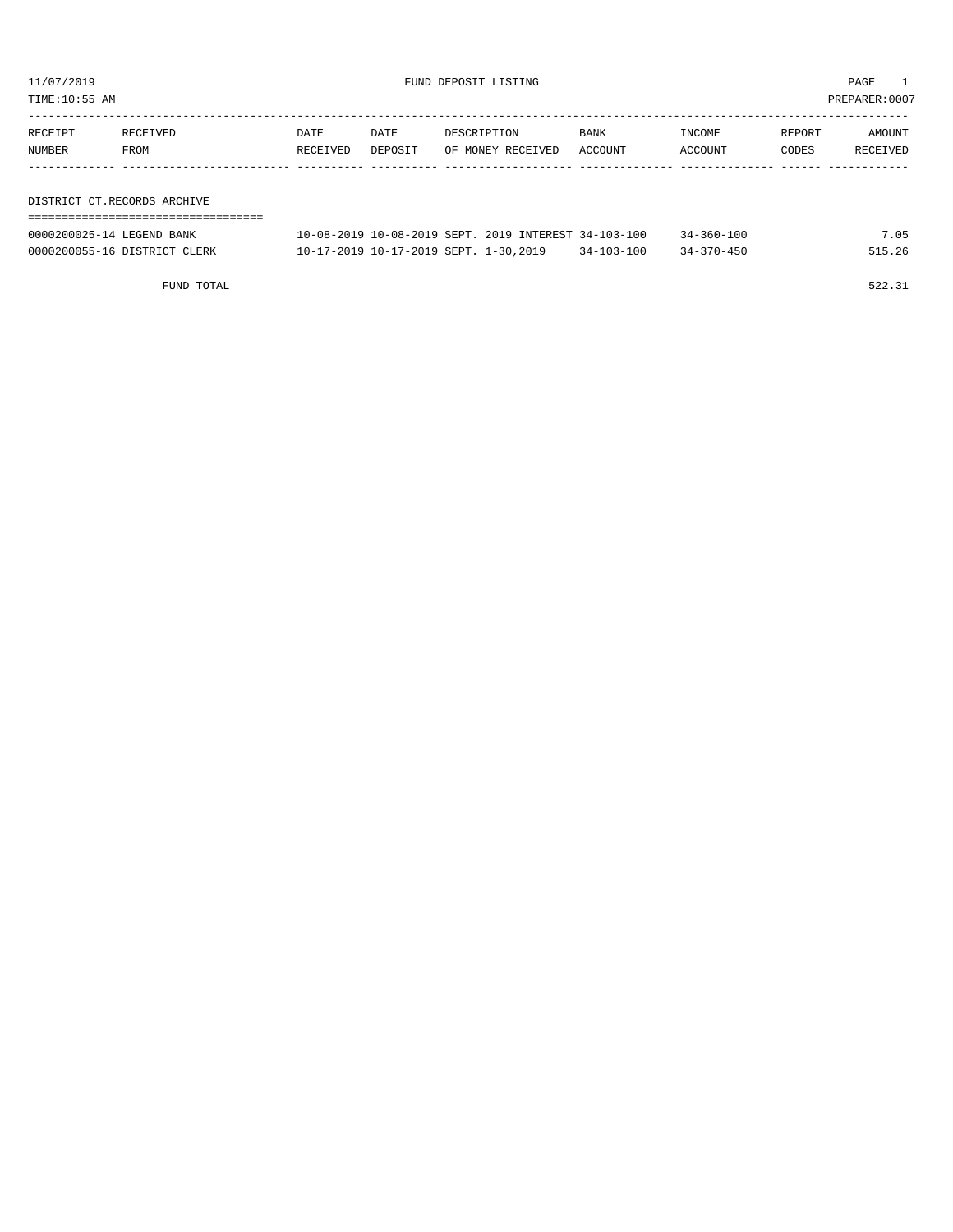TIME:10:55 AM PREPARER:0007

| RECEIPT | RECEIVED | DATE     | DATE    | DESCRIPTION       | BANK    | INCOME  | REPORT | AMOUNT   |
|---------|----------|----------|---------|-------------------|---------|---------|--------|----------|
| NUMBER  | FROM     | RECEIVED | DEPOSIT | OF MONEY RECEIVED | ACCOUNT | ACCOUNT | CODES  | RECEIVED |
|         |          |          |         |                   |         |         |        |          |
|         |          |          |         |                   |         |         |        |          |

#### LAW LIBRARY FUND

| ,,,,,,,,,,,,,,,,,,,,,,,,,,,,, |                                                      |                  |                  |          |
|-------------------------------|------------------------------------------------------|------------------|------------------|----------|
| 0000200025-15 LEGEND BANK     | 10-08-2019 10-08-2019 SEPT. 2019 INTEREST 35-103-100 |                  | $35 - 360 - 100$ | 38.92    |
| 0000200055-17 DISTRICT CLERK  | 10-17-2019 10-17-2019 SEPT. 1-30,2019                | $35 - 103 - 100$ | $35 - 340 - 450$ | 1,173.63 |

FUND TOTAL  $1,212.55$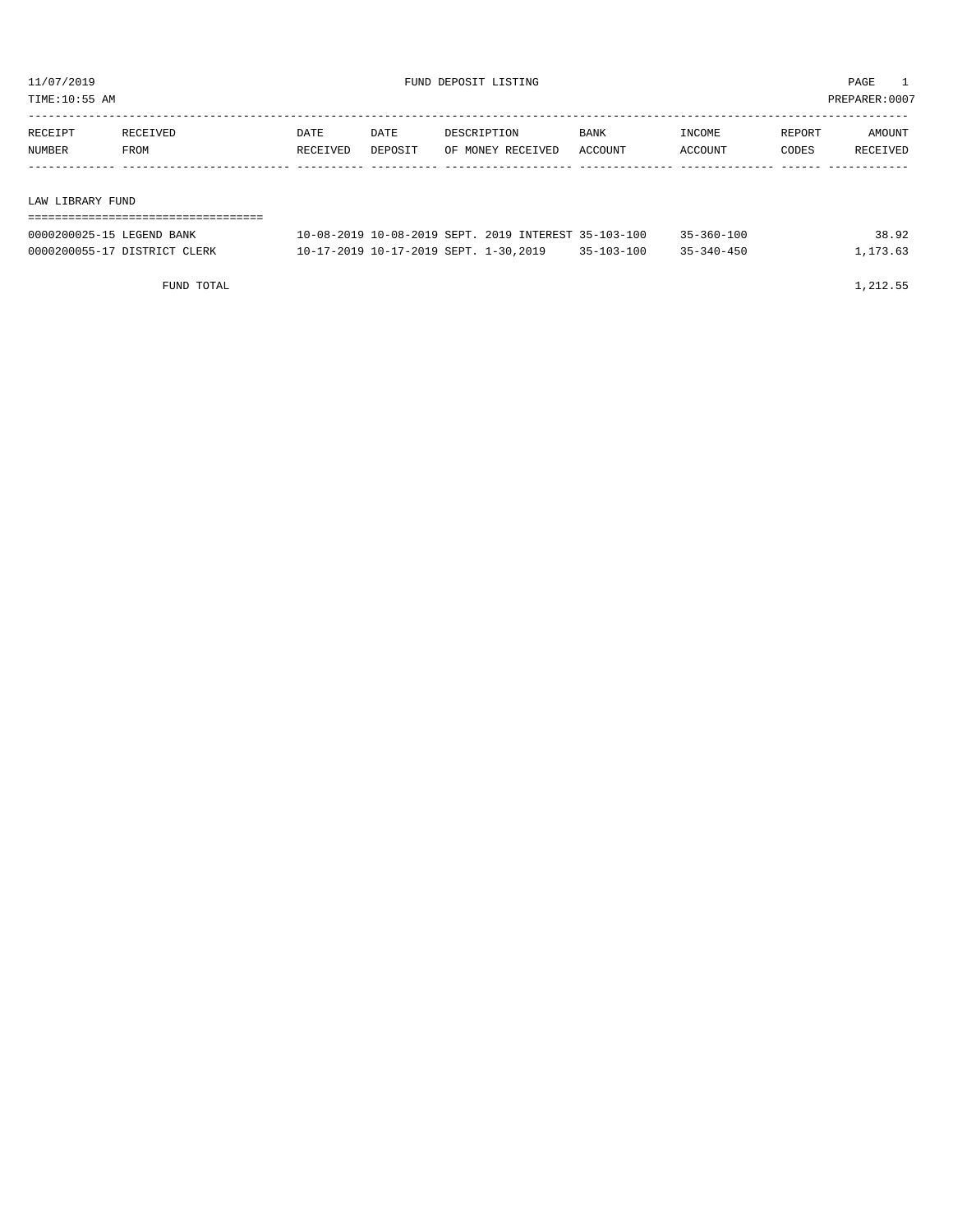TIME:10:55 AM PREPARER:0007

| RECEIPT | RECEIVED | DATE     | DATE    | DESCRIPTION       | <b>BANK</b> | INCOME  | REPORT | AMOUNT   |
|---------|----------|----------|---------|-------------------|-------------|---------|--------|----------|
| NUMBER  | FROM     | RECEIVED | DEPOSIT | OF MONEY RECEIVED | ACCOUNT     | ACCOUNT | CODES  | RECEIVED |
|         |          |          |         |                   |             |         |        |          |
|         |          |          |         |                   |             |         |        |          |

D.A. FEE ACCOUNT FUND

| 0000200002-01 DISTRICT ATTORNEY TRUST | 10-02-2019 10-02-2019 CHECK FEES                     | $36 - 103 - 136$ | $36 - 340 - 475$ | 115.00 |
|---------------------------------------|------------------------------------------------------|------------------|------------------|--------|
| 0000200025-23 LEGEND BANK             | 10-08-2019 10-08-2019 SEPT, 2019 INTEREST 36-103-136 |                  | $36 - 360 - 100$ | 0.54   |
| 0000200025-24 LEGEND BANK             | 10-08-2019 10-08-2019 SEPT, 2019 INTEREST 36-103-236 |                  | $36 - 360 - 236$ | 0.15   |
| 0000200053-01 FANNIN COUNTY CSCD      | 10-17-2019 10-17-2019 BLOOD DRAWS                    | $36 - 103 - 136$ | $36 - 370 - 130$ | 144.49 |

FUND TOTAL 260.18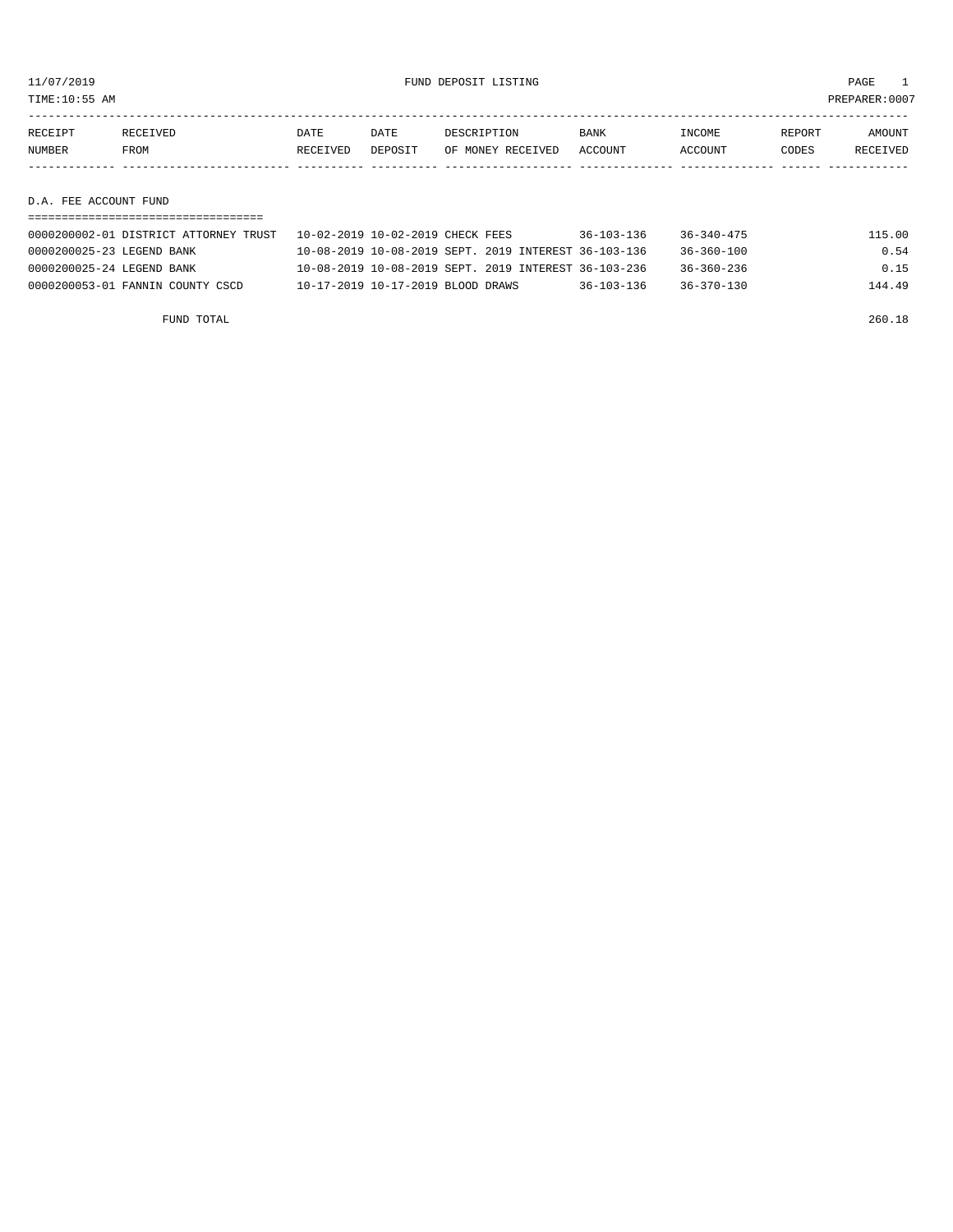| PREPARER: 0007<br>TIME:10:55 AM |          |          |         |                   |         |         |        |          |  |  |  |
|---------------------------------|----------|----------|---------|-------------------|---------|---------|--------|----------|--|--|--|
| RECEIPT                         | RECEIVED | DATE     | DATE    | DESCRIPTION       | BANK    | INCOME  | REPORT | AMOUNT   |  |  |  |
| NUMBER                          | FROM     | RECEIVED | DEPOSIT | OF MONEY RECEIVED | ACCOUNT | ACCOUNT | CODES  | RECEIVED |  |  |  |
|                                 |          |          |         |                   |         |         |        |          |  |  |  |

CONTRABAND SEIZURE

===================================

| 0000200025-25 LEGEND BANK | 10-08-2019 10-08-2019 SEPT, 2019 INTEREST 37-103-11 | -360-100 | $\sim$ |
|---------------------------|-----------------------------------------------------|----------|--------|
|                           |                                                     |          |        |
|                           |                                                     |          |        |

FUND TOTAL 5.29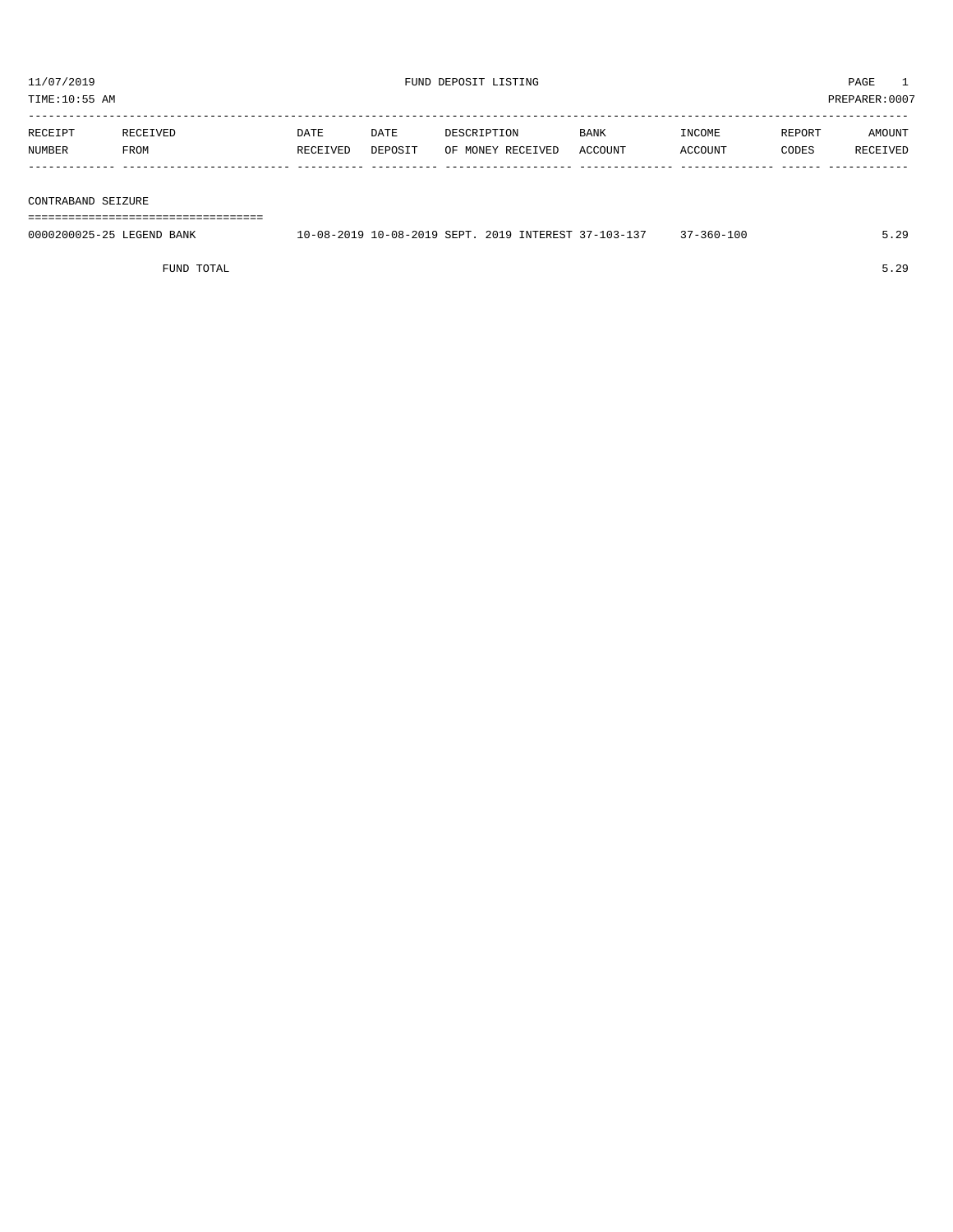TIME:10:55 AM PREPARER:0007

| RECEIPT       | RECEIVED | DATE     | DATE    | DESCRIPTION       | BANK    | INCOME  | REPORT | AMOUNT   |
|---------------|----------|----------|---------|-------------------|---------|---------|--------|----------|
| NUMBER        | FROM     | RECEIVED | DEPOSIT | OF MONEY RECEIVED | ACCOUNT | ACCOUNT | CODES  | RECEIVED |
|               |          |          |         |                   |         |         |        |          |
|               |          |          |         |                   |         |         |        |          |
| IHC CO-OP GIN |          |          |         |                   |         |         |        |          |

| -------------------------------------<br>-------------------------------------- |  |  |  |  |  |  |  |  |  |  |  |  |  |  |  |  |  |
|---------------------------------------------------------------------------------|--|--|--|--|--|--|--|--|--|--|--|--|--|--|--|--|--|

| 0000200009-06 TEXPOOL     |                                                      |  |  | 10-03-2019 10-03-2019 SEPT. 2019 INTEREST 38-103-175 | $38 - 360 - 100$ | 33.81 |
|---------------------------|------------------------------------------------------|--|--|------------------------------------------------------|------------------|-------|
| 0000200025-16 LEGEND BANK | 10-08-2019 10-08-2019 SEPT. 2019 INTEREST 38-103-100 |  |  |                                                      | $38 - 360 - 100$ | 0.08  |

FUND TOTAL 33.89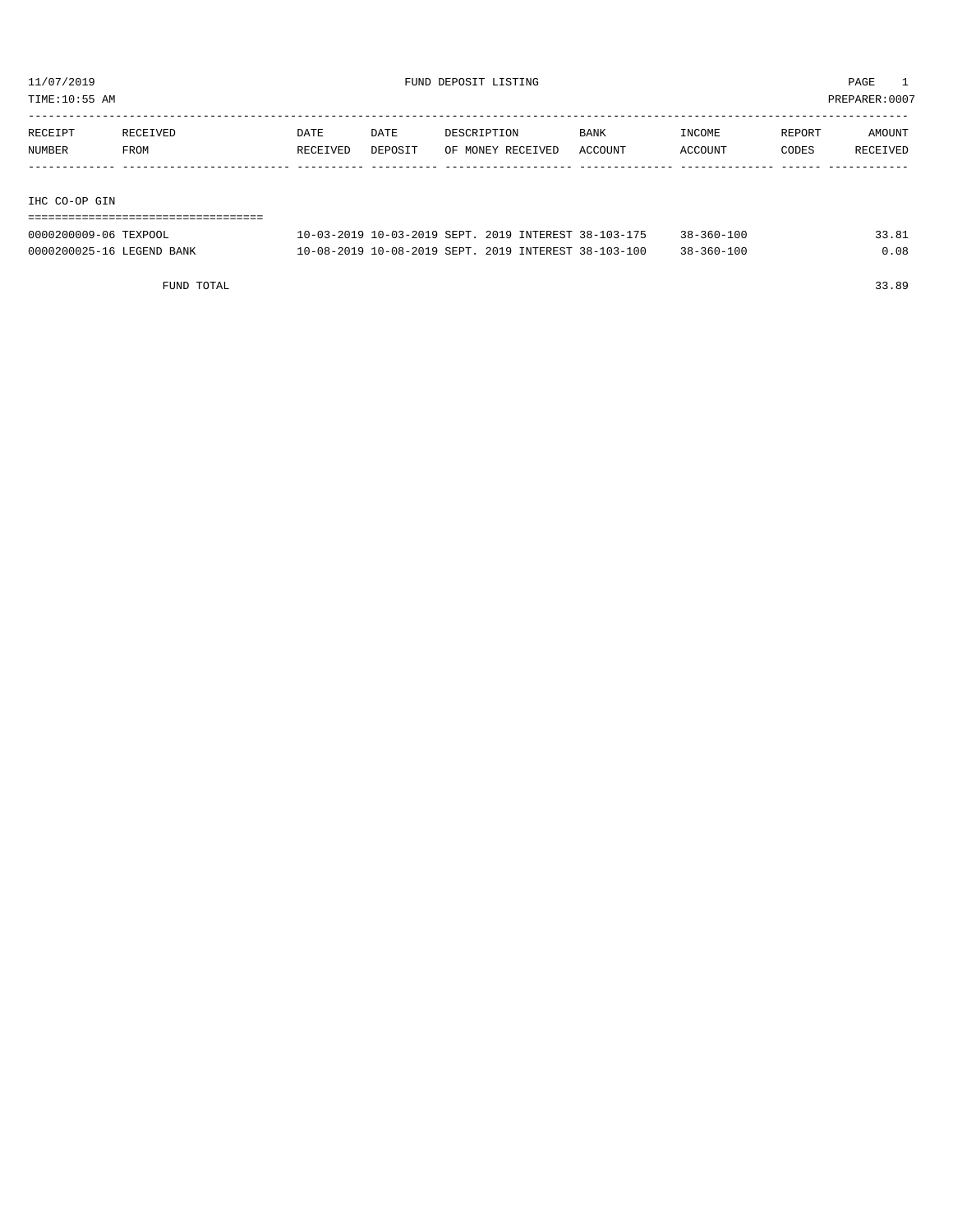TIME:10:55 AM PREPARER:0007

| RECEIPT | RECEIVED | DATE     | DATE    | DESCRIPTION       | BANK    | INCOME  | REPORT | AMOUNT   |
|---------|----------|----------|---------|-------------------|---------|---------|--------|----------|
| NUMBER  | FROM     | RECEIVED | DEPOSIT | OF MONEY RECEIVED | ACCOUNT | ACCOUNT | CODES  | RECEIVED |
|         |          |          |         |                   |         |         |        |          |
|         |          |          |         |                   |         |         |        |          |

#### IHC B.R. COOPER

| 0000200009-07 TEXPOOL     |  | 10-03-2019 10-03-2019 SEPT, 2019 INTEREST 39-103-175 | $39 - 360 - 100$ | 11.29 |
|---------------------------|--|------------------------------------------------------|------------------|-------|
| 0000200025-17 LEGEND BANK |  | 10-08-2019 10-08-2019 SEPT. 2019 INTEREST 39-103-100 | $39 - 360 - 100$ | 3.14  |

FUND TOTAL 14.43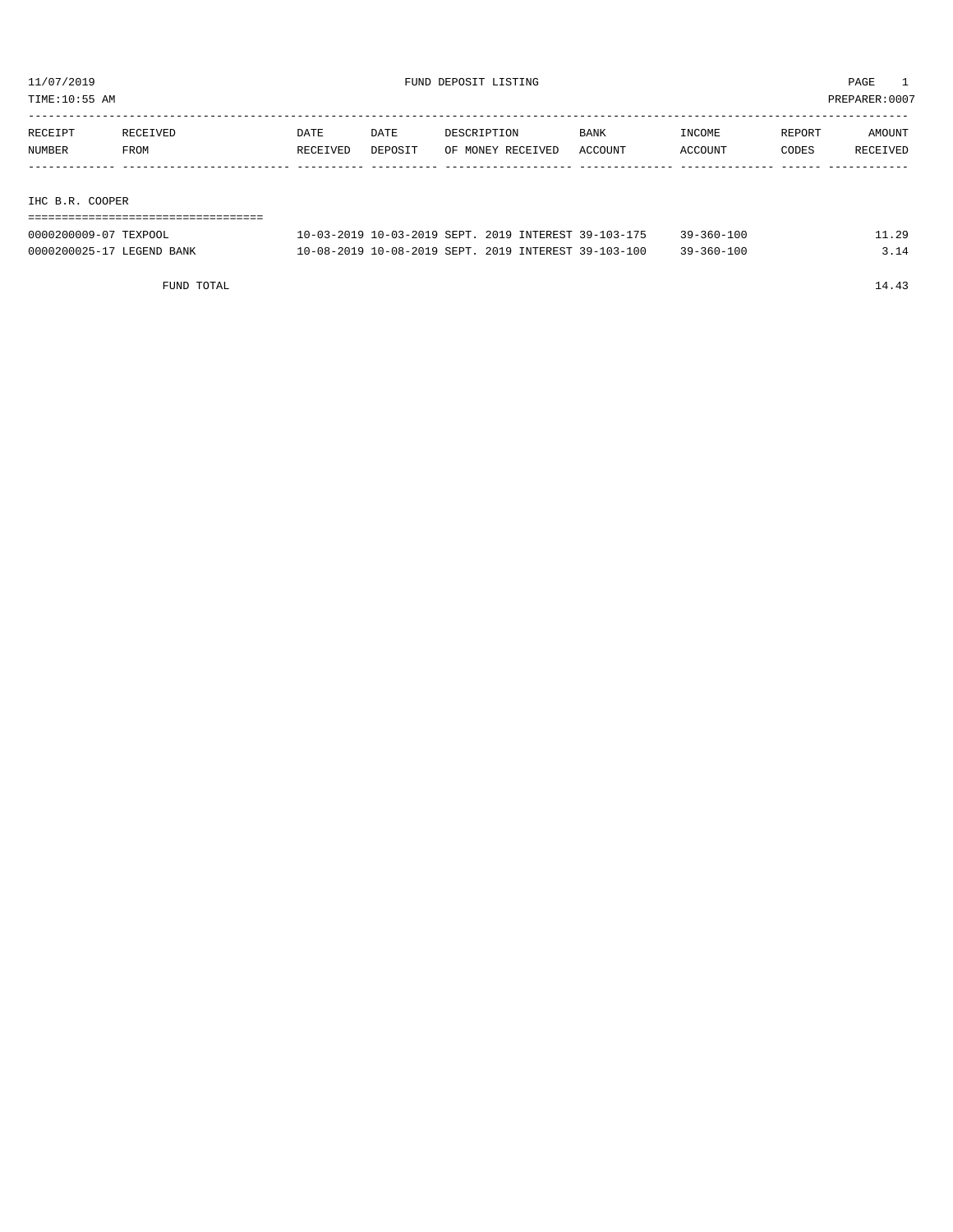| PREPARER: 0007<br>TIME:10:55 AM |          |          |         |                   |             |         |        |          |  |  |
|---------------------------------|----------|----------|---------|-------------------|-------------|---------|--------|----------|--|--|
|                                 |          |          |         |                   |             |         |        |          |  |  |
| RECEIPT                         | RECEIVED | DATE     | DATE    | DESCRIPTION       | <b>BANK</b> | INCOME  | REPORT | AMOUNT   |  |  |
| NUMBER                          | FROM     | RECEIVED | DEPOSIT | OF MONEY RECEIVED | ACCOUNT     | ACCOUNT | CODES  | RECEIVED |  |  |
|                                 |          |          |         |                   |             |         |        |          |  |  |
|                                 |          |          |         |                   |             |         |        |          |  |  |
| CITIZEN CORPS (CERT)            |          |          |         |                   |             |         |        |          |  |  |

===================================

|  |  |  | 0000200073-01 FANNIN COUNTY FAIR ASSOC, 10-23-2019 10-23-2019 CERT DONATION | $41 - 103 - 100$ | $41 - 370 - 406$ | 100.00 |
|--|--|--|-----------------------------------------------------------------------------|------------------|------------------|--------|
|  |  |  |                                                                             |                  |                  |        |

FUND TOTAL 100.00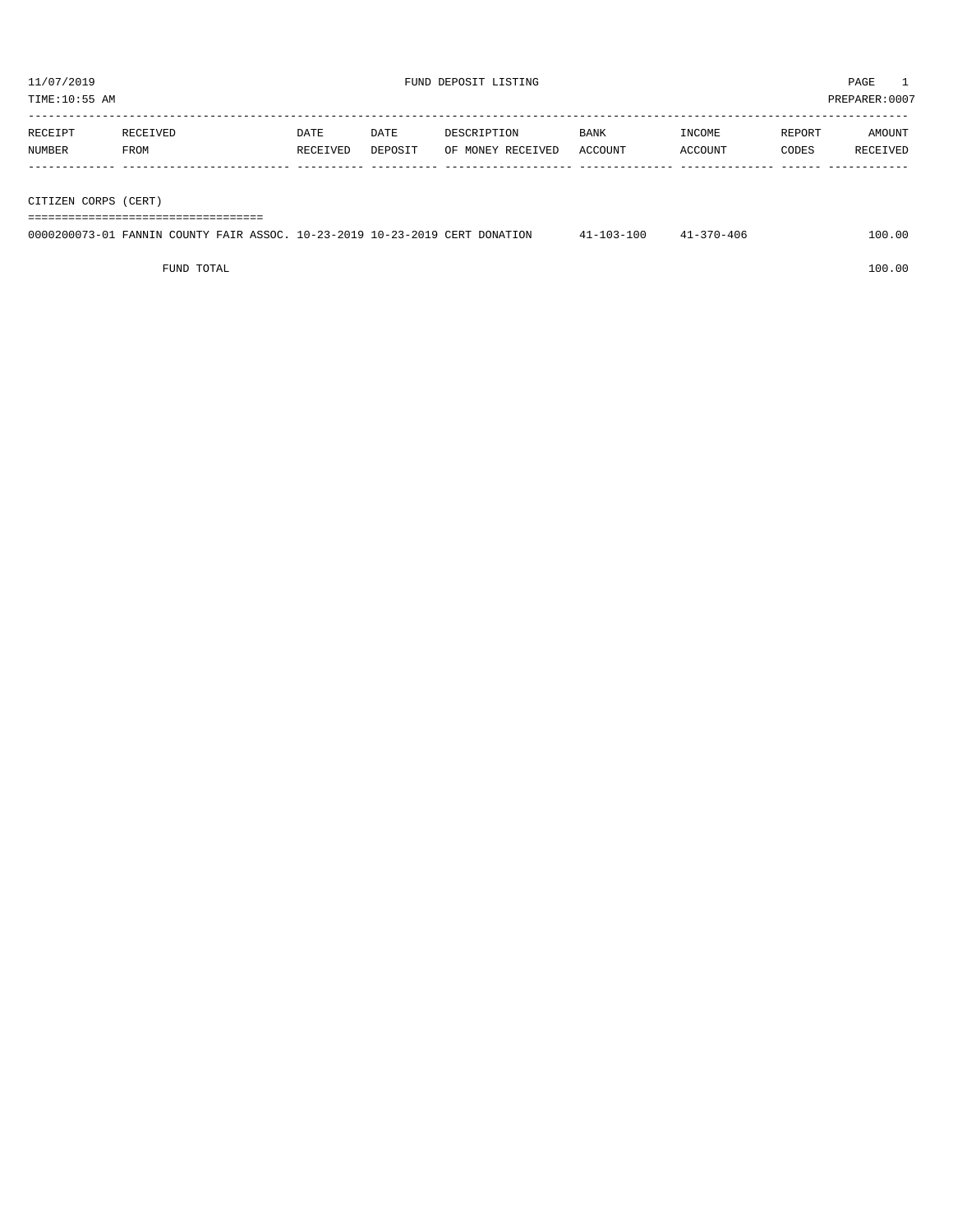TIME:10:55 AM PREPARER:0007

| RECEIPT | RECEIVED | DATE     | DATE    | DESCRIPTION       | <b>BANK</b> | <b>NCOME</b>  | REPORT | AMOUNT          |
|---------|----------|----------|---------|-------------------|-------------|---------------|--------|-----------------|
| NUMBER  | FROM     | RECEIVED | DEPOSIT | OF MONEY RECEIVED | ACCOUNT     | <b>CCOUNT</b> | CODES  | <b>RECEIVED</b> |
|         |          |          |         |                   |             |               |        |                 |

#### CHAPTER 19 FUNDS

| 0000200007-01 SECRETARY OF STATE | 10-03-2019 10-03-2019 CHAPTER 19 FUNDS | $45 - 103 - 100$ | $45 - 330 - 403$ | 68.90  |
|----------------------------------|----------------------------------------|------------------|------------------|--------|
| 0000200043-01 SECRETARY OF STATE | 10-16-2019 10-16-2019 CHAPTER 19 FUNDS | $45 - 103 - 100$ | $45 - 330 - 403$ | 219.61 |
| 0000200044-01 SECRETARY OF STATE | 10-16-2019 10-16-2019 CHAPTER 19 FUNDS | $45 - 103 - 100$ | $45 - 330 - 403$ | 25.84  |
| 0000200045-01 SECRETARY OF STATE | 10-16-2019 10-16-2019 CHAPTER 19 FUNDS | $45 - 103 - 100$ | $45 - 330 - 403$ | 260.51 |

FUND TOTAL 574.86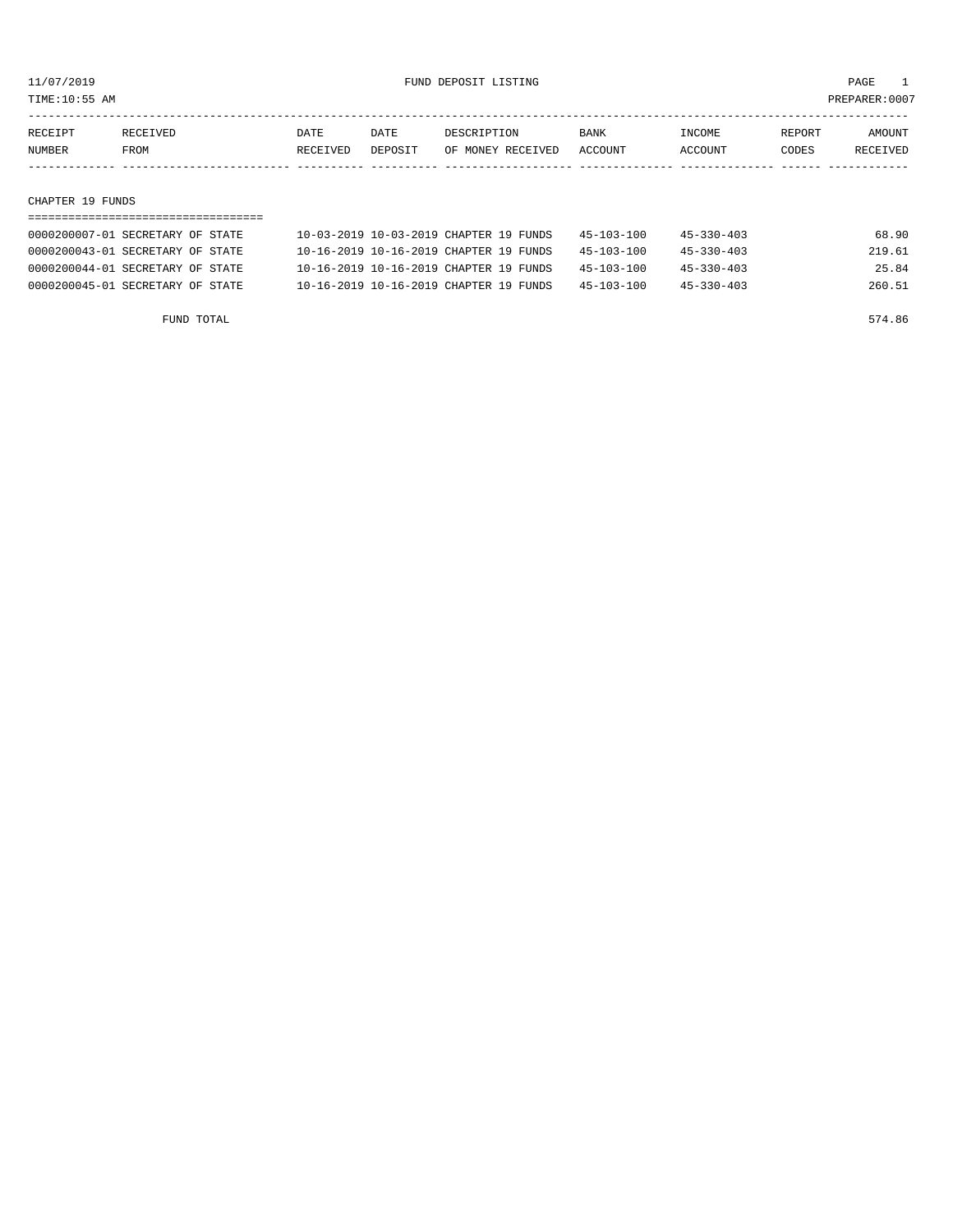TIME:10:55 AM PREPARER:0007

| RECEIPT       | RECEIVED | DATE     | DATE    | DESCRIPTION       | <b>BANK</b> | INCOME  | REPORT | AMOUNT   |
|---------------|----------|----------|---------|-------------------|-------------|---------|--------|----------|
| <b>NUMBER</b> | FROM     | RECEIVED | DEPOSIT | OF MONEY RECEIVED | ACCOUNT     | ACCOUNT | CODES  | RECEIVED |
|               |          |          |         |                   |             |         |        |          |

FUND TOTAL 3.22

| RECEIPT                   | RECEIVED                            | DATE     | DATE    | DESCRIPTION                                          | <b>BANK</b> | INCOME           | REPORT | AMOUNT   |
|---------------------------|-------------------------------------|----------|---------|------------------------------------------------------|-------------|------------------|--------|----------|
| NUMBER                    | FROM                                | RECEIVED | DEPOSIT | OF MONEY RECEIVED                                    | ACCOUNT     | ACCOUNT          | CODES  | RECEIVED |
|                           |                                     |          |         |                                                      |             |                  |        |          |
|                           |                                     |          |         |                                                      |             |                  |        |          |
|                           | CO. CLK. COURT RECORDS PRESERVATION |          |         |                                                      |             |                  |        |          |
|                           |                                     |          |         |                                                      |             |                  |        |          |
| 0000200025-18 LEGEND BANK |                                     |          |         | 10-08-2019 10-08-2019 SEPT, 2019 INTEREST 52-103-100 |             | $52 - 360 - 100$ |        | 3.22     |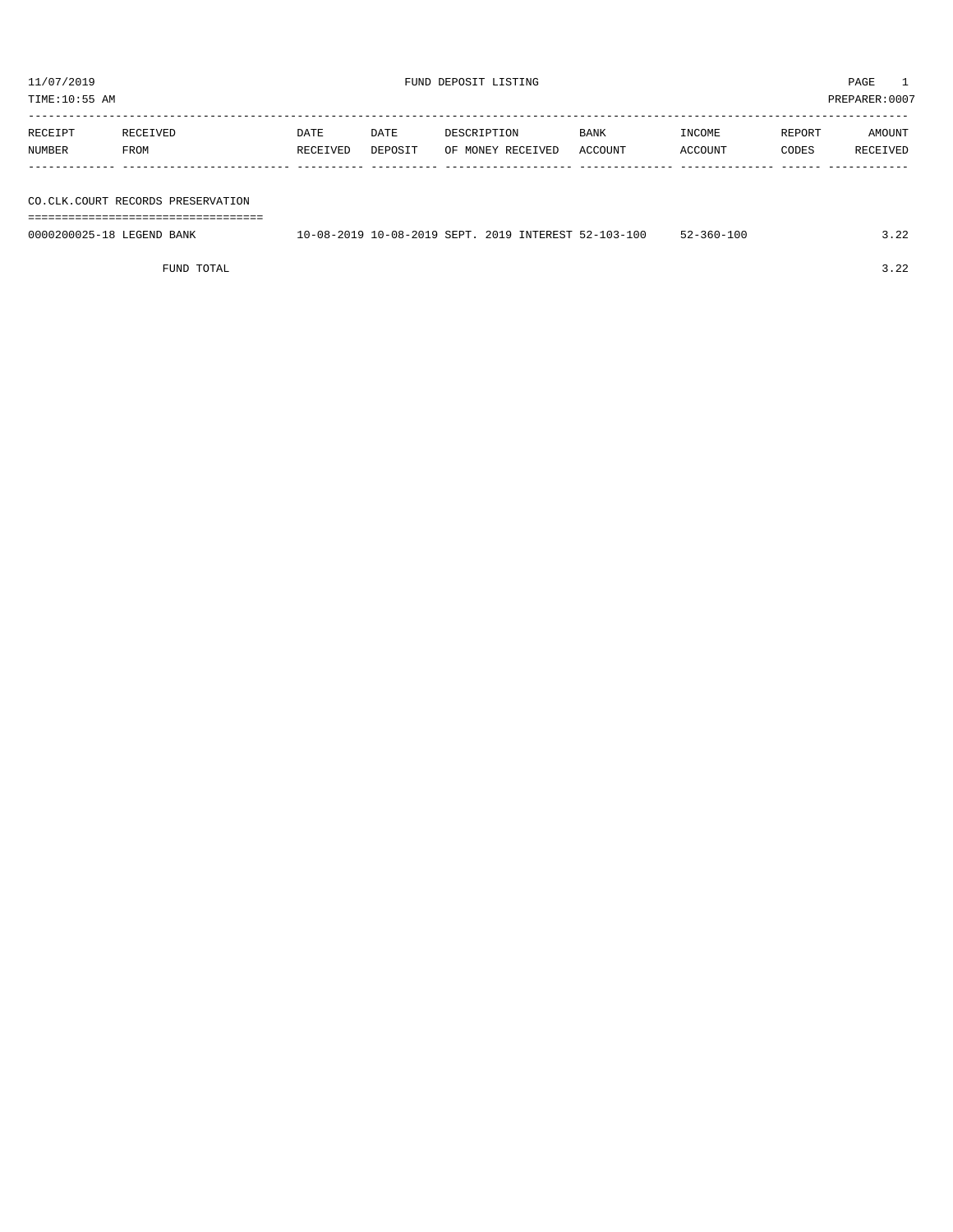11/07/2019 FUND DEPOSIT LISTING PAGE 1

| RECEIPT | <b>RECEIVED</b> | DATE            | DATE    | DESCRIPTION       | <b>BANK</b> | INCOME  | REPORT | AMOUNT   |
|---------|-----------------|-----------------|---------|-------------------|-------------|---------|--------|----------|
| NUMBER  | FROM            | <b>RECEIVED</b> | DEPOSIT | OF MONEY RECEIVED | ACCOUNT     | ACCOUNT | CODES  | RECEIVED |
|         |                 |                 |         |                   |             |         |        |          |

F C SHERIFF FORFEITURE

| 0000200021-01 BONHAM POLICE DEPT.     | 10-08-2019 10-08-2019 SALE OF GAME MACHIN 56-103-156 | $56 - 352 - 200$ | 4,065.48 |
|---------------------------------------|------------------------------------------------------|------------------|----------|
| 0000200024-01 FANNIN COUNTY SHERIFF'S | 10-08-2019 10-08-2019 CONTRABAND FOREITUR 56-103-156 | $56 - 352 - 200$ | 26.40    |
| 0000200025-26 LEGEND BANK             | 10-08-2019 10-08-2019 SEPT, 2019 INTEREST 56-103-156 | $56 - 360 - 100$ | 3.55     |
| 0000200025-27 LEGEND BANK             | 10-08-2019 10-08-2019 SEPT, 2019 INTEREST 56-103-159 | $56 - 360 - 100$ | 0.20     |
| 0000200063-01 FANNIN COUNTY SHERIFF'S | 10-18-2019 10-18-2019 REIMBURSEMENT FOR A 56-103-156 | $56 - 370 - 130$ | 540.00   |
|                                       |                                                      |                  |          |

FUND TOTAL  $4,635.63$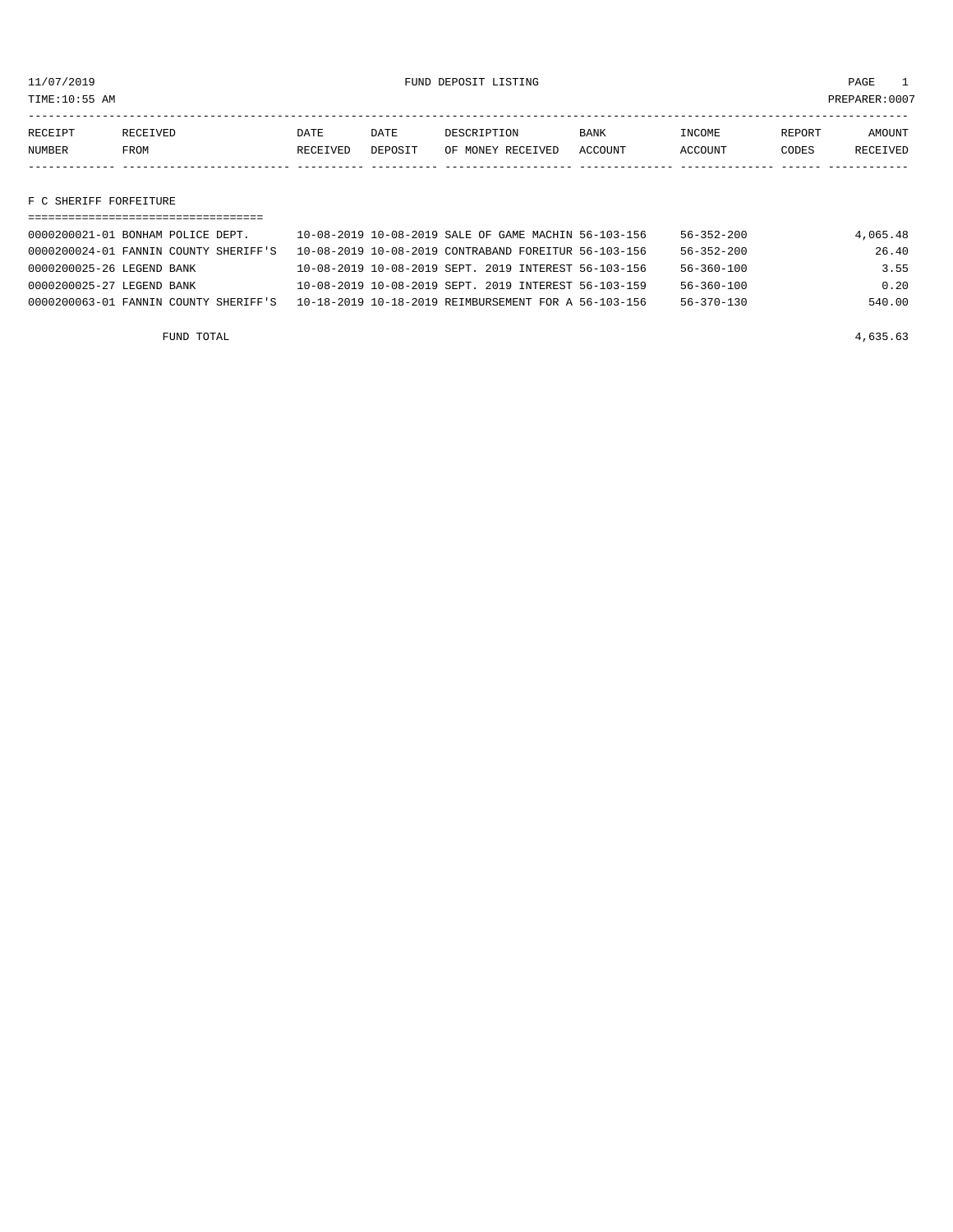TIME:10:55 AM PREPARER:0007

| RECEIPT           | RECEIVED | DATE     | DATE    | DESCRIPTION       | <b>BANK</b> | INCOME  | REPORT | AMOUNT   |
|-------------------|----------|----------|---------|-------------------|-------------|---------|--------|----------|
| <b>NUMBER</b>     | FROM     | RECEIVED | DEPOSIT | OF MONEY RECEIVED | ACCOUNT     | ACCOUNT | CODES  | RECEIVED |
|                   |          |          |         |                   |             |         |        |          |
|                   |          |          |         |                   |             |         |        |          |
| ______ ____ _____ |          |          |         |                   |             |         |        |          |

DRUG COURT PROGRAM

| 0000200025-19 LEGEND BANK    | 10-08-2019 10-08-2019 SEPT, 2019 INTEREST 59-103-100 |            | $59 - 360 - 100$ | 6.88  |
|------------------------------|------------------------------------------------------|------------|------------------|-------|
| 0000200055-24 DISTRICT CLERK | 10-17-2019 10-17-2019 SEPT. 1-30,2019                | 59-103-100 | $59 - 370 - 425$ | 66.73 |

FUND TOTAL 73.61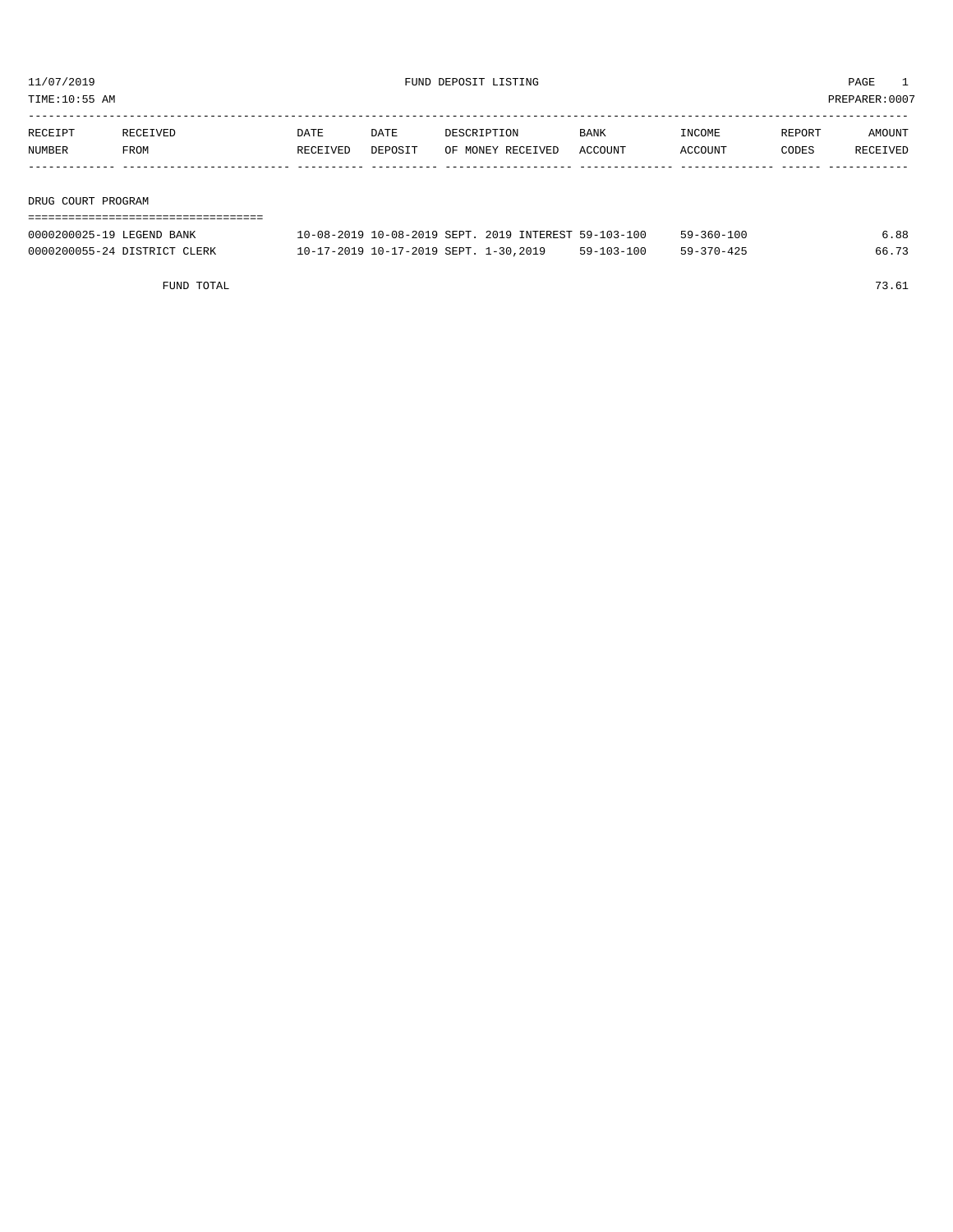11/07/2019 FUND DEPOSIT LISTING PAGE 1

| RECEIPT | RECEIVED | DATE     | DATE    | DESCRIPTION       | <b>BANK</b> | INCOME         | REPORT | AMOUNT   |
|---------|----------|----------|---------|-------------------|-------------|----------------|--------|----------|
| NUMBER  | FROM     | RECEIVED | DEPOSIT | OF MONEY RECEIVED | ACCOUNT     | <b>ACCOUNT</b> | CODES  | RECEIVED |
|         |          |          |         |                   |             |                |        |          |

SINKING FUND

| 0000200008-03 APPRAISAL DISTRICT     | 10-03-2019 10-03-2019 TAXES |                                                      | $60 - 103 - 100$ | $60 - 310 - 110$ | 105.85    |
|--------------------------------------|-----------------------------|------------------------------------------------------|------------------|------------------|-----------|
| 0000200008-09 APPRAISAL DISTRICT     | 10-03-2019 10-03-2019 TAXES |                                                      | $60 - 103 - 100$ | $60 - 310 - 120$ | 45.22     |
| 0000200029-02 APPRAISAL DISTRICT     | 10-10-2019 10-10-2019 TAXES |                                                      | 60-103-100       | $60 - 310 - 110$ | 79.46     |
| 0000200029-08 APPRAISAL DISTRICT     | 10-10-2019 10-10-2019 TAXES |                                                      | 60-103-100       | 60-310-120       | 36.10     |
| 0000200059-03 APPRAISAL DISTRICT     | 10-18-2019 10-18-2019 TAXES |                                                      | $60 - 103 - 100$ | $60 - 310 - 110$ | 98.03     |
| 0000200059-09 APPRAISAL DISTRICT     | 10-18-2019 10-18-2019 TAXES |                                                      | $60 - 103 - 100$ | $60 - 310 - 120$ | 343.91    |
| 0000200078-03 APPRAISAL DISTRICT     | 10-24-2019 10-24-2019 TAXES |                                                      | $60 - 103 - 100$ | $60 - 310 - 110$ | 2,270.12  |
| 0000200078-09 APPRAISAL DISTRICT     | 10-24-2019 10-24-2019 TAXES |                                                      | $60 - 103 - 100$ | $60 - 310 - 120$ | 148.48    |
| 0000200082-02 UPPER TRINITY REGIONAL |                             | 10-24-2019 10-24-2019 PAY N LIEU TAX/UPPE 60-103-100 |                  | $60 - 318 - 121$ | 144.00    |
| 0000200090-02 APPRAISAL DISTRICT     | 10-31-2019 10-31-2019 TAXES |                                                      | $60 - 103 - 100$ | $60 - 310 - 110$ | 16,551.91 |
| 0000200090-08 APPRAISAL DISTRICT     | 10-31-2019 10-31-2019 TAXES |                                                      | $60 - 103 - 100$ | $60 - 310 - 120$ | 102.45    |

FUND TOTAL  $19,925.53$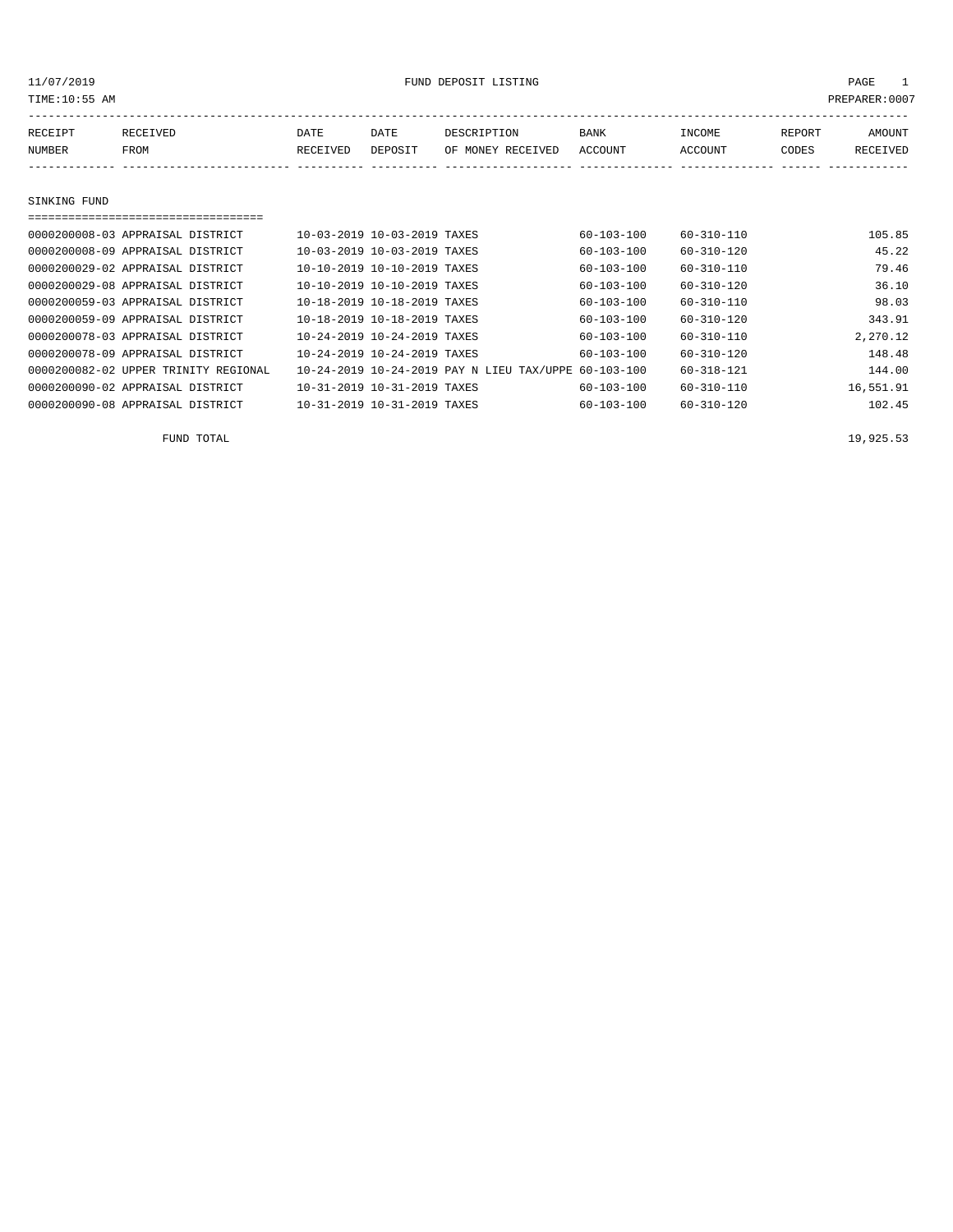| PREPARER:0007<br>TIME:10:55 AM      |          |          |         |                   |         |         |        |          |  |  |  |
|-------------------------------------|----------|----------|---------|-------------------|---------|---------|--------|----------|--|--|--|
| RECEIPT                             | RECEIVED | DATE     | DATE    | DESCRIPTION       | BANK    | INCOME  | REPORT | AMOUNT   |  |  |  |
|                                     |          |          |         |                   |         |         |        |          |  |  |  |
| NUMBER                              | FROM     | RECEIVED | DEPOSIT | OF MONEY RECEIVED | ACCOUNT | ACCOUNT | CODES  | RECEIVED |  |  |  |
|                                     |          |          |         |                   |         |         |        |          |  |  |  |
|                                     |          |          |         |                   |         |         |        |          |  |  |  |
| DIST.CLK.CO.&DIST.CT.TECH.-COMB.FUN |          |          |         |                   |         |         |        |          |  |  |  |
|                                     |          |          |         |                   |         |         |        |          |  |  |  |

| 0000200055-22 DISTRICT CLERK | $10-17-2019$ $10-17-2019$ SEPT. $1-30$ , 2019 61-103-100 | 61-370-440 | 27.72 |
|------------------------------|----------------------------------------------------------|------------|-------|

FUND TOTAL 27.72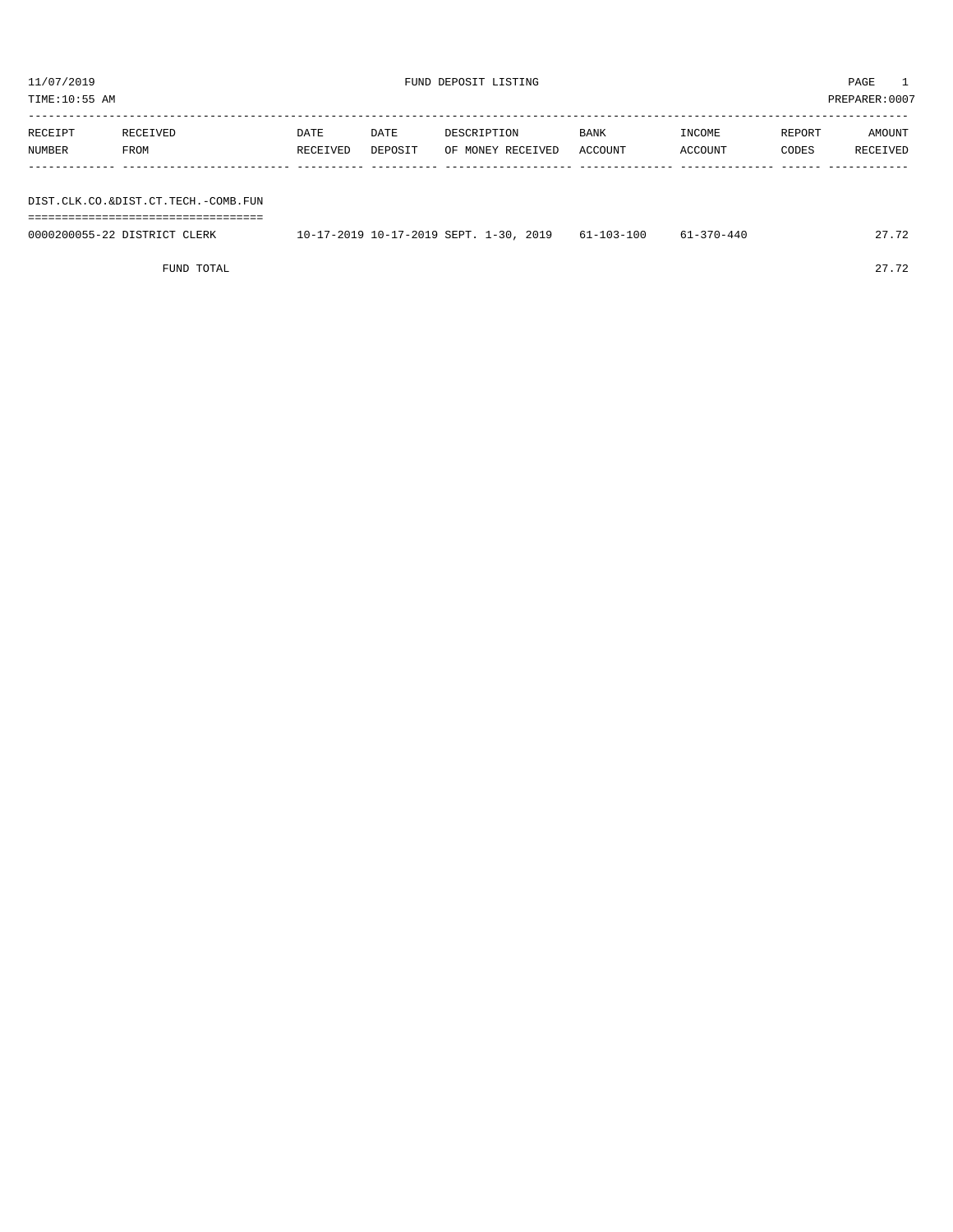TIME:10:55 AM PREPARER:0007

| RECEIPT | RECEIVED                            | DATE     | DATE    | DESCRIPTION       |  | <b>BANK</b> | INCOME  | REPORT | AMOUNT   |  |
|---------|-------------------------------------|----------|---------|-------------------|--|-------------|---------|--------|----------|--|
| NUMBER  | FROM                                | RECEIVED | DEPOSIT | OF MONEY RECEIVED |  | ACCOUNT     | ACCOUNT | CODES  | RECEIVED |  |
|         |                                     |          |         |                   |  |             |         |        |          |  |
|         |                                     |          |         |                   |  |             |         |        |          |  |
|         | DIST.CLK.COURT RECORDS PRESERVATION |          |         |                   |  |             |         |        |          |  |
|         |                                     |          |         |                   |  |             |         |        |          |  |

| 0000200025-20 LEGEND BANK    | 10-08-2019 10-08-2019 SEPT. 2019 INTEREST 62-103-100 |                  | 62-360-100 | 747    |
|------------------------------|------------------------------------------------------|------------------|------------|--------|
| 0000200055-23 DISTRICT CLERK | 10-17-2019 10-17-2019 SEPT. 1-30,2019                | $62 - 103 - 100$ | 62-370-133 | 385.33 |

FUND TOTAL 392.80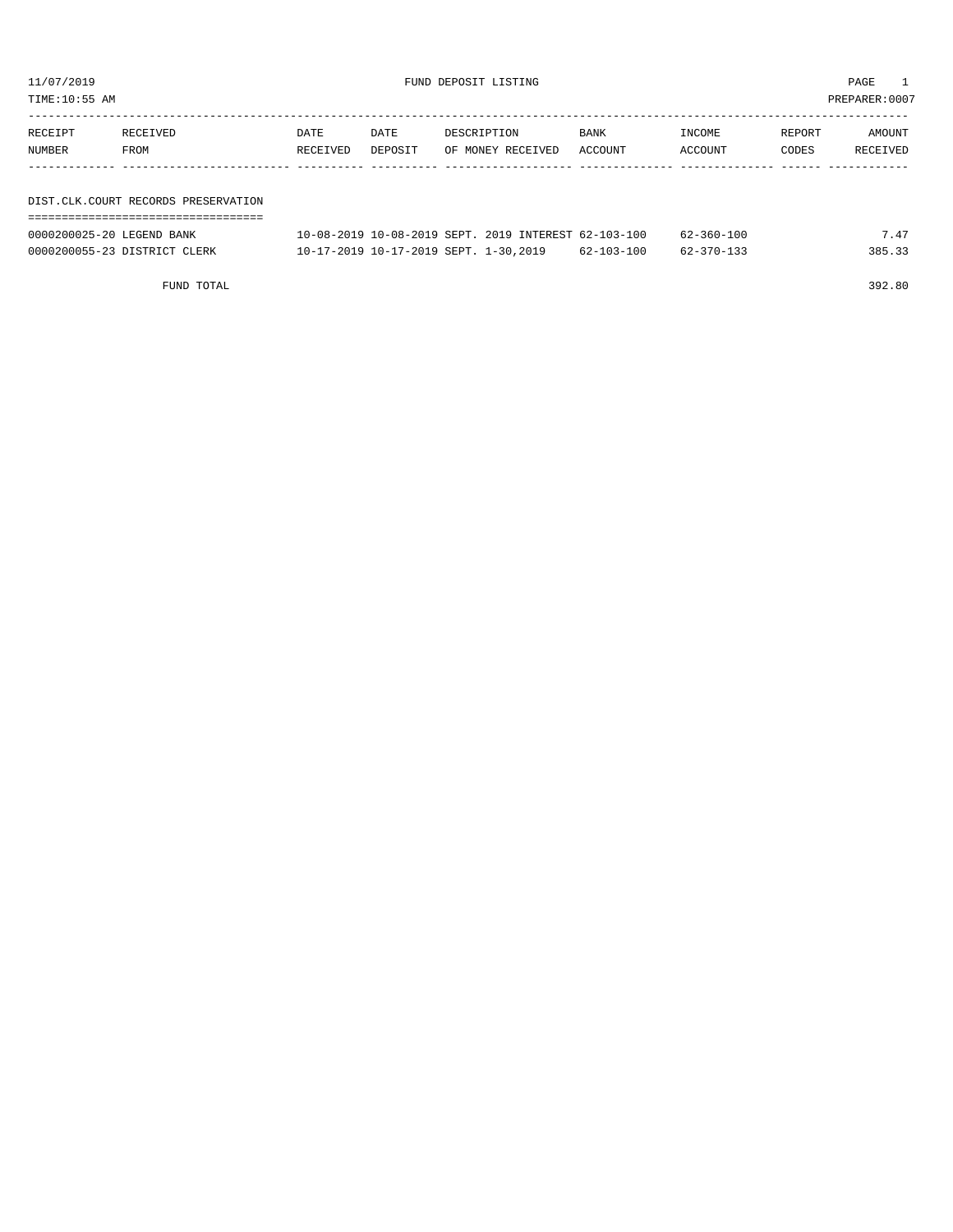| TIME:10:55 AM |                           |                                 |          |         |                                                      |             |            | PREPARER:0007 |          |
|---------------|---------------------------|---------------------------------|----------|---------|------------------------------------------------------|-------------|------------|---------------|----------|
|               |                           |                                 |          |         |                                                      |             |            |               |          |
|               | RECEIPT                   | RECEIVED                        | DATE     | DATE    | DESCRIPTION                                          | <b>BANK</b> | INCOME     | REPORT        | AMOUNT   |
|               | NUMBER                    | FROM                            | RECEIVED | DEPOSIT | OF MONEY RECEIVED                                    | ACCOUNT     | ACCOUNT    | CODES         | RECEIVED |
|               |                           |                                 |          |         |                                                      |             |            |               |          |
|               |                           |                                 |          |         |                                                      |             |            |               |          |
|               |                           | 2017 GO BONDS-CONSTRUCTION FUND |          |         |                                                      |             |            |               |          |
|               |                           |                                 |          |         |                                                      |             |            |               |          |
|               | 0000200025-30 LEGEND BANK |                                 |          |         | 10-08-2019 10-08-2019 SEPT, 2019 INTEREST 66-103-166 |             | 66-360-166 |               | 4,504.19 |
|               |                           |                                 |          |         |                                                      |             |            |               |          |

FUND TOTAL  $4,504.19$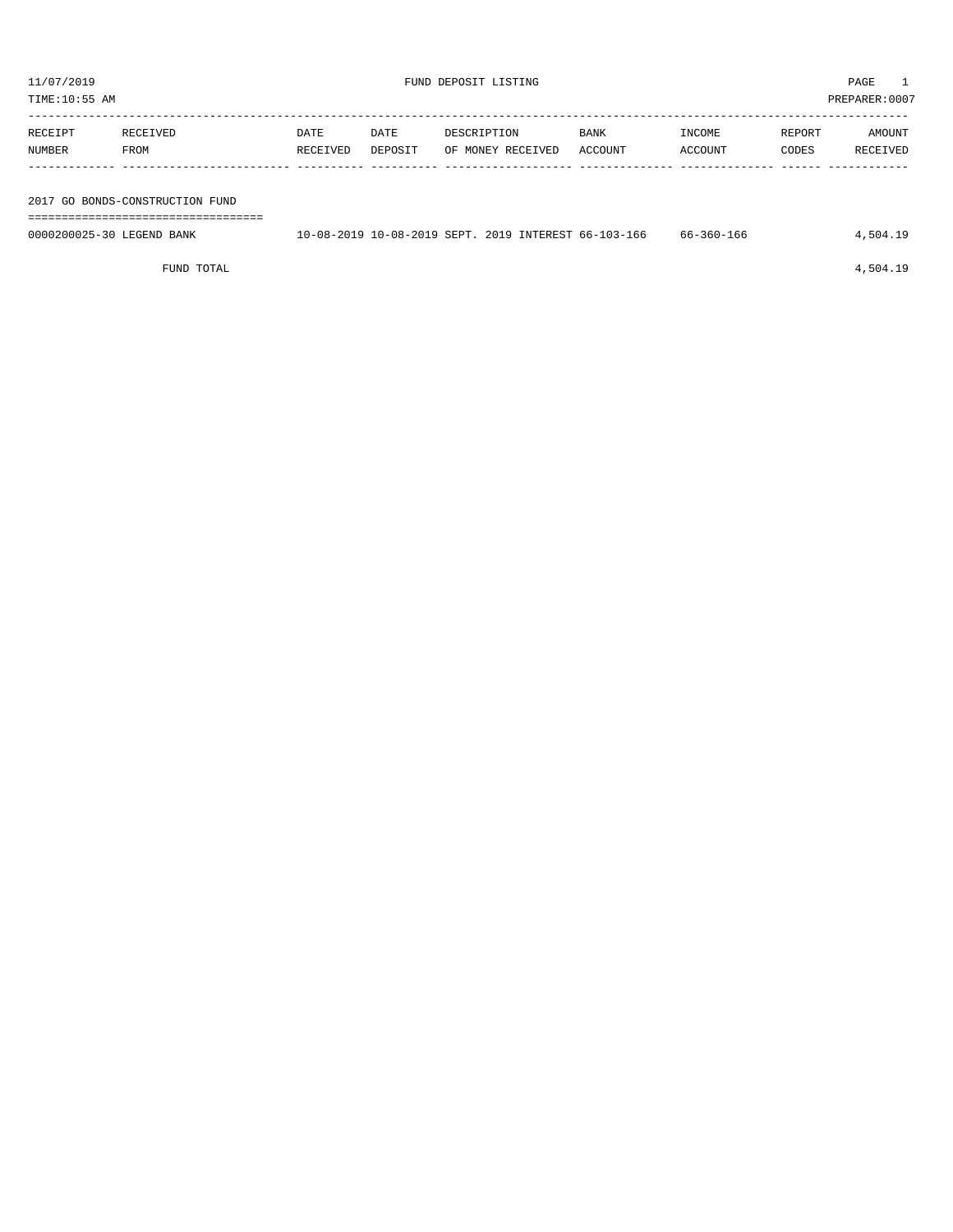|                                 | TIME:10:55 AM             |                               |                  |                 |                                                      |                 |                   |                 | PREPARER:0007      |
|---------------------------------|---------------------------|-------------------------------|------------------|-----------------|------------------------------------------------------|-----------------|-------------------|-----------------|--------------------|
|                                 | RECEIPT<br>NUMBER         | RECEIVED<br>FROM              | DATE<br>RECEIVED | DATE<br>DEPOSIT | DESCRIPTION<br>OF MONEY RECEIVED                     | BANK<br>ACCOUNT | INCOME<br>ACCOUNT | REPORT<br>CODES | AMOUNT<br>RECEIVED |
|                                 |                           |                               |                  |                 |                                                      |                 |                   |                 |                    |
| 2018 GO BONDS-CONSTRUCTION FUND |                           |                               |                  |                 |                                                      |                 |                   |                 |                    |
|                                 | 0000200025-32 LEGEND BANK | ----------------------------- |                  |                 | 10-08-2019 10-08-2019 SEPT, 2019 INTEREST 68-103-168 |                 | $68 - 360 - 168$  |                 | 11,552.56          |
|                                 |                           |                               |                  |                 |                                                      |                 |                   |                 |                    |

FUND TOTAL 11,552.56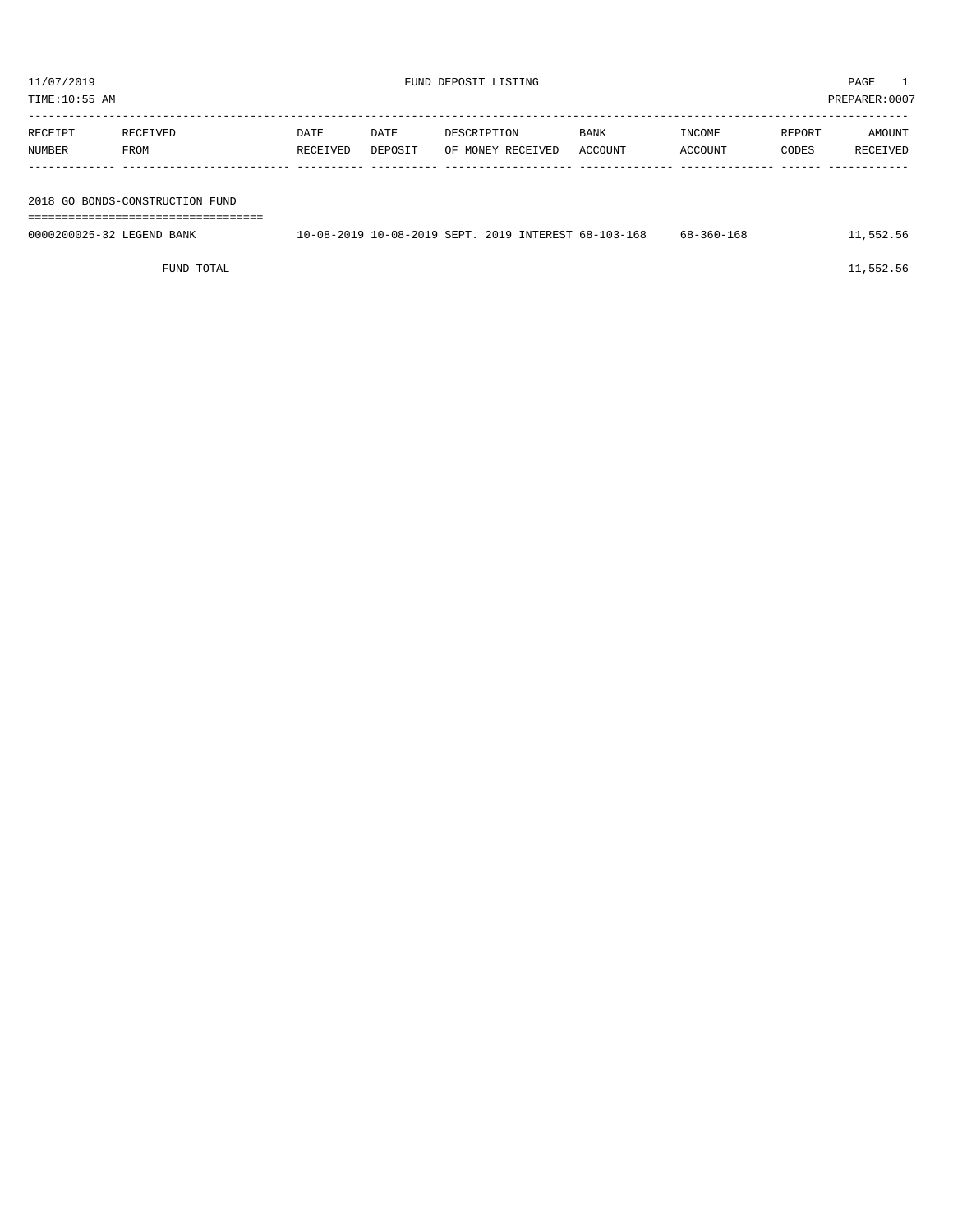TIME:10:55 AM PREPARER:0007

| RECEIPT             | RECEIVED | DATE     | DATE    | DESCRIPTION       | BANK    | INCOME  | REPORT | AMOUNT   |
|---------------------|----------|----------|---------|-------------------|---------|---------|--------|----------|
| NUMBER              | FROM     | RECEIVED | DEPOSIT | OF MONEY RECEIVED | ACCOUNT | ACCOUNT | CODES  | RECEIVED |
|                     |          |          |         |                   |         |         |        |          |
|                     |          |          |         |                   |         |         |        |          |
| תוחות עגש הם חוומדם |          |          |         |                   |         |         |        |          |

RIGHT OF WAY FUND

| ---------------------------<br>--------------------------- |                                                      |                  |        |
|------------------------------------------------------------|------------------------------------------------------|------------------|--------|
| 0000200009-08 TEXPOOL                                      | 10-03-2019 10-03-2019 SEPT, 2019 INTEREST 70-103-175 | $70 - 360 - 100$ | 149.31 |
| 0000200025-21 LEGEND BANK                                  | 10-08-2019 10-08-2019 SEPT, 2019 INTEREST 70-103-100 | $70 - 360 - 100$ | 3.56   |

FUND TOTAL  $152.87$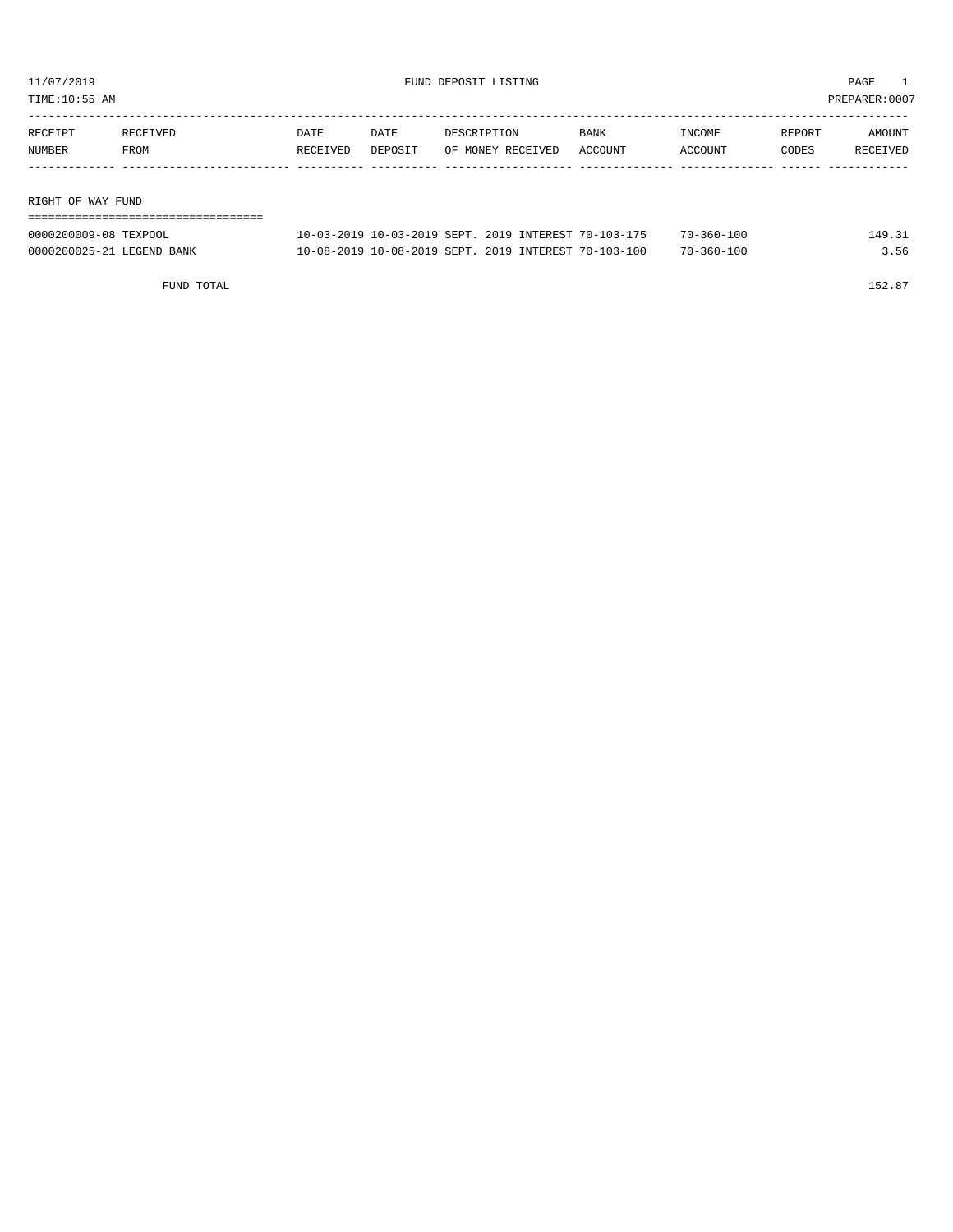TIME:10:55 AM PREPARER:0007

| RECEIPT | <b>RECEIVED</b> | DATE     | DATE    | DESCRIPTION       | <b>BANK</b> | <b>TNCOME</b> | REPORT | AMOUNT          |
|---------|-----------------|----------|---------|-------------------|-------------|---------------|--------|-----------------|
| NUMBER  | FROM            | RECEIVED | DEPOSIT | OF MONEY RECEIVED | ACCOUNT     | ACCOUNT       | CODES  | <b>RECEIVED</b> |
|         |                 |          |         |                   |             |               |        |                 |

#### LAKE FANNIN

| 0000200083-01 KIMBERLY BOCKMAN | 10-28-2019 10-28-2019 RENTAL FEE  | 85-103-100 | 85-370-185 | 662.50 |  |  |  |  |  |  |  |
|--------------------------------|-----------------------------------|------------|------------|--------|--|--|--|--|--|--|--|
| 0000200083-02 KIMBERLY BOCKMAN | 10-28-2019 10-28-2019 DEPOSIT FEE | 85-103-100 | 85-370-186 | 150.00 |  |  |  |  |  |  |  |

FUND TOTAL 812.50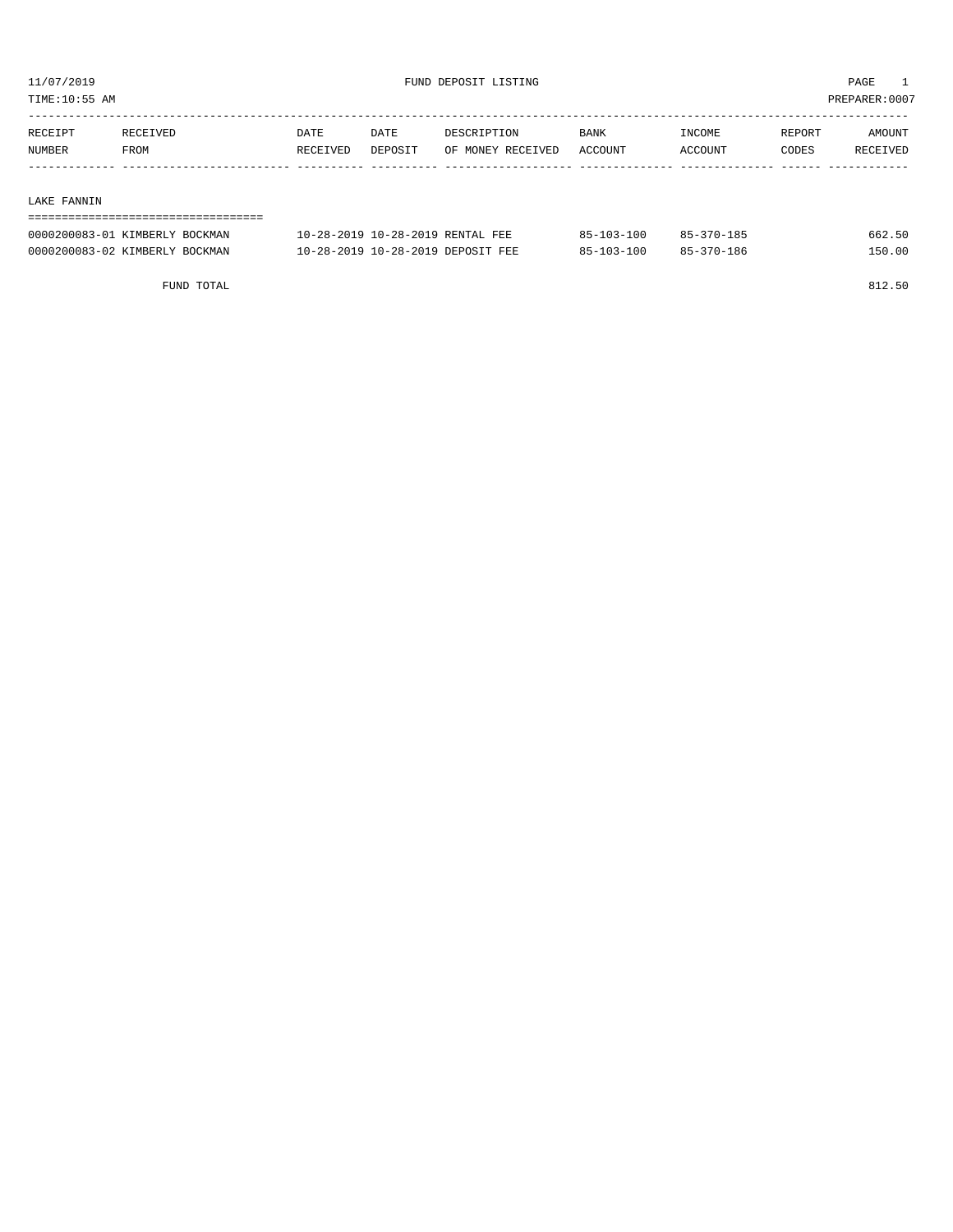11/07/2019 FUND DEPOSIT LISTING PAGE 1

| RECEIPT | CEIVED | DATE     | DATE    | DESCRIPTION       | <b>BANK</b> | <b>INCOME</b> | REPORT | <b>AMOUNT</b>   |
|---------|--------|----------|---------|-------------------|-------------|---------------|--------|-----------------|
| NUMBER  | FROM   | RECEIVED | DEPOSIT | OF MONEY RECEIVED | ACCOUNT     | ACCOUNT       | CODES  | <b>RECEIVED</b> |
|         |        |          |         |                   |             |               |        |                 |

#### JUVENILE PROBATION

| =================================== |                                                          |  |                  |                  |        |
|-------------------------------------|----------------------------------------------------------|--|------------------|------------------|--------|
| 0000200011-01 JUVENILE PROBATION    | $10-03-2019$ $10-03-2019$ PID-2256 - DEFERRED 87-103-187 |  |                  | $87 - 340 - 575$ | 30.00  |
| 0000200039-01 JUVENILE PROBATION    | $10-16-2019$ $10-16-2019$ PID-2265 - RESTITUT 87-103-187 |  |                  | $87 - 340 - 576$ | 100.00 |
| 0000200065-01 JUVENILE PROBATION    | 10-21-2019 10-21-2019 PID-2263 DEFERRED                  |  | 87-103-187       | $87 - 340 - 575$ | 1.00   |
| 0000200066-01 JUVENILE PROBATION    | 10-21-2019 10-21-2019 PID-2263 DEFERRED                  |  | $87 - 103 - 187$ | $87 - 340 - 575$ | 29.00  |
| 0000200066-02 JUVENILE PROBATION    | 10-21-2019 10-21-2019 PID-2263 RESTITUTIO 87-103-187     |  |                  | $87 - 340 - 576$ | 61.00  |
| 0000200067-01 JUVENILE PROBATION    | $10-21-2019$ $10-21-2019$ $PID-2243$ $PROBATION$         |  | 87-103-187       | $87 - 340 - 575$ | 20.00  |
| 0000200068-01 JUVENILE PROBATION    | 10-21-2019 10-21-2019 PID-2270 DEFERRED                  |  | $87 - 103 - 187$ | $87 - 340 - 575$ | 10.00  |
|                                     |                                                          |  |                  |                  |        |

FUND TOTAL 251.00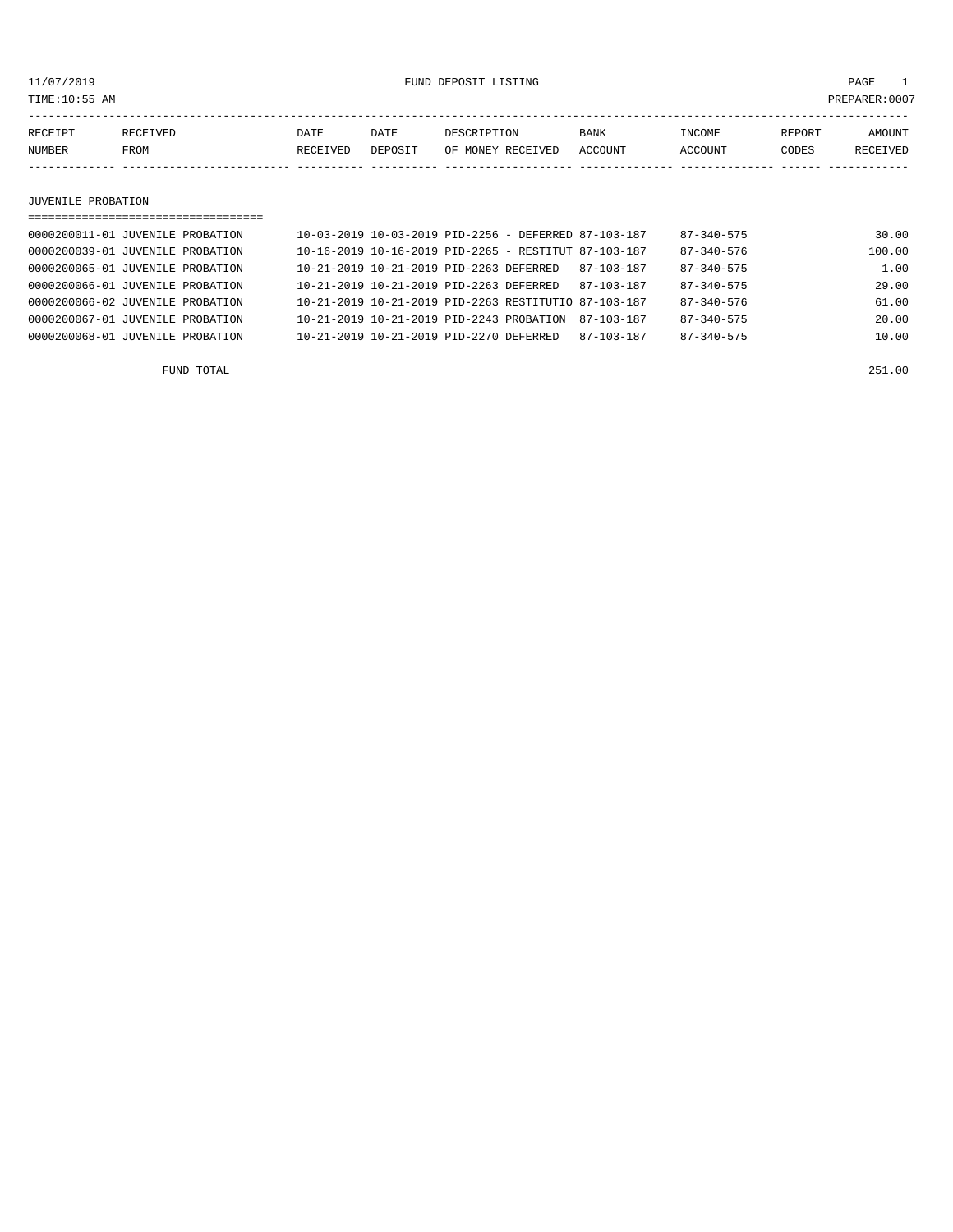11/07/2019 FUND DEPOSIT LISTING PAGE 1

| RECEIPT | <b>RECEIVED</b> | DATE     | DATE    | DESCRIPTION       | <b>BANK</b> | <b>TNCOME</b> | REPORT | AMOUNT          |
|---------|-----------------|----------|---------|-------------------|-------------|---------------|--------|-----------------|
| NUMBER  | FROM            | RECEIVED | DEPOSIT | OF MONEY RECEIVED | ACCOUNT     | ACCOUNT       | CODES  | <b>RECEIVED</b> |
|         |                 |          |         |                   |             |               |        |                 |

#### TEXAS JUVENILE JUSTICE DEPT.

| ================================== |                                                      |            |                  |           |
|------------------------------------|------------------------------------------------------|------------|------------------|-----------|
| 0000200025-28 LEGEND BANK          | 10-08-2019 10-08-2019 SEPT, 2019 INTEREST 89-103-992 |            | $89 - 360 - 189$ | 6.43      |
| 0000200047-01 T.J.J.D.             | 10-16-2019 10-16-2019 GRANT R REIMBURSEME 89-103-988 |            | $89 - 370 - 988$ | 4,340.00  |
| 0000200077-01 T.J.J.D.             | 10-24-2019 10-24-2019 BASIC PROBATION SUP 89-103-993 |            | $89 - 330 - 915$ | 10,827.00 |
| 0000200077-02 T.J.J.D.             | 10-24-2019 10-24-2019 COMMUNITY PROGRAMS             | 89-103-994 | 89-330-916       | 6,667.00  |
| 0000200077-03 T.J.J.D.             | 10-24-2019 10-24-2019 PRE/POST ADJUDICATI 89-103-996 |            | 89-330-917       | 530.00    |
| 0000200077-04 T.J.J.D.             | 10-24-2019 10-24-2019 COMMITMENT DIVERSIO 89-103-997 |            | $89 - 330 - 918$ | 833.00    |
| 0000200077-05 T.J.J.D.             | 10-24-2019 10-24-2019 MENTAL HEALTH SERVI 89-103-998 |            | $89 - 330 - 919$ | 980.00    |

FUND TOTAL 24,183.43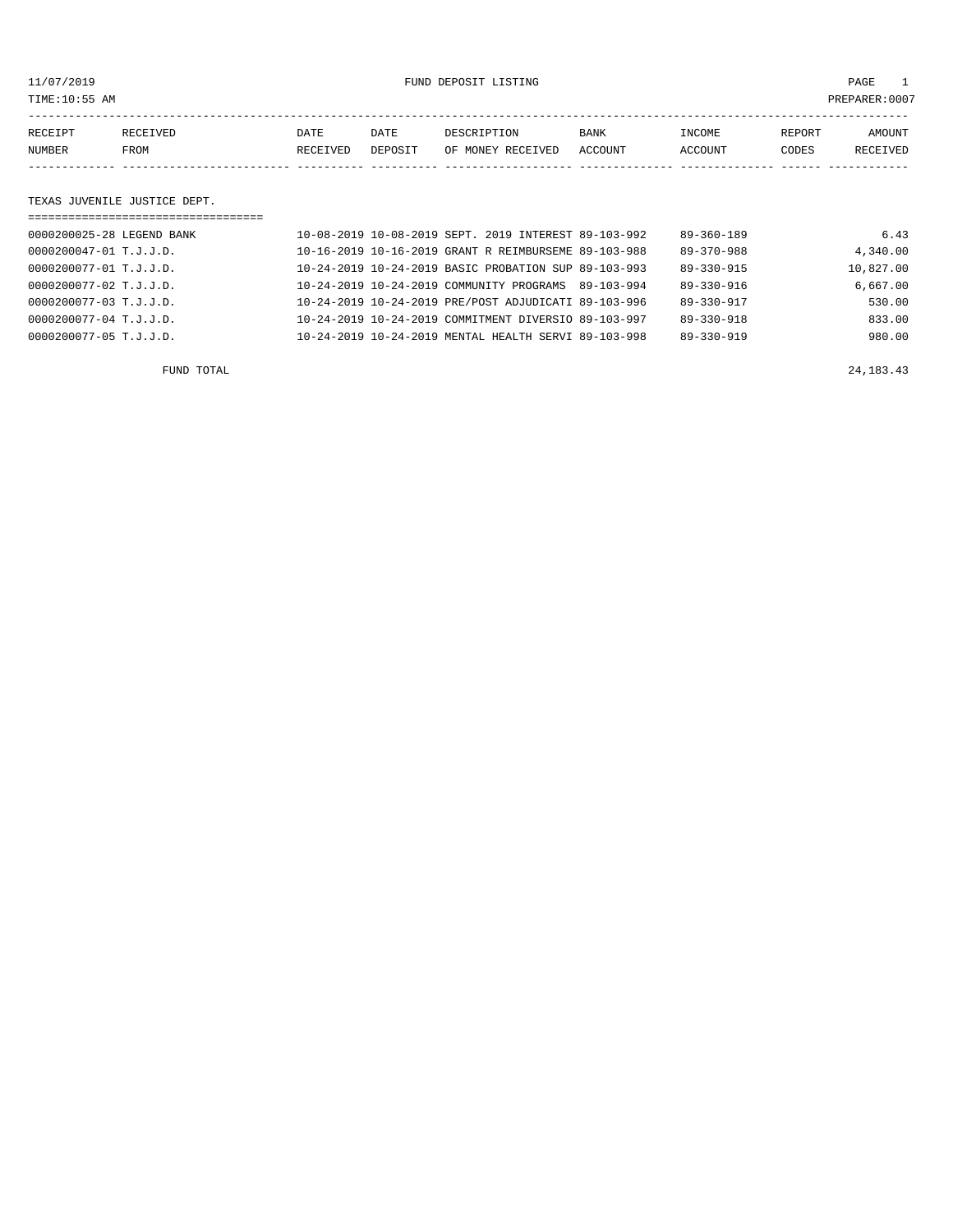TIME:10:55 AM PREPARER:0007

| RECEIPT | RECEIVED | DATE     | DATE    | DESCRIPTION       | <b>BANK</b> | INCOME  | REPORT | AMOUNT   |
|---------|----------|----------|---------|-------------------|-------------|---------|--------|----------|
| NUMBER  | FROM     | RECEIVED | DEPOSIT | OF MONEY RECEIVED | ACCOUNT     | ACCOUNT | CODES  | RECEIVED |
|         |          |          |         |                   |             |         |        |          |

#### STATZER FUND

| -------------------------------- |                                                      |  |                  |       |
|----------------------------------|------------------------------------------------------|--|------------------|-------|
| 0000200009-09 TEXPOOL            | 10-03-2019 10-03-2019 SEPT, 2019 INTEREST 92-103-175 |  | $92 - 360 - 100$ | 72.86 |
| 0000200025-22 LEGEND BANK        | 10-08-2019 10-08-2019 SEPT, 2019 INTEREST 92-103-100 |  | $92 - 360 - 100$ | 1.18  |

FUND TOTAL 74.04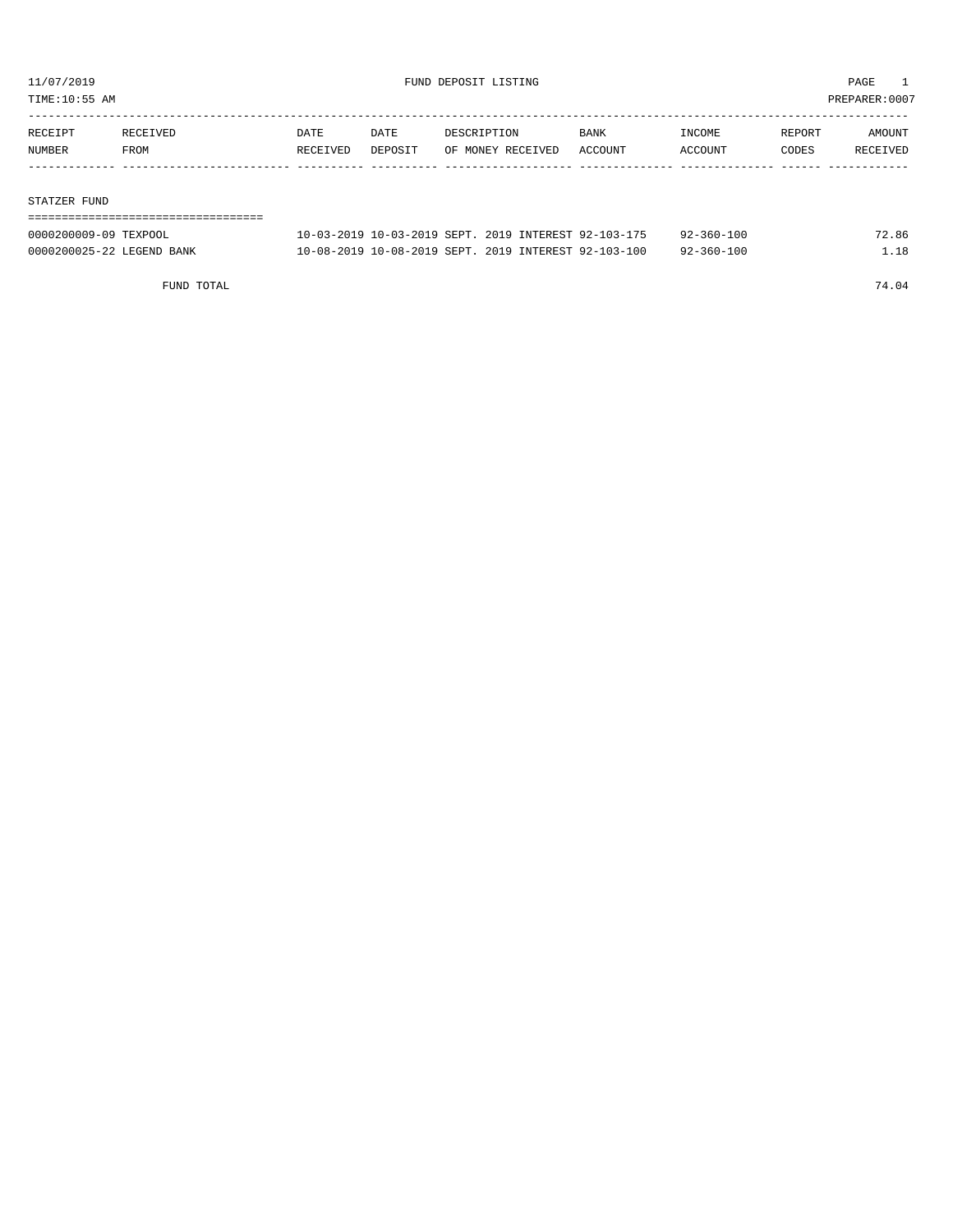TIME:10:55 AM PREPARER:0007

| RECEIPT | RECEIVED | DATE     | DATE    | DESCRIPTION       | <b>BANK</b> | INCOME  | REPORT | AMOUNT          |
|---------|----------|----------|---------|-------------------|-------------|---------|--------|-----------------|
| NUMBER  | FROM     | RECEIVED | DEPOSIT | OF MONEY RECEIVED | ACCOUNT     | ACCOUNT | CODES  | <b>RECEIVED</b> |
|         |          |          |         |                   |             |         |        |                 |

#### PAYROLL

### ===================================

| 0000200001-01 CLC PROPERTIES | $10-02-2019$ $10-02-2019$ OCT, $2019$ COBRA HEA $95-100-100$ | $95 - 370 - 130$ | 2,148.42 |
|------------------------------|--------------------------------------------------------------|------------------|----------|
| 0000200022-01 C.D. BREWER    | 10-08-2019 10-08-2019 OCT. 2019 DENTAL CO 95-100-100         | $95 - 370 - 130$ |          |

FUND TOTAL  $2,223.74$